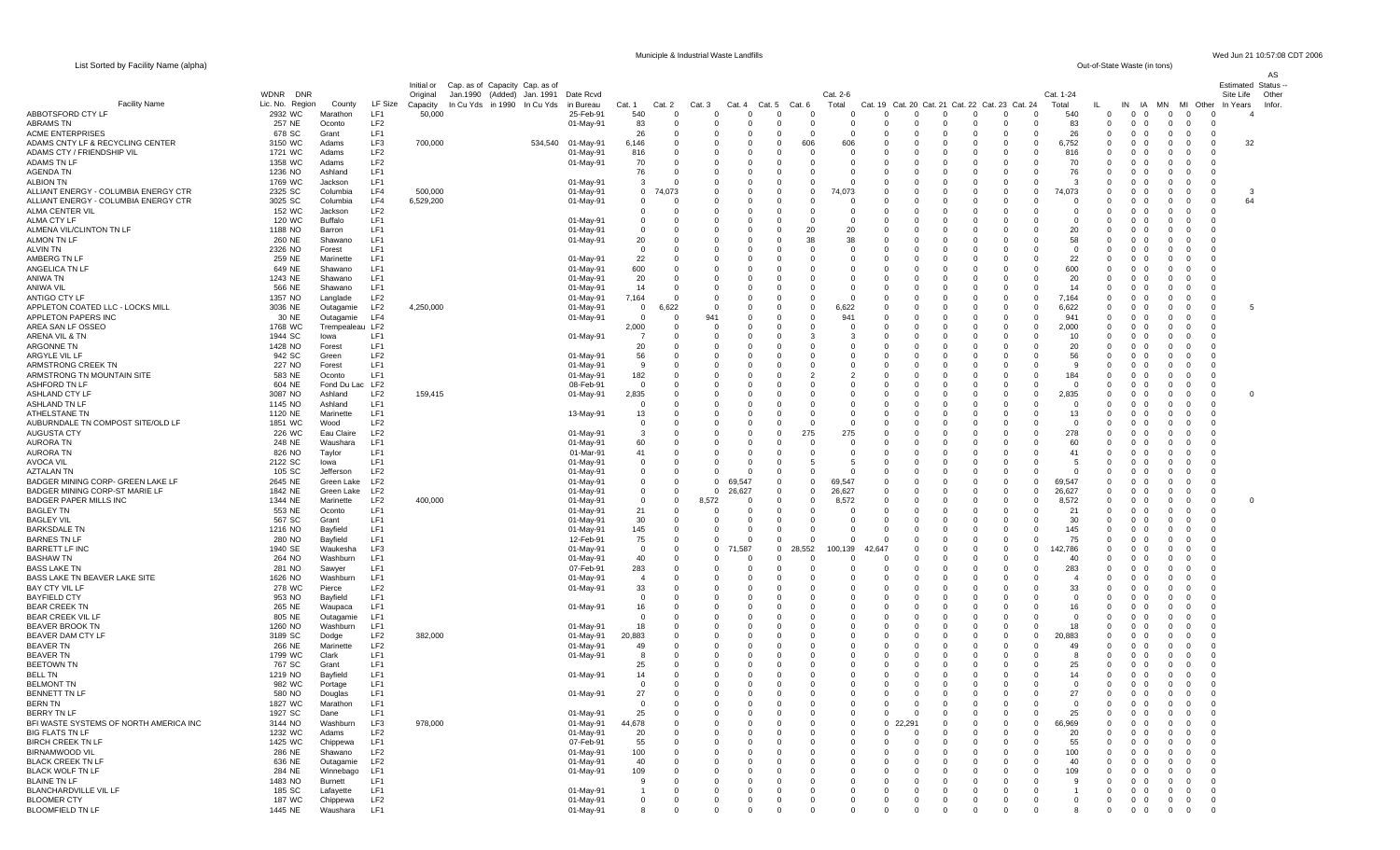|                                                                                  |                    |                       |                        |           |                        |                            |                      | Municiple & Industrial Waste Landfills |                      |                                                 |                             |               |                                |                                  |          |                                          |                          |                                                        |                                                             |                                  | Wed Jun 21 10:57:08 CDT 2006 |
|----------------------------------------------------------------------------------|--------------------|-----------------------|------------------------|-----------|------------------------|----------------------------|----------------------|----------------------------------------|----------------------|-------------------------------------------------|-----------------------------|---------------|--------------------------------|----------------------------------|----------|------------------------------------------|--------------------------|--------------------------------------------------------|-------------------------------------------------------------|----------------------------------|------------------------------|
| <b>BLOOMING GROVE TN</b>                                                         | 569 SC             | Dane                  | LF1<br>LF1             |           |                        | $\Omega$                   | $\Omega$             | $\Omega$                               | $\Omega$             | $\Omega$<br>-C<br>$\Omega$<br><sup>c</sup>      | 0<br>$\mathbf 0$            | 0<br>$\Omega$ | $\Omega$<br>- 0<br>$\mathbf 0$ | - 0<br>$\Omega$                  |          | - 0<br>20<br>$\Omega$                    | $\Omega$                 | $\overline{0}$<br>$\Omega$<br>$\mathbf{0}$<br>$\Omega$ | $\Omega$<br>- 0                                             | $\Omega$                         |                              |
| <b>BLOOMINGTON VIL</b><br><b>BONDUEL VIL LF</b>                                  | 2093 SC<br>59 NE   | Grant<br>Shawano      | LF <sub>2</sub>        |           | 01-May-91<br>01-May-91 | 20<br>147                  |                      | 0<br>- 0                               | - 0                  | 0<br>0                                          | $\mathbf{0}$                | 0             | 0                              | - 0<br>- 0                       |          | 147<br>$\Omega$                          | 0<br>$\Omega$            | $\mathbf{0}$<br>- 0                                    |                                                             |                                  |                              |
| BOULDER JUNCTION TN - HWY 51 LF                                                  | 269 NO             | Vilas                 | LF <sub>1</sub>        |           |                        | $\Omega$                   |                      | $\Omega$                               | $\Omega$             | $\Omega$<br>$\Omega$                            | $\Omega$                    | $\Omega$      | $\Omega$                       | $\Omega$                         |          | $\Omega$<br>$\Omega$                     | $\Omega$                 | $\Omega$<br>$\Omega$                                   |                                                             |                                  |                              |
| <b>BOYCEVILLE VIL</b>                                                            | 1522 WC            | Dunn                  | LF <sub>2</sub>        |           | 01-May-91              | 375                        |                      | $\Omega$                               |                      | 0<br>-C                                         | 0                           |               | $\Omega$                       |                                  |          | 375                                      | $\Omega$                 | $\mathbf{0}$                                           |                                                             |                                  |                              |
| BRANDON VIL/METOMEN TN LF & WBS                                                  | 386 NE             | Fond Du Lac LF2       |                        |           | 05-Apr-91              | 196                        | - 0                  | - 0                                    | $\Omega$<br>$\Omega$ | 0<br>0                                          | $\mathbf{0}$                | $\Omega$      | $\Omega$<br>$\Omega$           | - 0                              |          | 196<br>$\Omega$                          | $\Omega$                 | $\mathbf{0}$<br>- 0                                    | റ                                                           | -0                               |                              |
| BRAZEAU TN - KELLY LAKE SITE<br>BRAZEAU TN - UPPER SITE LF                       | 1197 NE<br>1196 NE | Oconto<br>Oconto      | LF1<br>LF1             |           | 12-Mar-91<br>12-Mar-91 | $\overline{0}$<br>$\Omega$ | $\Omega$             | $\Omega$<br>$\overline{0}$             |                      | $\Omega$<br>$\Omega$<br>$\Omega$                | $\Omega$<br>0               | $\Omega$<br>0 | $\Omega$                       | $\Omega$                         |          | $\Omega$<br>$\Omega$<br>$\Omega$         | $\Omega$<br>$\Omega$     | $\Omega$<br>$\Omega$<br>$\mathbf{0}$                   | റ                                                           | - 0<br>-0                        |                              |
| BREED TN                                                                         | 1223 NE            | Oconto                | LF1                    |           | 01-May-91              | 113                        |                      | $\overline{0}$                         | $\Omega$             | $\Omega$<br>$\Omega$                            | $\Omega$                    | 0             | $\Omega$                       | $\Omega$                         |          | 113<br>$\Omega$                          | $\Omega$                 | $\mathbf{0}$<br>0                                      |                                                             | - 0                              |                              |
| BRILLION IRON WORKS INC                                                          | 2866 NE            | Calumet               | LF <sub>2</sub>        |           | 01-May-91              | $\Omega$                   |                      | - 0                                    |                      | $\Omega$<br>-C                                  | $\Omega$                    | 0             | $\Omega$                       |                                  |          | $\Omega$                                 | $\Omega$                 | $\mathbf{0}$<br>$\Omega$                               |                                                             |                                  |                              |
| <b>BRISTOL TN LF</b>                                                             | 579 SC             | Dane                  | LF <sub>2</sub>        |           | 01-May-91              | 150                        |                      | $\Omega$                               |                      | $\Omega$                                        | $\Omega$                    |               | $\Omega$                       |                                  |          | 150                                      | $\Omega$                 | $\mathbf{0}$                                           |                                                             |                                  |                              |
| <b>BRISTOL TN LF</b><br><b>BROOKLYN TN LF</b>                                    | 732 SE<br>283 SC   | Kenosha<br>Green      | LF <sub>2</sub><br>LF1 |           | 01-May-91<br>13-Feb-91 | 125<br>$\Omega$            |                      | $\Omega$<br>$\Omega$                   | $\Omega$<br>$\Omega$ | $\Omega$<br>0<br>$\mathbf 0$<br>$\Omega$        | $\Omega$<br>$\Omega$        | 0<br>0        | $\Omega$<br>$\Omega$           | - 0                              |          | 125<br>$\Omega$<br>$\Omega$<br>$\Omega$  | $\Omega$<br>$\Omega$     | $\mathbf{0}$<br>$\overline{0}$<br>0<br>$\Omega$        | $\Omega$<br>- 0                                             | -0<br>$\Omega$                   |                              |
| BROWN CNTY EAST LF                                                               | 2569 NE            | Brown                 | LF3                    | 4,500,000 | 01-May-91              | 112,310                    | 12,424               | 62,218                                 | 0 11,646             | $\mathbf 0$                                     | 86,288                      |               | $\Omega$                       |                                  |          | 198,598<br>$\Omega$                      | $\Omega$                 | $\mathbf{0}$                                           |                                                             | 0                                |                              |
| BROWN CNTY WEST LF & TRANSFER STATION                                            | 2568 NE            | Brown                 | LF3                    |           | 01-May-91              | 134,873                    | 3,063                | 23,329                                 | 1,598<br>1,480       | $\Omega$                                        | 29.470                      | 0             | $\Omega$                       | - 0                              |          | 164,343<br>$\Omega$                      | $\Omega$                 | $\mathbf{0}$<br>$\Omega$                               | $^{\circ}$                                                  | -0                               |                              |
| <b>BRULE TN</b>                                                                  | 86 NO              | Douglas               | LF1<br>LF1             |           | 01-May-91              | 69<br>$\Omega$             |                      | $\overline{0}$<br>$\Omega$             | $\Omega$<br>$\Omega$ | $\Omega$<br>$\Omega$<br>$\Omega$<br>$\Omega$    | $\Omega$<br>$\Omega$        | 0<br>O        | $\Omega$<br>$\Omega$           | $\Omega$<br>$\Omega$             |          | 69<br>$\Omega$<br>$\Omega$               | $\Omega$<br>$\Omega$     | $\Omega$<br>$\Omega$<br>$\Omega$                       |                                                             | $\Omega$<br>- 0                  |                              |
| BRULE TN WAINO SITE<br>BRUNSWICK CORP-MERCURY MARINE DIV LF                      | 2019 NO<br>2603 NE | Douglas<br>Winnebago  | LF <sub>2</sub>        |           | 01-May-91<br>01-May-91 | $\Omega$                   | - 0                  | $\Omega$                               | $\Omega$             | $\Omega$<br>0                                   | $\Omega$                    | 0             | $\Omega$                       | - 0                              |          | $\Omega$<br>റ                            | $\Omega$                 | $\mathbf{0}$<br>- 0                                    | 0<br>- 0                                                    | -0                               |                              |
| <b>BUENA VISTA TN</b>                                                            | 276 SC             | Richland              | LF1                    |           |                        | 0                          |                      | - 0                                    | - 0                  | 0<br>0                                          | 0                           | 0             | $\Omega$                       |                                  |          | $^{\circ}$                               | -0                       | 0<br>0                                                 |                                                             | -0                               |                              |
| <b>BURLINGTON TN</b>                                                             | 277 SE             | Racine                | LF <sub>2</sub>        |           | 01-May-91              | 30                         |                      | $\Omega$                               | $\Omega$             | $\Omega$<br>ſ                                   | $\Omega$                    | $\Omega$      | $\Omega$                       | $\Omega$                         |          | 30<br>$\Omega$                           | - 0                      | $\Omega$                                               |                                                             | - 0                              |                              |
| <b>BUTTERNUT VIL</b>                                                             | 2704 NO            | Ashland               | LF1                    |           | 01-May-91              | 368                        |                      | 0                                      |                      | $\Omega$                                        | 3                           |               | $\Omega$                       |                                  |          | 371                                      | $\Omega$                 | $\mathbf{0}$<br>$\Omega$                               |                                                             |                                  |                              |
| CABLE TN EAST LF<br>CABLE TN WEST LF                                             | 1238 NO<br>1353 NO | Bayfield<br>Bayfield  | LF1<br>LF1             |           | 10-May-91<br>01-May-91 | 344<br>$\Omega$            |                      | $\overline{0}$<br>$\Omega$             |                      | 0<br>$\Omega$<br>$\Omega$                       | 0<br>$\Omega$               | 0<br>$\Omega$ | $\Omega$<br>$\Omega$           |                                  |          | 344<br>$\Omega$                          | $\Omega$<br>$\Omega$     | 0<br>0<br>$\Omega$                                     |                                                             |                                  |                              |
| CALUMET TN LF                                                                    | 623 NE             | Fond Du Lac LF2       |                        |           | 05-Mar-91              |                            |                      | $\Omega$                               |                      | $\Omega$<br>0                                   | $\Omega$                    | 0             | $\Omega$                       |                                  |          |                                          | $\Omega$                 | $\mathbf{0}$<br>$\Omega$                               |                                                             | -0                               |                              |
| CAMP DOUGLAS VIL LF                                                              | 167 WC             | Juneau                | LF1                    |           |                        | $\mathbf 0$                |                      | - 0                                    | $\Omega$             | 0<br>0                                          | 0                           | 0             | $\Omega$                       |                                  |          | $\Omega$<br>$\Omega$                     | $\Omega$                 | 0<br>$\Omega$                                          |                                                             | -0                               |                              |
| CAREY TN LF                                                                      | 1753 NO            | Iron                  | LF <sub>1</sub>        |           | 01-May-91              | 16                         | - 0                  | $\Omega$                               | $\Omega$             | $\Omega$<br>$\Omega$                            | $\Omega$                    | 0             | $\Omega$                       | - 0                              |          | 16<br>$\Omega$                           | $\Omega$                 | $\Omega$<br>$\Omega$                                   |                                                             | -0                               |                              |
| CASCADE VIL / LYNDON TN LF<br><b>CASHTON VIL</b>                                 | 1393 SE<br>16 WC   | Sheboygan<br>Monroe   | LF <sub>2</sub><br>LF1 |           | 01-May-91<br>01-May-91 | 70<br>41                   |                      | $\overline{0}$<br>$\overline{0}$       |                      | $\Omega$<br>-C<br>0<br>$\Omega$                 | $\mathbf 0$<br>0            | 0<br>0        | $\Omega$<br>$\Omega$           | - 0                              |          | 70<br>41                                 | $\Omega$<br>$\Omega$     | $\mathbf{0}$<br>$\Omega$<br>$\mathbf{0}$<br>0          |                                                             | -0                               |                              |
| <b>CATAWBA TN</b>                                                                | 1532 NO            | Price                 | LF <sub>1</sub>        |           | 01-May-91              |                            | - 0                  | $\Omega$                               |                      | $\Omega$<br>$\Omega$                            | $\Omega$                    | $\Omega$      | $\Omega$                       | $\Omega$                         |          | $\Omega$                                 | $\Omega$                 | $\Omega$<br>$\Omega$                                   |                                                             |                                  |                              |
| CATAWBA VIL LI                                                                   | 931 NO             | Price                 | LF1                    |           |                        |                            |                      | $\Omega$                               |                      | $\Omega$                                        | $\Omega$                    |               | $\Omega$                       |                                  |          |                                          | $\Omega$                 | $\mathbf{0}$                                           |                                                             |                                  |                              |
| CATO TN                                                                          | 312 NE             | Manitowoc             | LF1                    |           | 01-May-91              | 100                        | - 0                  | - 0                                    | - 0                  | $\mathbf 0$<br>$\Omega$                         | 0                           | 0             | $\Omega$                       | - 0                              |          | 100<br>$\Omega$                          | $\Omega$                 | $\mathbf{0}$<br>- 0                                    |                                                             | -0                               |                              |
| <b>CAZENOVIA VII</b><br><b>CENTER TN</b>                                         | 31 SC<br>807 NE    | Richland<br>Outagamie | LF1<br>LF1             |           | 01-May-91<br>01-May-91 | 10<br>40                   | $\Omega$             | - 0<br>$\overline{0}$                  | $\Omega$<br>$\Omega$ | $\Omega$<br>$\Omega$<br>$\Omega$<br>0           | $\Omega$<br>$\mathbf 0$     | $\Omega$<br>0 | $\Omega$<br>$\Omega$           | $\Omega$                         |          | 10<br>$\Omega$<br>40                     | $\Omega$<br>$\Omega$     | $\Omega$<br>$\Omega$<br>$\mathbf{0}$                   |                                                             | - 0<br>-0                        |                              |
| <b>CENTRAL SAN LF</b>                                                            | 2132 SC            | Jefferson             | LF <sub>2</sub>        |           | 29-Mar-91              | 2,719                      |                      | $\overline{0}$                         | $\Omega$             | 12,775<br>$\Omega$                              | 12,775                      | 0             | $\Omega$                       | $\Omega$                         |          | 15,494<br>$\Omega$                       | $\Omega$                 | $\mathbf{0}$<br>$\Omega$                               |                                                             | $\epsilon$                       |                              |
| CENTRAL WISCONSIN INC LF                                                         | 2485 WC            | Portage               | LF <sub>2</sub>        |           | 01-May-91              | $\Omega$                   |                      | $\overline{0}$                         | $\Omega$             | 1,921<br>$\Omega$                               | 1,921                       | 0             | $\Omega$                       |                                  |          | 1,921                                    | $\Omega$                 | 0<br>$\Omega$                                          |                                                             |                                  |                              |
| CHASE TN LF                                                                      | 192 NE             | Oconto                | LF <sub>2</sub>        |           |                        | 74                         |                      | $\Omega$                               |                      | $\Omega$<br>0                                   | $\Omega$                    | O             | $\Omega$                       |                                  |          | 74                                       | $\Omega$                 | 0                                                      |                                                             |                                  |                              |
| CHELSEA TN<br>CHICOG TN                                                          | 1250 NO<br>193 NO  | Taylor<br>Washburn    | LF1<br>LF1             |           |                        | 20<br>$\overline{2}$       | - 0                  | $\Omega$<br>$\overline{0}$             | - 0<br>$\Omega$      | $\Omega$<br>0<br>$\Omega$<br>$\Omega$           | $\Omega$<br>$\mathbf 0$     | $\Omega$<br>0 | $\Omega$<br>$\Omega$           | - 0                              |          | 20<br>$\Omega$<br>$\overline{2}$         | $\Omega$<br>$\Omega$     | $\mathbf{0}$<br>- 0<br>0<br>$\Omega$                   | 0<br>- 0                                                    | -0<br>$\Omega$                   |                              |
| CHRISTIANA TN                                                                    | 889 WC             | Vernon                | LF <sub>2</sub>        |           | 25-Feb-91              | 32                         |                      | $\overline{0}$                         | $\Omega$             | $\Omega$<br>0                                   | $\mathbf 0$                 | 0             | $\Omega$                       | $\Omega$                         |          | 32<br>$\Omega$                           | $\Omega$                 | $\mathbf{0}$<br>$\Omega$                               |                                                             | - 0                              |                              |
| CLAM FALLS TN/WEST SWEDEN TN LF                                                  | 1555 NO            | Polk                  | LF1                    |           | 01-May-91              | 71                         |                      | $\overline{0}$                         |                      | $\Omega$<br>-0                                  | $\Omega$                    | 0             | $\Omega$                       | - 0                              |          | 71<br>$\Omega$                           | $\Omega$                 | $\mathbf{0}$<br>$\Omega$                               |                                                             | -0                               |                              |
| <b>CLEVELAND TN</b>                                                              | 1424 WC            | Chippewa              | LF1<br>LF1             |           |                        | $\Omega$                   |                      | $\Omega$<br>$\Omega$                   |                      | $\Omega$<br>-C<br>$\Omega$                      | $\Omega$<br>$\Omega$        | 0<br>$\Omega$ | $\Omega$<br>$\Omega$           |                                  |          | $\Omega$                                 | $\Omega$                 | 0<br>$\Omega$                                          |                                                             |                                  |                              |
| <b>CLINTON TN LF</b><br><b>CLOVER TN LF</b>                                      | 2845 WC<br>1215 NO | Vernon<br>Bayfield    | LF1                    |           | 01-May-91<br>01-May-91 | 28                         |                      | $\Omega$                               |                      | $\Omega$<br>$\Omega$<br>0                       | $\Omega$                    | 0             | $\Omega$                       | - 0                              |          | 28<br>റ                                  | - 0<br>$\Omega$          | $\mathbf{0}$<br>$\mathbf{0}$<br>- 0                    | 0                                                           | -0                               |                              |
| <b>CLOVERLAND TN</b>                                                             | 94 NO              | Douglas               | LF1                    |           |                        | $\mathbf 0$                |                      | - 0                                    | - 0                  | 0<br>0                                          | 0                           | 0             | $\Omega$                       | - 0                              |          | $\Omega$<br>$\Omega$                     | $\Omega$                 | 0<br>0                                                 |                                                             | -0                               |                              |
| CLOVERLAND TN LF                                                                 | 1764 NO            | Vilas                 | LF1                    |           | 01-May-91              | 50                         |                      | $\Omega$                               | $\Omega$             | $\Omega$                                        | $\Omega$                    | $\Omega$      | $\Omega$                       |                                  |          | 50                                       | $\Omega$                 | $\Omega$                                               |                                                             | - 0                              |                              |
| <b>COLBURN TN</b>                                                                | 544 WC             | Chippewa              | LF1<br>LF1             |           | 01-May-91              | 168                        |                      | $\overline{0}$                         |                      | $\Omega$                                        | 0                           | 0             | $\Omega$<br>$\Omega$           | $\Omega$                         |          | 168<br>$\Omega$                          | $\Omega$<br>$\Omega$     | $\mathbf{0}$<br>$\Omega$                               |                                                             | -0                               |                              |
| COLBY TN<br><b>COLD SPRINGS TN</b>                                               | 1419 WC<br>1310 SC | Clark<br>Jefferson    | LF1                    |           | 19-Feb-91<br>01-May-91 | 160<br>50                  |                      | - 0<br>$\Omega$                        |                      | 0<br>0<br>$\Omega$<br>$\Omega$                  | $\mathbf{0}$<br>$\Omega$    | 0<br>$\Omega$ | $\Omega$                       |                                  |          | 160<br>50                                | $\Omega$                 | $\mathbf{0}$<br>- 0<br>$\Omega$<br>$\Omega$            |                                                             |                                  |                              |
| <b>COLFAX VIL</b>                                                                | 309 WC             | Dunn                  | LF <sub>2</sub>        |           |                        | 775                        |                      | 0                                      |                      | $\Omega$<br>0                                   | 0                           | 0             | $\Omega$                       |                                  |          | 775                                      | $\Omega$                 | $\mathbf{0}$<br>$\Omega$                               | $\Omega$                                                    | -0                               |                              |
| <b>COLOMA VIL LF</b>                                                             | 1283 NE            | Waushara              | LF <sub>2</sub>        |           |                        | 44                         | - 0                  | - 0                                    | $\Omega$             | $\mathbf 0$<br>0                                | $^{\circ}$                  | 0             | $\Omega$                       | - 0                              |          | 44<br>$\Omega$                           | $\Omega$                 | $\mathbf{0}$<br>$\Omega$                               |                                                             | -0                               |                              |
| <b>COLUMBUS TN</b>                                                               | 150 SC             | Columbia              | LF1<br>LF1             |           | 01-May-91              | 100                        | - 0                  | $\Omega$<br>$\overline{0}$             | $\Omega$             | 10<br>0<br>$\Omega$                             | 10                          | $\Omega$<br>0 | $\Omega$<br>$\Omega$           | - 0                              |          | 110<br>$\Omega$<br>10                    | $\Omega$<br>$\Omega$     | $\Omega$<br>$\Omega$                                   |                                                             | -0                               |                              |
| COMMONWEALTH TN LF<br>COON TN                                                    | 315 NO<br>1013 WC  | Florence<br>Vernon    | LF1                    |           | 01-May-91<br>01-May-91 | 10<br>40                   |                      | $\overline{0}$                         |                      | $\Omega$<br>ſ                                   | 0<br>0                      | 0             | $\Omega$                       | - 0                              |          | 40<br>$\Omega$                           | $\Omega$                 | $\mathbf{0}$<br>$\mathbf{0}$<br>0                      |                                                             | -0<br>-0                         |                              |
| COON VALLEY VIL LF                                                               | 190 WC             | Vernon                | LF <sub>2</sub>        |           |                        | 30                         | $\Omega$             | - 0                                    |                      | $\Omega$<br>$\Omega$                            | $\Omega$                    | $\Omega$      | $\Omega$                       |                                  |          | 30<br>$\Omega$                           | $\Omega$                 | $\Omega$<br>$\Omega$                                   |                                                             |                                  |                              |
| COOPERSTOWN TN                                                                   | 327 NE             | Manitowoc             | LF1                    |           | 13-Mar-91              | 200                        | - 0                  | - 0                                    | $\Omega$             | 0<br>0                                          | $\Omega$                    | 0             | $\Omega$                       |                                  |          | 200<br>$\Omega$                          | $\Omega$                 | $\mathbf{0}$<br>- 0                                    |                                                             | -0                               |                              |
| CORNELL CTY LF<br><b>COUDERAY TN</b>                                             | 1422 WC<br>1597 NO | Chippewa<br>Sawyer    | LF <sub>2</sub><br>LF1 |           | 07-Feb-91              | 3,825<br>28                | - 0<br>$\Omega$      | 2,000<br>$\Omega$                      | - 0<br>$\Omega$      | 100<br>$\Omega$<br>$\Omega$<br>$\Omega$         | 2,100<br>$\Omega$           | 0<br>$\Omega$ | $\Omega$<br>$\Omega$           | - 0<br>$\Omega$                  |          | 5,925<br>റ<br>28                         | $\Omega$<br>$\Omega$     | $\mathbf{0}$<br>- 0<br>$\Omega$<br>$\Omega$            |                                                             | -0<br>- 0                        |                              |
| <b>COURTLAND TN</b>                                                              | 321 SC             | Columbia              | LF1                    |           | 01-May-91              | 18                         |                      | $^{\circ}$                             | $\Omega$             | $\Omega$<br>-C                                  | 0                           | 0             | $\Omega$                       | $\Omega$                         |          | 18                                       | $\Omega$                 | $\mathbf{0}$                                           |                                                             | -0                               |                              |
| CRANDON CTY SAN LF                                                               | 2919 NO            | Forest                | LF1                    |           |                        | $\Omega$                   |                      | $\Omega$                               | - 0                  | $\Omega$<br>$\Omega$                            | $\Omega$                    | 0             | $\Omega$                       | - 0                              |          | $\mathbf 0$<br>$\Omega$                  | $\Omega$                 | $\mathbf{0}$<br>0                                      |                                                             | - 0                              |                              |
| <b>CRESCENT TN</b>                                                               | 1252 NO            | Oneida                | LF1                    |           |                        | $\Omega$                   |                      | - 0                                    |                      | $\Omega$<br>0                                   | 0                           | $\Omega$      | $\Omega$                       |                                  |          | $\Omega$                                 | $\Omega$                 | $\mathbf{0}$<br>$\Omega$                               |                                                             |                                  |                              |
| <b>CROSS PLAINS VIL</b><br>CRYSTAL LAKE TN                                       | 64 SC<br>132 NE    | Dane<br>Marquette     | LF1<br>LF1             |           | 01-May-91<br>01-May-91 | 60<br>80                   | - 0                  | $\Omega$<br>0                          | $\Omega$<br>$\Omega$ | $\Omega$<br>0<br>0<br>0                         | $\mathbf 0$<br>$\mathbf{0}$ | $\Omega$<br>0 | $\mathbf 0$<br>$\mathbf{0}$    | $\Omega$<br>$\Omega$<br>$\Omega$ | - 0      | 60<br>$\Omega$<br>80<br>$\Omega$         | $\Omega$<br>$\mathbf{0}$ | $\mathbf{0}$<br>$\Omega$<br>$0\quad 0$                 | - 0<br>- 0                                                  | -0                               |                              |
| CYLON TN LF                                                                      | 1391 WC            | St. Croix             | LF <sub>1</sub>        |           |                        | $\Omega$                   |                      | $\Omega$                               | $\Omega$             | $\Omega$<br>$\Omega$                            | $\mathbf 0$                 | $\mathbf 0$   | $\mathbf{0}$                   | $\Omega$                         |          | $\Omega$<br>$\Omega$                     | $\mathbf 0$              | $0\quad 0$                                             | $\mathbf{0}$<br>$\Omega$                                    | $\Omega$                         |                              |
| DAIRYLAND POWER COOP                                                             | 96 SC              | Gran                  | LF2                    |           | 01-May-91              |                            |                      |                                        |                      |                                                 |                             |               |                                |                                  |          |                                          |                          |                                                        |                                                             |                                  |                              |
| DAIRYLAND POWER COOP                                                             | 3122 SC            | Grant                 | LF <sub>2</sub>        | 83,400    | 01-May-91              | $\overline{0}$             | 2,048                | $\mathbf 0$                            | - 0                  | $\mathbf 0$<br>$\Omega$                         | 2,048                       | 0             | 0                              | - 0                              |          | 2,048<br>$\Omega$                        | $\mathbf{0}$             | $\overline{0}$<br>$\mathbf{0}$                         | $\mathbf{0}$<br>0                                           | 5<br>$^{\circ}$                  |                              |
| DAIRYLAND POWER COOP GENOA STATION<br>DAIRYLAND POWER COOP OFF-SITE ASH DISPOSAL | 1747 WC<br>2927 WC | Vernon<br>Buffalo     | LF4<br>LF4             | 1,655,700 | 01-May-91<br>01-May-91 |                            | 0 56,700<br>0 74,600 | $\Omega$<br>n                          | - 0                  | $\mathbf 0$<br>$\Omega$<br>$\Omega$<br>$\Omega$ | 56,700<br>74,600            |               | $\Omega$<br>$\Omega$           |                                  |          | 56,700<br>$\Omega$<br>74,600<br>$\Omega$ | $\Omega$<br>$\Omega$     | $\mathbf{0}$<br>$\Omega$<br>$\mathbf{0}$<br>- 0        | $\Omega$<br>$\Omega$<br>- 0                                 | $^{\circ}$<br>- 0<br>-1          |                              |
| DAIRYLAND TN                                                                     | 103 NO             | Douglas               | LF1                    |           | 01-May-91              | 15                         | - 0                  | $\Omega$                               | - 0                  | $\Omega$<br>0                                   | - 0                         | 0             | $\Omega$                       | - 0                              | <u>n</u> | 15<br>$\Omega$                           | $\Omega$                 | $^{\circ}$<br>$\mathbf{0}$                             | - 0<br>0                                                    | - 0                              |                              |
| DANE CNTY LF #2 RODEFELD                                                         | 3018 SC            | Dane                  | LF3                    | 650,000   | 01-May-91              | 261,366                    | - 0                  | - 0                                    | - 0                  | 0<br>0                                          | $\mathbf 0$                 | 0             | $\Omega$                       | - 0                              |          | 261,366<br>$^{\circ}$                    | $\mathbf 0$              | $\mathbf{0}$<br>0                                      | 0<br>0                                                      | 12<br>$\overline{0}$             |                              |
| DANE TN                                                                          | 335 SC             | Dane                  | LF1                    |           |                        | $\Omega$                   | - 0                  | - 0                                    | - 0                  | $\Omega$<br>$\Omega$                            | $\Omega$                    |               |                                | $\Omega$                         |          | $\Omega$<br>n                            | $\Omega$                 | $\mathbf{0}$<br>$\Omega$                               | $\Omega$<br>റ                                               | $\overline{0}$                   |                              |
| DANE VIL<br>DAYTON TN                                                            | 1142 SC<br>1169 NE | Dane<br>Waupaca       | LF1<br>LF <sub>2</sub> |           | 01-May-91<br>01-May-91 | 34<br>243                  |                      | 0<br>- 0                               |                      | $\Omega$<br>0<br>0                              | 8<br>0                      | 0             | 0<br>0                         | - 0                              |          | 42<br>243<br>- 0                         | $\Omega$<br>$\mathbf 0$  | $\mathbf{0}$<br>$\Omega$<br>$\mathbf{0}$<br>- 0        | $\Omega$<br>0                                               | $^{\circ}$<br>$^{\circ}$         |                              |
| DEER CREEK TN                                                                    | 1241 NO            | Taylor                | LF1                    |           |                        | 19                         | - 0                  | $\Omega$                               | - 0                  | $\Omega$<br>$\Omega$                            | $\Omega$                    | O             | $\Omega$                       | $\Omega$                         |          | 19<br>റ                                  | $\Omega$                 | $\overline{0}$<br>$\Omega$                             | $\Omega$<br>റ                                               | - 0                              |                              |
| DEERFIELD TN                                                                     | 1095 SC            | Dane                  | LF <sub>2</sub>        |           | 01-May-91              | 60                         |                      | 0                                      |                      | 0<br>-0                                         | 0                           | 0             | 0                              |                                  |          | 60                                       | 0                        | $^{\circ}$<br>$\overline{\mathbf{0}}$                  | $\Omega$<br>0                                               | $^{\circ}$                       |                              |
| <b>DEFOREST VIL</b>                                                              | 1835 SC            | Dane                  | LF <sub>2</sub>        |           |                        | - 0                        |                      | - 0                                    |                      | 0                                               | 0                           |               |                                |                                  |          | $^{\circ}$                               | $\mathbf 0$              | 0<br>- 0                                               | 0                                                           | $^{\circ}$                       |                              |
| DEKORRA TN/POYNETTE VIL LF<br>DEL MONTE CORP LF                                  | 130 SC<br>1709 SC  | Columbia<br>Columbia  | LF <sub>2</sub><br>LF1 |           | 02-May-91              | 990<br>$\Omega$            |                      | - 0<br>0                               |                      | $\Omega$<br>-0<br>$\Omega$<br>0                 | $\Omega$<br>0               | 0             | $\Omega$<br>0                  | $\Omega$<br>$\Omega$             |          | 990<br>$\Omega$<br>$\Omega$<br>- 0       | $\Omega$<br>$\mathbf 0$  | $\mathbf{0}$<br>$\Omega$<br>$^{\circ}$<br>$\mathbf{0}$ | $\Omega$<br>$\Omega$<br>$\Omega$<br>$\overline{\mathbf{0}}$ | $\overline{0}$<br>$\overline{0}$ |                              |
| DELTA TN                                                                         | 1350 NO            | Bayfield              | LF1                    |           | 01-May-91              | 50                         | - 0                  | $\overline{0}$                         | 0                    | $\mathbf 0$<br>0                                | $\overline{0}$              | 0             | $\overline{0}$                 | $\overline{0}$<br>$\mathbf{0}$   | - 0      | 50<br>$\overline{0}$                     | $\mathbf{0}$             | $0\quad 0$                                             | $\mathbf{0}$<br>$\overline{0}$                              | $\overline{0}$                   |                              |
| DENMARK VIL LF*                                                                  | 54 NE              | Brown                 | LF <sub>2</sub>        |           | 40 01-May-91           | 1,000                      | $\Omega$             | $\mathbf 0$                            | $\Omega$             | $\Omega$<br>- 0                                 | $\Omega$                    | $\Omega$      | $\mathbf{0}$                   | $\Omega$<br>$\Omega$             | $\Omega$ | 1,000<br>$\mathbf{0}$                    | $\mathbf 0$              | $0\quad 0$                                             | $\mathbf{0}$<br>$\overline{0}$                              | $\overline{0}$                   |                              |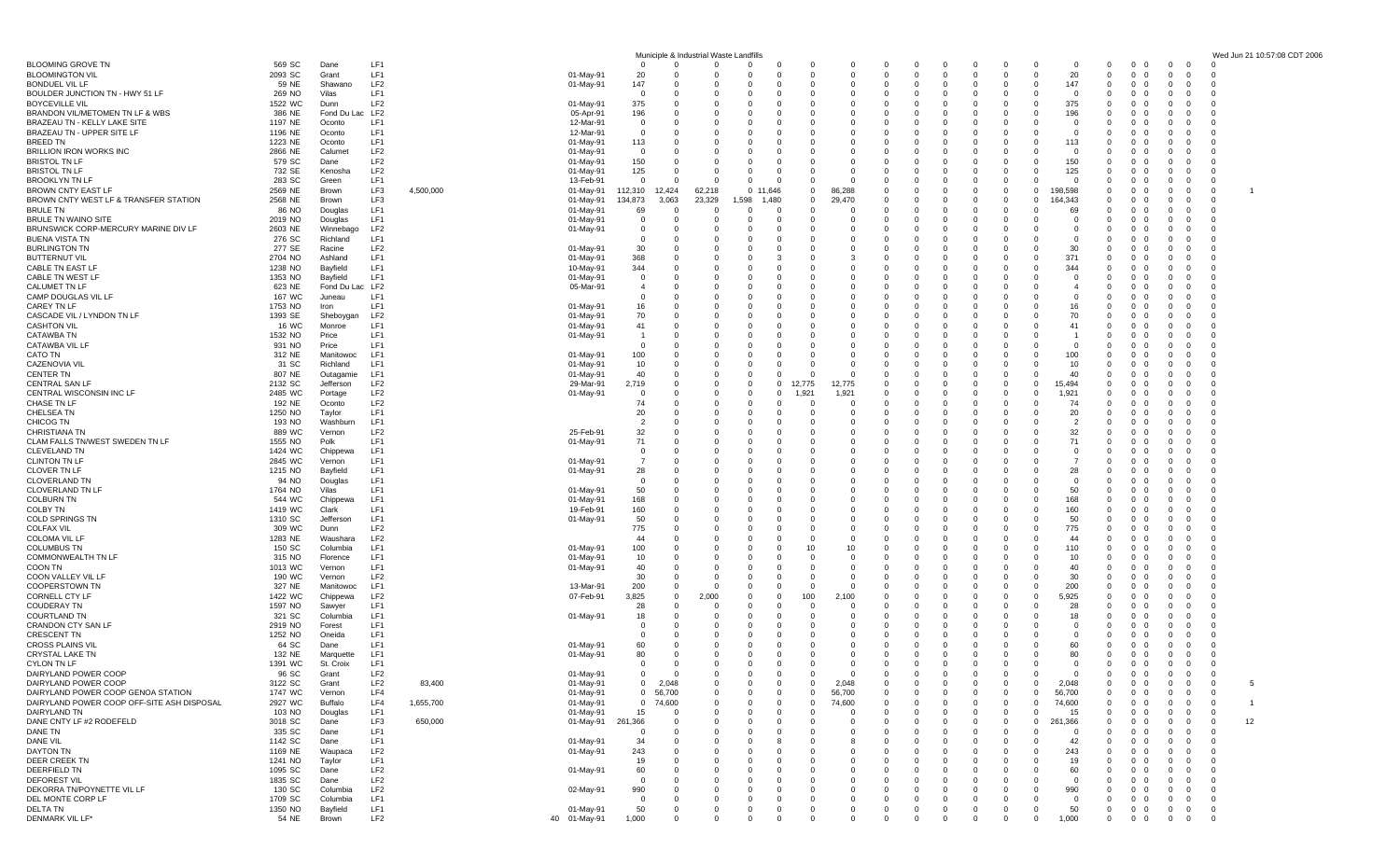|                                                    |                    |                  |                 |           |                      |                             | Municiple & Industrial Waste Landfil |                |                          |                |                            |                                             |                     |                                                        |                                         |                         | Wed Jun 21 10:57:08 CDT 2006 |
|----------------------------------------------------|--------------------|------------------|-----------------|-----------|----------------------|-----------------------------|--------------------------------------|----------------|--------------------------|----------------|----------------------------|---------------------------------------------|---------------------|--------------------------------------------------------|-----------------------------------------|-------------------------|------------------------------|
| DEWEY TN                                           | 464 NO             | <b>Burnett</b>   | LF1             |           | 01-May-91            | 21                          | $\Omega$<br>$\Omega$                 |                | $\Omega$<br>0            | -0             |                            |                                             | 21                  | $^{\circ}$<br>$\mathbf{0}$<br>$\Omega$                 | $\Omega$<br>$\Omega$                    |                         |                              |
| <b>DEWEY TN</b>                                    | 1530 NO            | Rusk             | LF1             |           | 01-May-91            | 50                          |                                      |                | 0<br>0                   | O              |                            |                                             | 50                  | $\Omega$<br>0<br>- 0                                   | $\mathbf{0}$<br>$\Omega$                |                         |                              |
| DIAMOND BLUFF TN                                   | 1802 WC            | Pierce           | LF1             |           | 01-May-91            | 24<br>- 0                   | 0                                    |                | 0<br>0                   | - 0            | $\Omega$<br>0              | - 0<br><u>n</u>                             | 24                  | $^{\circ}$<br>0<br>- 0                                 | - 0<br>- 0                              | - 0                     |                              |
| DODGEVILLE TN LF                                   | 202 SC             | lowa             | LF <sub>1</sub> |           | 14-Feb-91            | 325<br>- 0                  |                                      |                | $\Omega$<br>O            | O              |                            |                                             | 325                 | $\Omega$<br>$\Omega$<br>$\Omega$                       |                                         |                         |                              |
| DOMTAR AW CORP ASH BARK SITE                       | 1365 WC            | Wood             | LF4             | 1,260,000 | 01-May-91            | $\mathbf 0$<br>26.079       |                                      |                | 0<br>0                   | 26,079         |                            |                                             | 26,079              | $\mathbf{0}$<br>0<br>$\Omega$                          |                                         | -26<br>- 0              |                              |
| DOMTAR AW CORP MILL REFUSE LF                      | 2857 WC            | Wood             | LF <sub>2</sub> |           | 01-May-91            | $\overline{0}$<br>- 0       | 0                                    |                | 504<br>$^{\circ}$        | 504            | 0                          | - 0                                         | 504                 | $\Omega$<br>0<br>- 0                                   | - 0                                     | - 0                     |                              |
| DOMTAR AW CORP WASTEWATER TREATMENT SITE           | 2613 WC            | Wood             | LF4             | 2,736,369 | 01-May-91            | 2,457                       | $\Omega$<br>154,867                  |                | $\Omega$<br>15,618       | 170,485        | O                          | $\Omega$                                    | 172,942<br>റ        | $\Omega$<br>$\Omega$<br>$\Omega$                       | $\Omega$<br>$\Omega$                    | 51<br>$\Omega$          |                              |
| DOOR CNTY SANITARY LF                              | 2937 NE            | Door             | LF3             | 155,000   | 11-Feb-91            | 19,628<br>- 0               | 0                                    |                | 0                        | 0              |                            |                                             | 19,628              | $\Omega$<br>0<br>0                                     | 0<br>0                                  | $\Omega$<br>0           |                              |
| DOVER TN                                           | 2572 WC            | Buffalo          | LF1             |           | 01-May-91            | 15<br>- 0                   | 0                                    |                | 0<br>0                   | - 0            | 0                          | $\Omega$                                    | 15                  | $\Omega$<br>0<br>- 0                                   | - 0<br>- 0                              | - 0                     |                              |
| DOYLESTOWN VIL/FOUNTAIN PRAIRIE TN                 | 19 SC              | Columbia         | LF1             |           | 01-May-91            | 50<br>$\Omega$              | 0                                    |                | 0<br>0                   | O              | 0<br>0                     |                                             | 50                  | $\Omega$<br>0<br>$\Omega$                              | $\Omega$                                | - 0                     |                              |
| DRAPER TN LF                                       | 1596 NO            | Sawyer           | LF1             |           | 01-May-91            | 25<br>$\Omega$              |                                      |                | 0                        |                |                            |                                             | 25                  | $\Omega$                                               |                                         |                         |                              |
| <b>DUNBAR TN</b>                                   | 1485 NE            | Marinette        | LF <sub>2</sub> |           | 18-Mar-91            | $\overline{0}$<br>- 0       | 0                                    |                | 13<br>$\Omega$           | 13             |                            |                                             | 13                  | $\Omega$<br>0<br>$\Omega$                              | 0                                       |                         |                              |
| <b>DUNN TN</b>                                     | 1484 WC            | Dunn             | LF1             |           | 15-Mar-91            | 120<br>- 0                  |                                      |                | $\Omega$<br>0            | O              | $\Omega$                   |                                             | 120                 | $\Omega$<br>$\Omega$<br>$\Omega$                       |                                         |                         |                              |
| DUNN TN                                            | 1871 SC            | Dane             | LF <sub>2</sub> |           | 01-May-91            | 125<br>- 0                  |                                      |                | 0                        |                |                            |                                             | 125                 | 0                                                      |                                         |                         |                              |
| DURAND CTY                                         | 126 WC             | Pepin            | LF2             |           | 01-May-91            | 727<br>-0                   | 0                                    |                | $\Omega$                 |                |                            |                                             | 727                 | $\Omega$<br>0<br>$\overline{0}$                        |                                         |                         |                              |
| <b>EAGLE KNOB LODGE</b>                            | 2743 NO            | Bayfield         | LF1             |           | 01-May-91            | $\overline{0}$<br>$\Omega$  |                                      |                | $\Omega$<br>0            | 0              |                            |                                             | $^{\circ}$          | $\Omega$<br>0                                          |                                         |                         |                              |
| <b>EASTON TN</b>                                   | 948 WC             | Adams            | LF3             |           |                      | 25<br>- 0                   |                                      |                | $\Omega$<br>O            | -C             |                            |                                             | 25                  | $\Omega$<br>0                                          |                                         |                         |                              |
| EDEN VIL & TN LF                                   | 2739 NE            | Fond Du Lac      | LF <sub>1</sub> |           | 01-May-91            | 601<br>- 0                  | 0                                    |                | $\Omega$                 |                |                            |                                             | 601                 | $\Omega$<br>$\Omega$<br>$\Omega$                       |                                         |                         |                              |
| <b>EDSON TN</b>                                    | 1416 WC            | Chippewa         | LF1             |           | 11-Mar-91            | 105<br>- 0                  | 0                                    |                | 0<br>0                   | 0              | 0                          |                                             | 105                 | $\mathbf{0}$<br>0<br>- 0                               | - 0                                     |                         |                              |
| <b>EISENSTEIN TN</b>                               | 682 NO             | Price            | LF1             |           |                      | $\Omega$<br>- 0             | <sup>0</sup>                         |                | $\Omega$                 | n              |                            |                                             | $\Omega$            | $\Omega$<br>$\Omega$<br>$\Omega$                       |                                         |                         |                              |
| ELAND VIL                                          | 343 NE             | Shawano          | LF2             |           | 01-May-91            | - 0                         |                                      |                | 0<br>0                   |                |                            |                                             |                     | $\Omega$<br>0<br>- 0                                   |                                         |                         |                              |
| ELBA TN LF                                         | 346 SC             |                  | LF1             |           |                      | $\overline{0}$<br>$\Omega$  | 0                                    |                | 0<br>0                   | 0              |                            |                                             | $^{\circ}$          | $\mathbf{0}$<br>0                                      |                                         |                         |                              |
|                                                    | 1582 NE            | Dodge            |                 |           |                      | $\Omega$<br>- 0             |                                      |                | $\Omega$<br>O            | -C             |                            |                                             | $\Omega$            | $\Omega$<br>$\Omega$                                   |                                         |                         |                              |
| ELDORADO TN                                        |                    | Fond Du Lac LF1  |                 |           |                      |                             |                                      |                |                          |                |                            |                                             |                     | $\Omega$<br>$\Omega$                                   |                                         |                         |                              |
| ELEVA VIL ALBIOIN TN LF                            | 1720 WC            | Trempealeau LF2  |                 |           | 01-May-91            | 10                          |                                      |                | 0<br>0                   |                |                            |                                             | 10                  | 0                                                      |                                         |                         |                              |
| ELK MOUND VIL LF                                   | 1285 WC            | Dunn             | LF <sub>2</sub> |           | 01-May-91            | 195<br>- 0                  | 0                                    |                | 0<br>0                   | 0              | 0                          |                                             | 195                 | $\mathbf{0}$<br>0<br>0                                 | - 0                                     |                         |                              |
| ELKHART LAKE VIL                                   | 1182 SE            | Sheboygar        | LF2             |           | 01-May-91            | -5<br>- 0                   |                                      |                | $\Omega$                 | -C             |                            |                                             | -5                  | $\Omega$<br>$\Omega$<br>$\Omega$                       | $\Omega$<br>0                           |                         |                              |
| ELKHORN CTY LF                                     | 1108 SE            | Walworth         | LF <sub>2</sub> |           | 01-May-91            | 173                         |                                      |                | $\Omega$                 |                |                            |                                             | 173                 | $\Omega$<br>0<br>$\Omega$                              |                                         |                         |                              |
| ELLSWORTH TN LF                                    | 1951 WC            | Pierce           | LF <sub>2</sub> |           | 01-May-91            | 27<br>- 0                   | <sup>0</sup>                         |                | 0<br>0                   | -0             |                            |                                             | 27                  | $\mathbf{0}$<br>0<br>- 0                               |                                         |                         |                              |
| ELLSWORTH VIL LF-DEMO-WBS-COMPOST SITE             | 197 WC             | Pierce           | LF <sub>2</sub> |           | 13-Mar-91            | 800<br>$\Omega$             |                                      |                | $\Omega$<br>O            |                |                            |                                             | 800                 | $\Omega$<br>n                                          |                                         |                         |                              |
| <b>EMBARRASS VIL LF</b>                            | 2610 NE            | Shawano          | LF1             |           | 01-May-91            | 125<br>- 0                  |                                      |                | 0                        |                |                            |                                             | 125                 | $\Omega$                                               |                                         |                         |                              |
| <b>EMERY TN</b>                                    | 1865 NO            | Price            | LF1             |           | 01-May-91            | 26<br>- 0                   | 0                                    |                | $\Omega$                 | 0              |                            | $\Omega$                                    | 26                  | $\mathbf{0}$<br>0<br>- 0                               | $\Omega$                                |                         |                              |
| <b>EMMET TN LF</b>                                 | 1756 WC            | Marathon         | LF <sub>1</sub> |           | 01-May-91            | 60<br>$\Omega$              |                                      |                | $\Omega$                 | -C             |                            |                                             | 60                  | $\Omega$<br>$\Omega$<br>$\Omega$                       | $\Omega$                                |                         |                              |
| <b>EMPIRE TN LF</b>                                | 701 NE             | Fond Du Lac      | LF1             |           | 01-May-91            | 305<br>- 0                  |                                      |                | $\Omega$                 |                |                            |                                             | 305                 | $\Omega$<br>0<br>0                                     |                                         |                         |                              |
| <b>ENDEAVOR VIL</b>                                | 2496 NE            | Marquette        | LF <sub>2</sub> |           | 01-Apr-91            | 1,554<br>- 0                | 0                                    |                | $\Omega$<br>0            |                |                            |                                             | 1,554               | $\Omega$<br>0<br>- 0                                   |                                         |                         |                              |
| <b>ENTERPRISE TN</b>                               | 625 NO             | Oneida           | LF1             |           |                      | 10<br>$\Omega$              |                                      |                | 0<br>0                   | 0              |                            |                                             | 10                  | $\Omega$<br>0                                          |                                         |                         |                              |
| <b>EVERGREEN TN</b>                                | 706 NO             | Langlade         | LF1             |           |                      | 27<br>$\Omega$              |                                      |                | 0                        |                |                            |                                             | 27                  | $\Omega$                                               |                                         |                         |                              |
| <b>EVERGREEN TN</b>                                | 1776 NO            | Washburn         | LF <sub>1</sub> |           | 01-May-91            | 10                          | 0                                    |                | $\Omega$                 |                |                            |                                             | 10                  | $\Omega$<br>0<br>0                                     |                                         |                         |                              |
| <b>EXETER TN</b>                                   | 1657 SC            | Green            | LF1             |           | 01-May-91            | $\Omega$                    | 0                                    |                | $\Omega$<br>0            | 0              | 0                          |                                             | $^{\circ}$          | $\Omega$<br>$\Omega$<br>$\Omega$                       |                                         |                         |                              |
| <b>FAHERTY INC</b>                                 | 949 SC             | Grant            | LF <sub>2</sub> |           |                      | 1,570<br>$\Omega$           |                                      |                | 0                        |                |                            |                                             | 1,570               | $\Omega$<br>0                                          |                                         |                         |                              |
| <b>FAIRCHILD VIL</b>                               | 58 WC              | Eau Claire       | LF <sub>1</sub> |           | 01-May-91            | $\mathbf 0$<br>- 0          | 0                                    |                | 0                        | -0             |                            | - 0                                         | - 0                 | $\Omega$<br>0<br>- 0                                   | - 0                                     | - 0                     |                              |
| <b>FALK CORP LANDFILL</b>                          | 1882 SE            | Milwaukee        | LF4             | 569,000   | 15-Mar-00            | $\mathbf{0}$<br>$\mathbf 0$ | 0                                    | 32,190         | 0<br>0                   | 32,190         | 0                          |                                             | 32,190              | $\Omega$<br>$\Omega$<br>$\Omega$                       | $\Omega$                                | $\Omega$                |                              |
| FALL RIVER VIL LF                                  | 370 SC             | Columbia         | LF1             |           | 01-May-91            | 15<br>$\Omega$              |                                      |                | $\Omega$                 | -C             |                            | $\Omega$                                    | 15                  | $\Omega$<br>0                                          | $\Omega$                                | - 0                     |                              |
| FARNAM SEALING SYSTEMS LF                          | 640 WC             | Juneau           | LF <sub>2</sub> |           | 07-Mar-91<br>250,000 | $\mathbf 0$<br>- 0          | 0                                    |                | $\mathbf{0}$<br>.268     | 3,268          |                            |                                             | 3,268               | $\Omega$<br>$\Omega$<br>$\Omega$                       |                                         |                         |                              |
| FEDERAL CORRECTIONAL INSTITUTION - OXFORD          | 3017 WC            | Adams            | LF1             |           | 08-Feb-91            | 90<br>- 0                   | 0                                    |                | 0<br>0                   | - 0            | 0                          |                                             | 90                  | $\mathbf 0$<br>0<br>- 0                                | - 0                                     |                         |                              |
| FENCE TN                                           | 5 NO               | Florence         | LF <sub>1</sub> |           | 01-May-91            | -6<br>$\Omega$              |                                      |                | $\Omega$                 | -C             |                            |                                             | - 6                 | $\Omega$<br>$\Omega$<br>$\Omega$                       | $\Omega$                                |                         |                              |
| <b>FENNIMORE CTY</b>                               | 1949 SC            | Grant            | LF <sub>2</sub> |           | 01-May-91            | 191                         |                                      |                | 0<br>0                   |                |                            |                                             | 191                 | $\Omega$<br>0<br>0                                     |                                         |                         |                              |
| <b>FLORENCE TN</b>                                 | 761 NO             | Florence         | LF <sub>2</sub> |           |                      | 415<br>$\Omega$             | 0                                    |                | 0<br>0                   | C.             |                            | - 0                                         | 415                 | $\mathbf 0$<br>0<br>0                                  |                                         | - 0                     |                              |
| <b>FOREST TN</b>                                   | 1280 NE            | Fond Du La       | LF1             |           |                      | 35<br>- 0                   |                                      |                | $\Omega$                 | -C             |                            | $\Omega$                                    | 35                  | $\Omega$<br>$\Omega$<br>$\Omega$                       | $\Omega$                                | $\cap$                  |                              |
| FORT JAMES CORP GREEN BAY WEST LF                  | 2332 NE            | Brown            | LF4             | 6,250,000 | 01-May-91            | $\mathbf 0$                 | $\mathbf 0$<br>334,014               |                | 0<br>0                   | 334,014        |                            |                                             | 334,014<br>$\Omega$ | $\Omega$<br>0<br>0                                     | $\Omega$                                | $\mathbf 0$<br>-7       |                              |
| FORT JAMES OPERATING CO - NORTHLAND LF             | 2893 NE            | Brown            | LF4             | 750,000   | 01-May-91            | $\mathbf 0$<br>$\Omega$     | 32,431                               |                | 0<br>0                   | 32,431         | 0                          | - 0<br>- 0                                  | 32,431              | $\mathbf 0$<br>0<br>- 0                                | $\overline{0}$                          | 24<br>$\mathbf 0$       |                              |
| FOUNTAIN TN & HUSTLER VIL                          | 788 WC             | Juneau           | LF <sub>1</sub> |           | 01-Mar-91            | -6<br>$\Omega$              | <sup>0</sup>                         |                | $\Omega$<br>O            | O              | n                          |                                             | -6                  | $\Omega$<br>$\Omega$<br>$\Omega$                       | $\Omega$<br>0                           | - 0                     |                              |
| <b>FRANKLIN TN</b>                                 | 1185 WC            |                  | LF <sub>2</sub> |           |                      | 60                          |                                      |                | 0                        |                |                            |                                             | 60                  | $\Omega$<br>0<br>$\Omega$                              | - 0                                     | - 0                     |                              |
| <b>FRANKLIN TN</b>                                 | 2044 WC            | Vernon           | LF1             |           | 01-May-91            | 12                          | <sup>0</sup>                         |                | 0                        | C.             |                            |                                             | 12                  | $\mathbf{0}$<br>0<br>- 0                               | - ()                                    | - 0                     |                              |
|                                                    |                    | Jackson          | LF <sub>1</sub> |           |                      | $\Omega$<br>- 0             |                                      |                | $\Omega$<br>O            | -C             |                            |                                             | $\Omega$            | $\Omega$<br>$\Omega$<br>$\Omega$                       | $\Omega$                                | - 0                     |                              |
| <b>FRANZEN TN</b>                                  | 1826 WC<br>1801 NO | Marathon<br>Polk | LF1             |           |                      |                             |                                      |                | 0                        |                |                            |                                             | 7,532               | $\mathbf 0$                                            |                                         |                         |                              |
| FREDERIC VIL                                       |                    |                  | LF1             |           |                      | 7,532                       |                                      |                |                          |                |                            |                                             |                     |                                                        |                                         |                         |                              |
| <b>FREMONT TN</b>                                  | 1415 NE            | Waupaca          |                 |           |                      | 13                          | 0                                    |                | 0                        | C.             |                            |                                             | 13                  | $\mathbf 0$<br>0<br>- 0                                | - 0                                     |                         |                              |
| FRIENDSHIP TN/N FOND DU LAC COMPOST                | 852 NE             | Fond Du Lac      | LF <sub>2</sub> |           |                      | 250                         |                                      |                | $\Omega$<br>O            | O              |                            |                                             | 250                 | $\Omega$<br>$\Omega$<br>$\Omega$                       | $\Omega$<br>$\Omega$                    |                         |                              |
| <b>GARFIELD TN</b>                                 | 847 WC             | Jackson          | LF1             |           |                      | 10<br>- 0                   |                                      |                | $\Omega$                 |                |                            |                                             | 10                  | $\Omega$<br>0<br>- 0                                   | $\overline{0}$                          | - 0                     |                              |
| GENERAL CHEMICAL CORP ALUM LF                      | 1907 NE            | Winnebago        | LF <sub>2</sub> | 175,000   | 01-May-91            | $\mathbf 0$                 | 0                                    |                | 618<br>0                 | 618            |                            |                                             | 618                 | $\Omega$<br>0<br>- 0                                   | 0                                       | 19<br>0                 |                              |
| <b>GENOA VIL LF</b>                                | 1443 WC            | Vernon           | LF1             |           | 01-May-91            | - 3                         |                                      |                | 0<br>0                   | O              |                            |                                             | - 3                 | $\Omega$<br>0<br>$\Omega$                              |                                         | - 0                     |                              |
| <b>GEORGETOWN TN</b>                               | 2573 NO            | Price            | LF1             |           | 01-May-91            | -3                          |                                      |                | 0                        |                |                            | $\Omega$                                    | -3                  | $\mathbf 0$<br>0<br>$\Omega$                           | $\Omega$<br>- 0                         | - 0                     |                              |
| <b>GEORGETOWN TN LF</b>                            | 1800 NO            | Polk             | LF1             |           |                      | 56                          |                                      |                | 0<br>0                   | -0             | $\Omega$<br>0              | $\Omega$<br>$\Omega$<br>0                   | 56                  | $^{\circ}$<br>$\mathbf{0}$<br>$\overline{\mathbf{0}}$  | $\Omega$<br>$\Omega$                    | - 0                     |                              |
| <b>GEORGIA PACIFIC CORP- GINGLES LF (FT JAMES)</b> | 2826 NO            | Ashland          | LF <sub>2</sub> | 410,000   | 01-May-91            | $\mathbf 0$                 | 22,397<br>$\Omega$                   | $\Omega$       | $^{\circ}$<br>0          | 22,397         | $\mathbf 0$<br>$\mathbf 0$ | $\mathbf{0}$<br>$\Omega$<br>$\Omega$        | 22,397<br>$\Omega$  | $\mathbf 0$<br>$0\quad 0$                              | $\mathbf{0}$<br>$\mathbf 0$             | $\Omega$<br>- 0         |                              |
| GEORGIA-PACIFIC TISSUE LLC (FKA: WIS TISSUE)       | 3131 NE            | Winnebago        | IFA             |           | 01-May-91            | 0                           | 159,171                              | $^{\circ}$     | $\mathbf{0}$<br>0        | 159,171        | $\mathbf 0$<br>0           | $\mathbf 0$<br>$\mathbf{0}$<br>$\mathbf{0}$ | 159,171<br>0        | $^{\circ}$<br>$0\quad 0$                               | $\mathbf{0}$<br>$\overline{\mathbf{0}}$ | $\mathbf 0$<br>$\Omega$ |                              |
| GEORGIA-PACIFIC TOMAHAWK MILL                      | 1346 NO            | Lincoln          | LF4             |           | 01-May-91            | $\overline{0}$              | 10,068<br>$\Omega$                   | $\Omega$       | $\mathbf{0}$<br>0        | 10,068         | $\Omega$<br>0              | $\Omega$<br>$\Omega$<br>$\Omega$            | 10,068<br>$\Omega$  | $^{\circ}$<br>$^{\circ}$<br>$\overline{\mathbf{0}}$    | $\mathbf 0$<br>$\Omega$                 | $\mathbf 0$             |                              |
| <b>GERMANTOWN TN LF</b>                            | 128 WC             | Juneau           | LF <sub>2</sub> |           |                      | $\mathbf 0$                 | $\Omega$<br>$\Omega$                 | $\Omega$       | $\mathbf{0}$<br>$\Omega$ | - 0            | $\Omega$<br>$\Omega$       | $\Omega$                                    | $\overline{0}$      | $^{\circ}$<br>$\mathbf 0$<br>$\mathbf{0}$              | $\mathbf 0$<br>$\Omega$                 | $\mathbf 0$             |                              |
| <b>GIBSON TN</b>                                   | 204 NE             | Manitowoc        | LF1             |           |                      | $\overline{0}$<br>- 0       |                                      |                | $\Omega$                 |                |                            |                                             | $\Omega$            | $\Omega$<br>$\Omega$                                   | $\overline{0}$                          | $\mathbf 0$             |                              |
| <b>GILLETT TN LF</b>                               | 206 NE             | Oconto           | LF1             |           | 01-May-91            | 350<br>- 0                  |                                      |                | $\Omega$                 |                |                            |                                             | 350                 | $\Omega$<br>$\Omega$<br>$\Omega$                       | $\mathbf{0}$                            | $\Omega$                |                              |
| <b>GILMANTON TN</b>                                | 1507 WC            | <b>Buffalo</b>   | LF1             |           | 01-May-91            | 29<br>$\Omega$              | 0                                    |                | 0<br>0                   | C.             | $\Omega$<br>0              |                                             | 29                  | $^{\circ}$<br>0<br>- 0                                 | $\mathbf{0}$                            | $\mathbf{0}$            |                              |
| <b>GLENWOOD TN</b>                                 | 1623 WC            | St. Croix        | LF1             |           | 01-May-91            | 150<br>$\Omega$             |                                      |                | $\Omega$                 |                |                            |                                             | 150                 | $\Omega$<br>0<br>$\mathbf{0}$                          | $\mathbf 0$<br>$\Omega$                 | $\Omega$                |                              |
| <b>GOODMAN TN</b>                                  | 357 NE             | Marinette        | LF1             |           | 01-May-91            | 20<br>- 0                   |                                      |                | 0                        |                |                            |                                             | 20                  | $\mathbf{0}$<br>0<br>$\mathbf{0}$                      | $\mathbf{0}$<br>0                       | $\overline{0}$          |                              |
| GORDON TN SITE NO 1                                | 1698 NO            | Douglas          | LF1             |           |                      | $\overline{0}$<br>$\Omega$  | 0                                    |                | 0<br>0                   |                |                            |                                             | $^{\circ}$          | $\mathbf 0$<br>0<br>0                                  | $\mathbf{0}$                            | $\mathbf 0$             |                              |
| GORDON TN SITE NO 2                                | 1697 NO            | Douglas          | LF1             |           |                      | $\Omega$<br>$\Omega$        |                                      |                | $\Omega$                 |                |                            |                                             | $\Omega$            | $\Omega$<br>$\Omega$<br>$\Omega$                       | $\Omega$                                | $\Omega$                |                              |
| <b>GRAND RAPIDS TN</b>                             | 693 WC             | Wood             | LF <sub>2</sub> |           | 11-Mar-91            | $\mathbf 0$<br>$\Omega$     |                                      |                | 0<br>0                   |                |                            |                                             | $\mathbf 0$         | $\Omega$<br>0<br>$\Omega$                              | $\mathbf{0}$                            | $\mathbf 0$             |                              |
| <b>GRANDVIEW TN LF</b>                             | 2365 NO            | Bayfield         | LF1             |           | 01-May-91            | 90<br>- 0                   | 0                                    |                | 0<br>0                   | $\Omega$       | 0                          |                                             | 90                  | $\mathbf 0$<br>0<br>- 0                                | $\mathbf{0}$                            | 0                       |                              |
| <b>GRANT TN</b>                                    | 582 NE             | Shawano          | LF1             |           |                      | $\mathbf 0$                 | $\Omega$<br>0                        | $\Omega$       | $\Omega$<br>0            | - 0            | $\Omega$<br>$\Omega$       | $\Omega$<br>$\Omega$                        | $\Omega$            | $\Omega$<br>0<br>$\mathbf{0}$                          | $\overline{0}$<br>$\Omega$              | $\Omega$                |                              |
| <b>GRANT TN</b>                                    | 659 WC             | Monroe           | LF1             |           | 01-May-91            | $\mathbf{3}$                | $\Omega$<br>$\mathbf 0$              | $\Omega$       | $\mathbf{0}$<br>0        | $\Omega$       | 0<br>0                     | $\Omega$<br>$\Omega$                        | -3                  | $\mathbf 0$<br>$\mathbf{0}$<br>$\overline{\mathbf{0}}$ | $\mathbf 0$<br>0                        | $\mathbf{0}$            |                              |
| GREDE - REEDSBURG FOUNDRY                          | 2974 SC            | Sauk             | LF <sub>2</sub> | 375,000   | 06-Feb-91            | $\overline{0}$              | $\overline{0}$<br>$\mathbf 0$        | 56,957         | 0<br>$\mathbf{0}$        | 56,957         | 0<br>0                     | $\mathbf 0$<br>$\mathbf{0}$<br>0            | 56,957<br>0         | $\mathbf{0}$<br>$0\quad 0$                             | $\mathbf 0$<br>$\mathbf{0}$             | 15<br>$\mathbf{0}$      |                              |
| <b>GREEN LAKE TN LF</b>                            | 793 NE             | Green Lake LF2   |                 |           | 15-Feb-91            | 35                          | $\Omega$<br>$\mathbf 0$              | $\overline{0}$ | $\mathbf 0$<br>0         | $\overline{0}$ | $\mathbf 0$<br>$\mathbf 0$ | $\Omega$<br>$\Omega$<br>$\Omega$            | 35<br>$\Omega$      | $\mathbf 0$<br>$0\quad 0$                              | $\mathbf{0}$<br>$\overline{0}$          | $\mathbf 0$             |                              |
|                                                    |                    |                  |                 |           |                      |                             |                                      |                |                          |                |                            |                                             |                     |                                                        |                                         |                         |                              |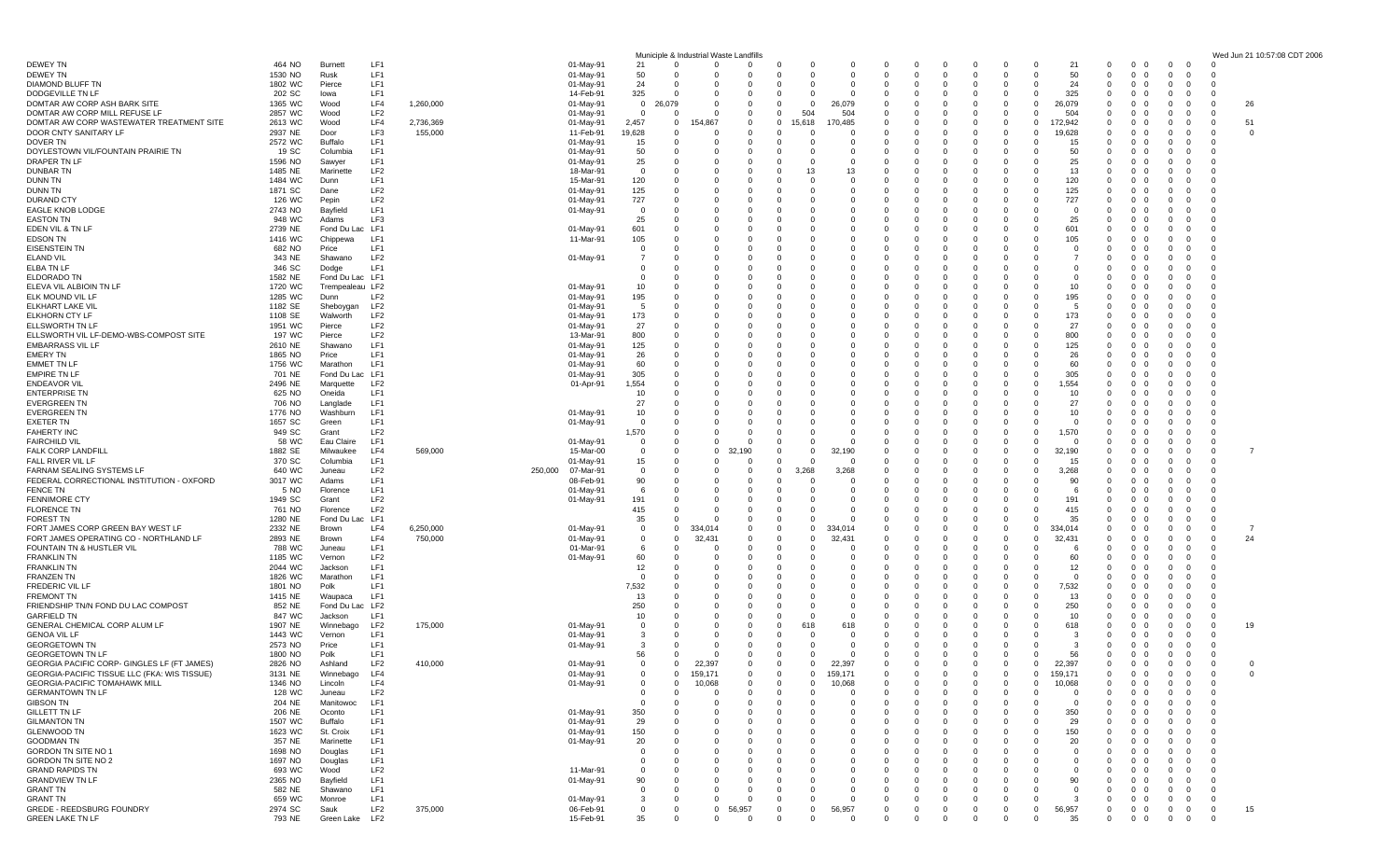|                                                     |                    |                               |                                    |           |                        |                                |            | Municiple & Industrial Waste Landfills |                 |                              |                      |                      |                      |                          |              |                        |                                           |                                       |                            |                                                              |                                                                    |                                           | Wed Jun 21 10:57:08 CDT 2006 |
|-----------------------------------------------------|--------------------|-------------------------------|------------------------------------|-----------|------------------------|--------------------------------|------------|----------------------------------------|-----------------|------------------------------|----------------------|----------------------|----------------------|--------------------------|--------------|------------------------|-------------------------------------------|---------------------------------------|----------------------------|--------------------------------------------------------------|--------------------------------------------------------------------|-------------------------------------------|------------------------------|
| GREEN VALLEY TN LF                                  | 211 NE             | Shawano                       | LF2                                |           | 18-Feb-91              | 155                            | <u>n</u>   | $\Omega$                               |                 |                              |                      | C.                   |                      | 0                        |              |                        |                                           | 155                                   | 0                          | $\mathbf{0}$<br>- 0                                          | $\mathbf{0}$<br>- 0                                                |                                           |                              |
| <b>GREENBUSH TN</b>                                 | 1407 SE            | Sheboygan                     | LF <sub>2</sub><br>LF <sub>2</sub> |           | 01-May-91              | 80                             |            | $\Omega$                               | - 0             | $\Omega$                     | $\Omega$<br>$\Omega$ | $\Omega$<br>$\Omega$ | $\Omega$<br>$\Omega$ | $\mathbf 0$              | $\Omega$     | $\Omega$               | $\Omega$                                  | 80<br>$\Omega$                        | $\mathbf 0$                | $\mathbf 0$<br>- 0                                           | $\mathbf{0}$                                                       |                                           |                              |
| <b>GREENFIELD TN</b><br>GREENWOOD CTY LF            | 205 WC<br>1233 WC  | Monroe<br>Clark               | LF <sub>2</sub>                    |           | 01-May-91<br>01-May-91 | 32<br>21                       |            | 0<br>$\Omega$                          |                 | 0                            |                      | $\Omega$             |                      | $\mathbf 0$              |              |                        |                                           | 32<br>21                              | 0<br>$\Omega$              | $\mathbf{0}$<br>$^{\circ}$<br>$\mathbf{0}$                   | -0<br>-0                                                           |                                           |                              |
| <b>GREENWOOD TN</b>                                 | 2128 NO            | Taylor                        | LF1                                |           | 01-May-91              | -6                             | - 0        | 0                                      |                 | -0                           | 0                    | $\Omega$             |                      | 0                        |              |                        | 0                                         |                                       | $\Omega$                   | $\mathbf{0}$<br>- 0                                          | $\overline{\mathbf{0}}$                                            | 0                                         |                              |
| <b>GULL LAKE TN</b>                                 | 1866 NO            | Washburn                      | LF1                                |           |                        | $\Omega$                       | - 0        | - 0                                    |                 | -C                           | $\Omega$             | $\Omega$             |                      |                          |              |                        | $\Omega$                                  | - 0                                   | $\Omega$                   | $\mathbf{0}$                                                 | -0                                                                 | $\Omega$                                  |                              |
| <b>GURNEY TN</b>                                    | 859 NO             | Iron                          | LF1                                |           |                        | 50                             |            | $\Omega$                               |                 |                              |                      | $\Omega$             |                      |                          |              |                        | - 0                                       | 50                                    | $\Omega$                   | $^{\circ}$                                                   | 0                                                                  | 0                                         |                              |
| <b>HANCOCK VIL</b><br><b>HARRIS TN</b>              | 360 NE<br>910 NE   | Waushara<br>Marquette         | LF1<br>LF <sub>2</sub>             |           | 01-May-91              | 160<br>0                       |            | 0<br>$\Omega$                          |                 |                              | 0                    | $\Omega$<br>$\Omega$ |                      | 0<br>$\Omega$            |              |                        | 0<br>$\Omega$                             | 160<br>$\Omega$                       | $\Omega$<br>$\Omega$       | $\mathbf{0}$<br>- 0<br>$\mathbf{0}$<br>$\Omega$              | $\Omega$<br>-0                                                     | $\Omega$<br>0                             |                              |
| HARRISON TN JEFFRIS SITE                            | 1077 NO            | Lincoln                       | LF1                                |           |                        | $\Omega$                       |            | $\Omega$                               |                 | $\Omega$                     |                      | $\Omega$             |                      | $\Omega$                 |              |                        | $\Omega$                                  | - 0                                   | $\Omega$                   | $\overline{0}$<br>- റ                                        | $\Omega$                                                           | $\Omega$                                  |                              |
| <b>HAUGEN VIL</b>                                   | 121 NO             | Barron                        | LF1                                |           | 01-May-91              | $\Omega$                       |            | $\Omega$                               |                 | -0                           | 0                    | $\Omega$             |                      |                          |              |                        | - 0                                       | - 0                                   | $\Omega$                   | $\mathbf{0}$<br>- 0                                          | $\Omega$                                                           | 0                                         |                              |
| <b>HAWKINS VIL</b>                                  | 1435 NO            | Rusk                          | LF1<br>LF1                         |           | 01-May-91              | 36<br>25                       | - 0        | - 0<br>$\Omega$                        | - 0             | -C                           | 0<br>$\Omega$        | 0<br>$\Omega$        |                      |                          |              |                        | 0<br>- 0                                  | 36<br>25                              | 0<br>$\Omega$              | $^{\circ}$<br>$\Omega$                                       | 0<br>- 0                                                           | 0<br>$\Omega$                             |                              |
| HAWTHORNE TN LF<br>HEBRON TN                        | 221 NO<br>213 SC   | Douglas<br>Jefferson          | LF1                                |           | 01-May-91              | $\Omega$                       |            | $\Omega$                               |                 |                              | O                    | $\Omega$             |                      | $\Omega$                 |              |                        | - 0                                       |                                       | $\Omega$                   | $\mathbf 0$<br>- 0                                           | $\Omega$                                                           | $\Omega$                                  |                              |
| <b>HELVETIA TN LF</b>                               | 937 NE             | Waupaca                       | LF1                                |           | 01-May-91              | 6                              |            | - 0                                    |                 |                              |                      | 0                    |                      |                          |              |                        | - 0                                       |                                       | 0                          | $^{\circ}$                                                   | 0                                                                  |                                           |                              |
| <b>HERMAN TN LF</b>                                 | 2655 NE            | Shawano                       | LF1                                |           | 01-May-91              | 791                            |            | $\Omega$                               |                 | ſ                            | O                    | $\Omega$             |                      | $\Omega$                 |              |                        | - 0                                       | 791                                   | $\Omega$                   | $\Omega$<br>$\Omega$                                         | -0                                                                 | $\Omega$                                  |                              |
| HIGHLAND TN NORTH SITE<br>HIGHLAND TN SOUTH SITE    | 352 NO             | Douglas                       | LF1                                |           |                        | $\Omega$                       |            | $\Omega$                               |                 |                              |                      | O                    |                      |                          |              |                        | $\Omega$                                  |                                       | $\Omega$                   | $\mathbf 0$                                                  | 0                                                                  | 0                                         |                              |
| HIGHLAND VIL LF                                     | 354 NO<br>1934 SC  | Douglas<br>lowa               | LF1<br>LF <sub>1</sub>             |           | 21-May-91              | $\overline{\mathbf{0}}$<br>110 | - 0        | - 0<br>$\Omega$                        |                 |                              | 0<br>O               | 0<br>$\Omega$        |                      |                          |              |                        | $\Omega$                                  | 110                                   | $\mathbf 0$<br>$\Omega$    | $^{\circ}$<br>$\Omega$                                       | 0<br>-0                                                            | 0<br>$\Omega$                             |                              |
| <b>HILLSBORO CTY</b>                                | 568 WC             | Vernon                        | LF1                                |           | 01-May-91              | 110                            |            | 0                                      |                 |                              |                      | O                    |                      |                          |              |                        |                                           | 110                                   | $\Omega$                   | $\mathbf 0$                                                  | $\Omega$                                                           |                                           |                              |
| HOARD TN                                            | 1402 WC            | Clark                         | LF1                                |           | 01-May-91              | 228                            |            | $\overline{0}$                         | - 0             | $\Omega$                     | 0                    | - 0                  | O                    | n                        |              |                        | 0                                         | 228                                   | $\Omega$                   | 0<br>- 0                                                     | $\Omega$                                                           | -0                                        |                              |
| <b>HOLLAND TN LF</b>                                | 744 SE             | Sheboygan                     | LF <sub>2</sub><br>LF <sub>2</sub> |           |                        | 280                            | - 0        | $\Omega$<br>$\Omega$                   | 560             | 0                            | 48<br>0              | 608<br>O             |                      | $\Omega$                 |              |                        | $\Omega$                                  | 888                                   | $\Omega$<br>$\Omega$       | $\Omega$<br>- 0                                              | -0                                                                 | $\Omega$                                  |                              |
| HOLTON TN<br>HOLTZMAN LABORATORY ANIMALS            | 1825 WC<br>247 SC  | Marathon<br>Dane              | LF1                                |           | 01-May-91              | 0                              | - 0        | - 0                                    | - 0             | -C<br>0                      | 0                    | 0                    | O                    | n                        |              |                        | 0                                         | - 0                                   | $\Omega$                   | $\mathbf 0$<br>0<br>- 0                                      | -0<br>0                                                            | - 0                                       |                              |
| <b>HOLWAY TN</b>                                    | 2490 NO            | Taylor                        | LF <sub>1</sub>                    |           | 01-May-91              | $\overline{a}$                 | - 0        | $\Omega$                               | $\Omega$        | ſ                            | $\Omega$             | $\Omega$             |                      |                          |              |                        | $\Omega$                                  |                                       | $\Omega$                   | $\Omega$                                                     | -0                                                                 | $\Omega$                                  |                              |
| HOMESTEAD TN LF                                     | 804 NO             | Florence                      | LF1                                |           | 01-May-91              |                                |            | - 0                                    |                 |                              |                      | $\Omega$             |                      |                          |              |                        |                                           |                                       | 0                          | $^{\circ}$                                                   | 0                                                                  | 0                                         |                              |
| <b>HUDSON CTY LF</b>                                | 110 WC<br>1348 NO  | St. Croix                     | LF <sub>2</sub><br>LF1             |           | 01-May-91              | 2,000<br>56                    |            | - 0<br>$\Omega$                        |                 |                              | 0                    | $\Omega$<br>$\Omega$ |                      | n<br>$\Omega$            |              |                        | 0<br>$\Omega$                             | 2,000<br>56                           | 0<br>$\Omega$              | $\mathbf{0}$<br>- 0<br>$\mathbf{0}$<br>$\Omega$              | 0<br>-0                                                            | 0<br>$\Omega$                             |                              |
| HUGHES TN LF<br>HUMBOLDT TN                         | 1081 NE            | Bayfield<br>Brown             | LF <sub>2</sub>                    |           | 01-May-91<br>01-May-91 | 85                             |            | $\Omega$                               |                 |                              |                      | O                    |                      |                          |              |                        |                                           | 85                                    | $\Omega$                   | $\Omega$                                                     | 0                                                                  | 0                                         |                              |
| HUSTISFORD TN LF & WBS                              | 1947 SC            | Dodge                         | LF3                                |           | 01-May-91              | 40                             | - 0        | - 0                                    |                 | -0                           | $\Omega$             | $\Omega$             |                      | 0                        |              |                        | 0                                         | 40                                    | $\Omega$                   | $\mathbf{0}$<br>- 0                                          | - 0<br>- ()                                                        | $\Omega$                                  |                              |
| HUTCHINS TN                                         | 364 NE             | Shawano                       | LF1                                |           | 01-May-91              | 28                             | - 0        | $\overline{0}$                         |                 | -C                           | $\Omega$             | $\Omega$             |                      |                          |              |                        | $\Omega$                                  | 28                                    | $\Omega$                   | $\Omega$                                                     | -0                                                                 | 0                                         |                              |
| HWY G SANITARY LF<br>INDEPENDENCE CTY LF            | 3100 NO            | Vilas<br>Trempealeau LF2      | LF <sub>2</sub>                    | 250,000   | 25-Feb-91              | 7,254<br>$\Omega$              | - 0        | $\Omega$<br>- 0                        |                 | -0                           | 0                    | $\Omega$<br>$\Omega$ |                      | 0                        |              |                        | $\Omega$<br>0                             | 7,254<br>- 0                          | $\Omega$<br>0              | $\mathbf{0}$<br>$\mathbf{0}$                                 | 0<br>$\Omega$                                                      | 0<br>$\Omega$                             | 9                            |
| <b>INGRAM VIL</b>                                   | 156 WC<br>1591 NO  | Rusk                          | LF1                                |           | 01-May-91              | 25                             |            | $\Omega$                               |                 |                              | 0                    | $\Omega$             |                      | $\Omega$                 |              |                        | $\Omega$                                  | 25                                    | $\Omega$                   | $\mathbf{0}$<br>$\Omega$                                     | $\Omega$                                                           | $\Omega$                                  |                              |
| <b>IOLA TN</b>                                      | 371 NE             | Waupaca                       | LF1                                |           |                        | $\Omega$                       |            | $\Omega$                               |                 |                              |                      | $\Omega$             |                      |                          |              |                        | - 0                                       | - 0                                   | $\Omega$                   | $\Omega$                                                     | -0                                                                 | - 0                                       |                              |
| <b>IOLA VIL</b>                                     | 373 NE             | Waupaca                       | LF1                                |           | 01-May-91              | 90                             |            | $\Omega$                               |                 | -0                           | 0                    | $\Omega$             |                      | 0                        |              |                        | 0                                         | 90                                    | $\Omega$                   | $\mathbf{0}$<br>- 0                                          | $\Omega$                                                           | - 0                                       |                              |
| <b>IRON RIVER TN</b><br><b>IRONTON VIL &amp; TN</b> | 1351 NO<br>41 SC   | Bayfield<br>Sauk              | LF1<br>LF1                         |           | 01-Mar-91<br>01-May-91 | 250<br>-5                      | - 0        | - 0<br>$\overline{0}$                  | - 0<br>$\Omega$ | 0<br>$\Omega$                | 0<br>$\Omega$        | 0<br>$\Omega$        |                      |                          |              |                        | $\Omega$<br>$\Omega$                      | 250                                   | $\mathbf{0}$<br>$\Omega$   | $\mathbf 0$<br>$\Omega$<br>$\Omega$                          | 0<br>-0                                                            | - 0<br>$\Omega$                           |                              |
| IROQUOIS FOUNDRY CO LF                              | 3040 SC            | Green                         | LF1                                |           | 01-May-91              | $\Omega$                       | - 0        | $\overline{0}$                         | 5,200           | -0                           | $\mathbf 0$          | 5,200                |                      | 0                        |              |                        | $\Omega$                                  | 5,200                                 | $\Omega$                   | $\mathbf{0}$                                                 | $\Omega$                                                           | $\Omega$                                  |                              |
| JACKSON CNTY SANITARY LF INC                        | 2004 WC            | Jackson                       | LF3                                | 525,000   | 01-May-91              | 55,147                         |            | - 0                                    |                 | 0                            | 0                    | $\Omega$             | 0                    | 0                        |              |                        |                                           | 55,147<br>$\Omega$                    | $\mathbf{0}$               | $\mathbf 0$<br>- 0                                           | 0                                                                  | 0                                         | 0                            |
| <b>JACKSON TN</b>                                   | 1509 NO            | Burnett                       | LF <sub>1</sub>                    |           |                        |                                | റ          | $\Omega$                               | - 0             | $\Omega$                     | $\Omega$             | $\Omega$             |                      | $\Omega$                 |              |                        | $\Omega$                                  | - 0                                   | $\Omega$                   | $\Omega$                                                     | - 0                                                                | $\Omega$                                  |                              |
| JACOBS TN LF<br>JANESVILLE CTY - ROCK CNTY LF       | 2688 NO<br>3023 SC | Ashland<br>Rock               | LF1<br>LF3                         | 3,100,000 | 01-May-91              | 244<br>117,679                 | 2,699      | 0<br>- 0                               | 64              | 0<br>0                       | $\Omega$<br>500      | 0<br>3,263           | 5.543                | 0                        |              |                        | $\Omega$                                  | 244<br>127,485<br>$\mathbf 0$         | 0<br>$\mathbf{0}$          | $\mathbf 0$<br>$\mathbf 0$                                   | 0<br>- 0<br>0                                                      | 0<br>0                                    | 3                            |
| JEFFERSON TN                                        | 619 WC             | Vernon                        | LF1                                |           |                        | 20                             | - 0        | $\Omega$                               | $\Omega$        | 0                            | $\Omega$             | $\Omega$             |                      |                          |              |                        | $\Omega$                                  | 20                                    | $\Omega$                   | $\Omega$                                                     | -0                                                                 | $\Omega$                                  |                              |
| JEFFERSON TN                                        | 1347 WC            | Monroe                        | LF1                                |           | 01-May-91              | 65                             |            | 0                                      |                 |                              |                      | $\Omega$             |                      |                          |              |                        |                                           | 65                                    | $\Omega$                   | $\mathbf 0$                                                  | 0                                                                  | $\Omega$                                  |                              |
| JOHN MARSH LF                                       | 2082 WC            | Pierce                        | LF <sub>2</sub><br>LF1             |           | 01-May-91              | 4,000<br>13                    |            | 0<br>$\Omega$                          |                 | ſ                            | 0<br>O               | $\Omega$<br>O        |                      | 0<br>$\Omega$            |              |                        | -0<br>$\Omega$                            | 4,000<br>13                           | $\Omega$<br>$\Omega$       | $\mathbf{0}$<br>- 0<br>$\Omega$                              | 0                                                                  | - 0<br>$\Omega$                           |                              |
| JUNCTION CITY VIL<br>JUNEAU CNTY LF #2              | 857 WC<br>3070 WC  | Portage<br>Juneau             | LF <sub>2</sub>                    | 420,000   | 21-Feb-91<br>01-May-91 | 8,039                          |            | 0                                      |                 | -C                           |                      | C.                   |                      |                          |              |                        | -0                                        | 8,039                                 | $\Omega$                   | $\overline{0}$<br>$\mathbf 0$                                | -0<br>0                                                            | 0                                         | 15                           |
| <b>KELLY TN</b>                                     | 465 NO             | Bayfield                      | LF1                                |           | 01-May-91              | 19                             | - 0        | $\overline{0}$                         | - 0             | 0                            | 0                    | $\Omega$             | $\Omega$             | n                        |              |                        |                                           | 19<br>$\Omega$                        | $\Omega$                   | $\Omega$<br>$\Omega$                                         | 0<br>- 0                                                           | - 0                                       |                              |
| <b>KENNAN SAN LF ASSN</b>                           | 2502 NO            | Price                         | LF <sub>1</sub>                    |           | 01-May-91              | 10                             | - 0        | $\overline{0}$                         | $\Omega$        | $\Omega$                     | $\Omega$             | $\Omega$             |                      |                          |              |                        | $\Omega$                                  | 10                                    | $\Omega$                   | $\Omega$                                                     | -0                                                                 | $\Omega$                                  |                              |
| <b>KESTREL HAWK LF</b><br><b>KEWASKUM TN LF</b>     | 572 SE<br>917 SE   | Racine                        | LF3<br>LF1                         | 5,000,000 | 18-Mar-91              | 250,105<br>$\Omega$            | - 0        | - 0<br>$\Omega$                        |                 | 376<br>$\Omega$              | 77<br>.787<br>O      | 137,536<br>$\Omega$  |                      | 0                        |              |                        | - 0                                       | 641.<br>$\mathbf 0$<br>38<br>$\Omega$ | 148<br>$\Omega$            | $\mathbf 0$<br>$\mathbf{0}$<br>- 0                           | 0<br>- ( )                                                         | 0<br>$\Omega$                             | 6                            |
| <b>KEWASKUM VIL</b>                                 | 977 NE             | Washington<br>Fond Du Lac LF2 |                                    |           | 01-May-91              | 10                             |            | $\Omega$                               |                 | -C                           | 0                    | O                    |                      | $\Omega$                 |              |                        | $\Omega$                                  | 10                                    | $\Omega$                   | $\mathbf{0}$<br>$\Omega$                                     | 0<br>0                                                             | 0                                         |                              |
| KEWAUNEE CNTY SW BALEFILL & COMPOST SITE            | 2975 NE            | Kewaunee                      | LF3                                | 517,000   | 25-Feb-91              | 10,658                         |            | $\Omega$                               |                 |                              |                      |                      |                      |                          |              |                        | $\Omega$                                  | 0,658                                 | $\Omega$                   | $^{\circ}$                                                   | 0                                                                  | 0                                         | 5                            |
| <b>KEYSTONE TN</b>                                  | 1349 NO            | Bayfield                      | LF1                                |           |                        | -0                             |            | $\Omega$                               |                 | -0                           | 0                    | $\Omega$             |                      | $\Omega$                 |              |                        | -0                                        |                                       | $\Omega$                   | $\mathbf{0}$<br>- 0                                          | - 0<br>- ()                                                        | 0                                         |                              |
| <b>KIMBALL TN</b><br><b>KINGSTON TN</b>             | 380 NO<br>2574 NE  | Iron<br>Green Lake            | LF1<br>LF1                         |           | 01-May-91<br>01-May-91 | 65                             |            | 0<br>$\overline{0}$                    |                 |                              | 0                    | $\Omega$<br>$\Omega$ |                      |                          |              |                        |                                           | 65                                    | $\Omega$<br>$\Omega$       | $\Omega$<br>$\mathbf 0$                                      | -0<br>0                                                            | 0<br>$\Omega$                             |                              |
| <b>KNAPP TN</b>                                     | 1512 WC            | Jackson                       | LF1                                |           | 01-May-91              | 10                             | - 0        | $\overline{0}$                         |                 | -0                           | 0                    | $\Omega$             |                      | $\Omega$                 |              |                        | -0                                        | 10                                    | $\Omega$                   | $\mathbf{0}$<br>- 0                                          | 0                                                                  | 0                                         |                              |
| <b>KNAPP VIL LF</b>                                 | 1864 WC            | Dunn                          | LF1                                |           | 01-May-91              | 50                             |            | $\overline{0}$                         |                 | -C                           | $\Omega$             | $\Omega$             |                      | $\Omega$                 |              |                        | $\Omega$                                  | 50                                    | $\Omega$                   | $\mathbf{0}$<br>$\Omega$                                     | $\Omega$                                                           | $\Omega$                                  |                              |
| <b>KNOX TN</b>                                      | 1548 NO            | Price                         | LF1                                |           | 01-May-91              | 31                             | - 0        | $\mathbf{0}$                           | - 0             | $\Omega$                     | $\Omega$             | $\Omega$             | $\Omega$             | $\Omega$                 |              |                        |                                           | 31<br>$\Omega$                        | $\Omega$                   | $\mathbf{0}$<br>- റ                                          | - 0<br>$\Omega$                                                    | $\Omega$                                  |                              |
| KOHLER CO LF<br>KOSSUTH TN                          | 1508 SE<br>787 NE  | Sheboygan<br>Manitowoc        | LF4<br>LF <sub>2</sub>             | 4,240,000 | 01-May-91              | $\Omega$<br>50                 | <u>n</u>   | $\overline{0}$<br>- 0                  | 74,948<br>- 0   | $\mathbf{0}$<br>$\mathbf{0}$ | 17,745<br>- 0        | 92,693<br>0          | $\Omega$<br>0        | $\Omega$<br>$\mathbf{0}$ | $\mathbf{0}$ | $\Omega$<br>$^{\circ}$ | $\Omega$<br>$\mathbf 0$<br>$\overline{0}$ | 92,693<br>$\mathbf{0}$<br>50          | $\Omega$<br>$^{\circ}$     | $\overline{0}$<br>- 0<br>$\overline{0}$<br>$\overline{0}$    | 0<br>- 0<br>$\mathbf{0}$<br>$\mathbf{0}$                           | 0<br>0                                    | 10                           |
| LA CROSSE CNTY                                      | 2637 WC            | La Crosse                     | LF3                                |           | 01-May-91              | 42,703                         | 9,567      | $\Omega$                               | $\Omega$        | $\Omega$                     | $\mathbf 0$          | 9,567                | $\Omega$             | $\Omega$                 | $\Omega$     | $\Omega$               | $\Omega$                                  | 52,270<br>$\mathbf 0$                 | $\mathbf{0}$               | $0\quad 0$                                                   | $\mathbf{0}$<br>$\Omega$                                           | $\Omega$                                  |                              |
| LA FARGE VIL/TN STARK LF                            | 258 WC             | Vernon                        | LF1                                |           | 01-May-91              | 119                            |            | 0                                      |                 | -0                           |                      | 0                    |                      | 0                        |              |                        |                                           | 119                                   | -0                         | $\mathbf 0$                                                  | 0                                                                  | - 0                                       |                              |
| LA POINTE TN LF (MADELINE ISLAND)                   | 1144 NO            | Ashland                       | LF1                                |           | 01-May-91              | 120                            |            | - 0<br>$\Omega$                        |                 | 0                            | 0                    | 0<br>$\Omega$        | $\Omega$             | 0                        |              | - 0                    |                                           | 120<br>$\mathbf 0$                    | $\mathbf 0$                | $\mathbf{0}$<br>$^{\circ}$                                   | $\mathbf{0}$<br>$\mathbf{0}$                                       | $^{\circ}$                                |                              |
| LAFAYETTE TN<br>LAKE DELTON VIL LF                  | 1731 WC<br>21 SC   | Chippewa<br>Sauk              | LF <sub>2</sub><br>LF1             |           | 01-May-91<br>01-May-91 | 652<br>$\overline{\mathbf{0}}$ |            | 0                                      |                 | $\Omega$<br>0                | $\Omega$<br>0        | $\Omega$             |                      | $\Omega$<br>0            |              |                        | $\Omega$<br>$\Omega$                      | 652                                   | $\mathbf 0$<br>$\mathbf 0$ | $\mathbf 0$<br>$\Omega$<br>$\mathbf 0$<br>$^{\circ}$         | $\Omega$<br>$\Omega$<br>$\mathbf{0}$<br>$\Omega$                   | $\mathbf{0}$<br>$^{\circ}$                |                              |
| LAKE HOLCOMBE TN LF                                 | 470 WC             | Chippewa                      | LF <sub>2</sub>                    |           | 01-May-91              | 20                             |            | - 0                                    |                 | 0                            | 0                    | $\Omega$             |                      |                          |              |                        | $\Omega$                                  | 20                                    | $^{\circ}$                 | $\mathbf{0}$<br>$\mathbf 0$                                  | $\mathbf 0$<br>- 0                                                 | $^{\circ}$                                |                              |
| LAKE NEBAGAMON VIL LF                               | 71 NO              | Douglas                       | LF1                                |           | 01-May-91              | 90                             | - 0        | $\overline{0}$                         | - 0             | - ( )                        | $\Omega$             | $\Omega$             |                      |                          |              |                        | $\Omega$                                  | 90                                    | $\Omega$                   | $\mathbf 0$<br>- 0                                           | - 0<br>$\Omega$                                                    | $\overline{0}$                            |                              |
| LAKESIDE TN<br><b>LAMARTINE TN</b>                  | 1429 NO            | Douglas                       | LF1                                |           |                        | 55                             |            | $\mathbf 0$                            |                 |                              | 0                    | $\Omega$             |                      |                          |              |                        | - 0                                       | 55                                    | 0                          | $\mathbf 0$<br>$\Omega$                                      | 0<br>$\Omega$                                                      | $\mathbf{0}$                              |                              |
| LANCASTER CTY LF                                    | 401 NE<br>1170 SC  | Fond Du Lac LF1<br>Grant      | LF <sub>2</sub>                    |           | 01-May-91              | 557                            | - 0        | - 0<br>$\Omega$                        | - 0             | - ( )<br>$\Omega$            | 0<br>279             | $\Omega$<br>279      |                      | O<br>$\Omega$            |              |                        | -0<br>$\Omega$                            | 836                                   | $^{\circ}$<br>$\Omega$     | $\mathbf{0}$<br>- 0<br>$\mathbf 0$<br>- 0                    | 0<br>- 0<br>n                                                      | $\overline{\mathbf{0}}$<br>$\overline{0}$ |                              |
| LARRABEE TN LF                                      | 395 NE             | Waupaca                       | LF <sub>2</sub>                    |           | 01-May-91              | 165                            |            | 0                                      |                 | 0                            | 0                    | 0                    |                      |                          |              |                        | -0                                        | 165                                   | $\mathbf 0$                | $\mathbf 0$<br>$\overline{\mathbf{0}}$                       | $\mathbf{0}$<br>$\Omega$                                           | $\overline{0}$                            |                              |
| LAVALLE VIL LF                                      | 129 SC             | Sauk                          | LF1                                |           | 01-May-91              | $\overline{0}$                 | - 0        | - 0                                    |                 | $\Omega$                     | 4                    | 4                    |                      |                          |              |                        | -0                                        | 4                                     | $^{\circ}$                 | $\mathbf{0}$<br>0                                            | $\mathbf 0$<br>$\mathbf{0}$                                        | $\overline{\mathbf{0}}$                   |                              |
| LENA VIL LF                                         | 405 NE             | Oconto                        | LF <sub>2</sub>                    |           | 07-Feb-91              | 165                            | - 0        | $\Omega$                               |                 |                              | $\Omega$<br>$\Omega$ | O                    |                      |                          |              |                        | - 0<br>$\Omega$                           | 165                                   | $\Omega$                   | $\mathbf 0$<br>$\Omega$                                      | $\Omega$<br>$\Omega$                                               | $\overline{0}$                            |                              |
| LENROOT TN EYTCHESON SITE<br>LEON TN LF             | 1795 NO<br>555 NE  | Sawyer<br>Waushara            | LF1<br>LF <sub>2</sub>             |           | 01-May-91<br>01-May-91 | 17<br>75                       | - 0<br>- 0 | - 0<br>$\overline{0}$                  | - 0             | $\Omega$                     | 0                    | $\Omega$<br>0        | 0                    | $\mathbf 0$              | $\Omega$     | - 0                    |                                           | 17<br>75<br>$\mathbf 0$               | $^{\circ}$<br>$^{\circ}$   | $\mathbf{0}$<br>$^{\circ}$<br>$\mathbf{0}$<br>$\overline{0}$ | $\mathbf{0}$<br>$\overline{0}$<br>$\overline{0}$<br>$\overline{0}$ | $^{\circ}$<br>$\overline{\mathbf{0}}$     |                              |
| <b>LESSOR TN</b>                                    | 1396 NE            | Shawano                       | LF1                                |           |                        | $\Omega$                       | $\Omega$   | $\overline{0}$                         | $\Omega$        | $^{\circ}$                   | $\mathbf 0$          | $\mathbf 0$          | 0                    | $\mathbf 0$              | $\mathbf{0}$ | $^{\circ}$             | $\Omega$                                  | $\mathbf 0$<br>$\Omega$               | $\mathbf{0}$               | $0\quad 0$                                                   | $\overline{0}$<br>$\mathbf 0$                                      | $\overline{0}$                            |                              |
| <b>LIBERTY TN LF</b>                                | 400 NE             | Manitowoc                     | LF <sub>2</sub>                    |           | 01-May-91              | 100                            |            | $\overline{0}$                         | $\mathbf 0$     | - 0                          | 0                    | 0                    | $\Omega$             | $\mathbf 0$              | - 0          | $\Omega$               | $\overline{0}$                            | 100                                   | $\mathbf{0}$               | $0\quad 0$                                                   | $\mathbf{0}$<br>$\overline{\mathbf{0}}$                            | $^{\circ}$                                |                              |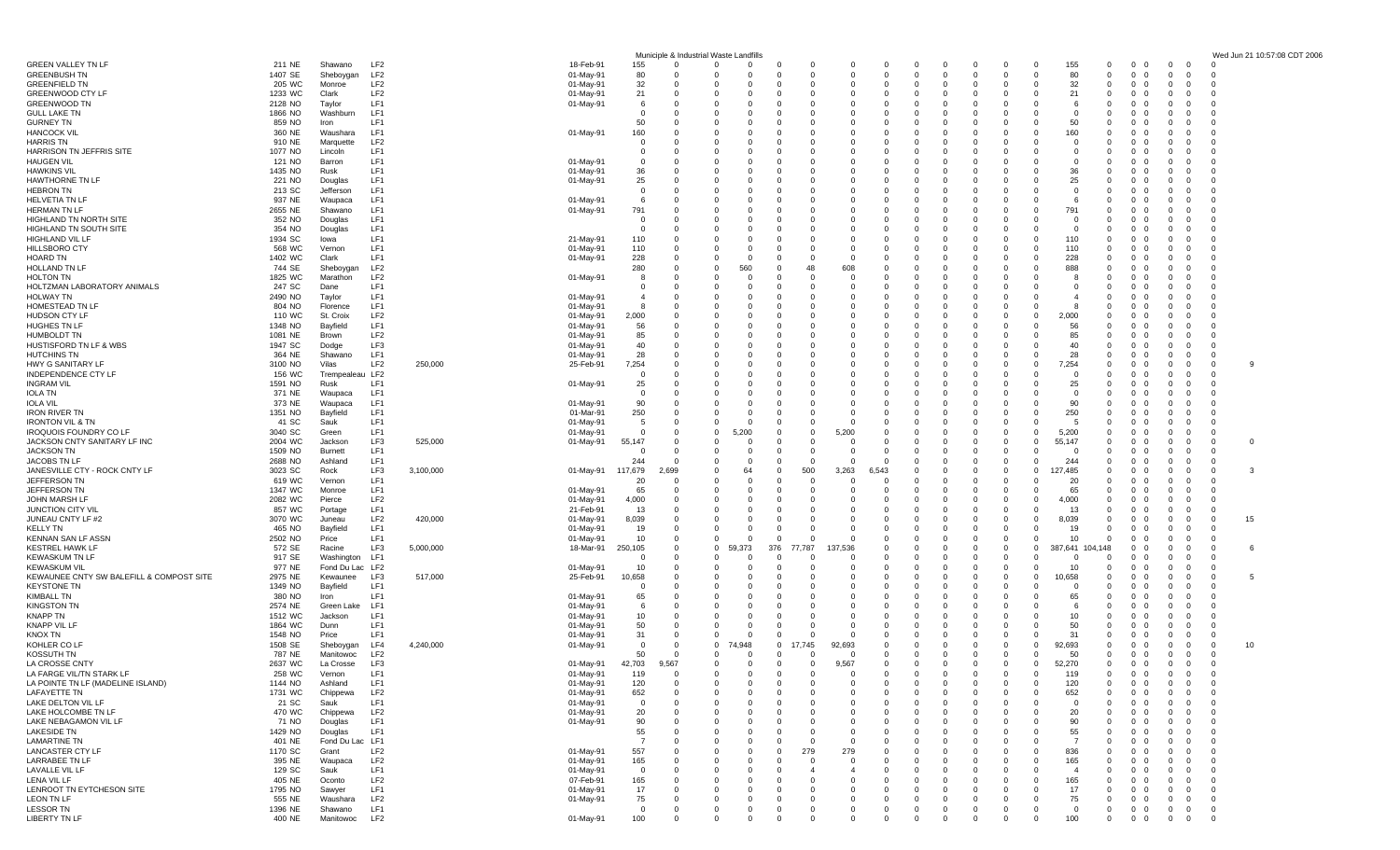|                                             |                   |                      |                                    |           |                        |                 | Municiple & Industrial Waste Landfills |                      |                      |                        |                      |                      |                               |                                                  |                            |                         |                         |                |                                                      |                    |                                              |                                | Wed Jun 21 10:57:08 CDT 2006 |  |
|---------------------------------------------|-------------------|----------------------|------------------------------------|-----------|------------------------|-----------------|----------------------------------------|----------------------|----------------------|------------------------|----------------------|----------------------|-------------------------------|--------------------------------------------------|----------------------------|-------------------------|-------------------------|----------------|------------------------------------------------------|--------------------|----------------------------------------------|--------------------------------|------------------------------|--|
| LIBERTY TN LF                               | 406 SC            | Grant                | LF1                                |           |                        | - 0             | $\Omega$                               |                      | $\mathbf 0$          | 0                      |                      |                      |                               | $\mathbf{0}$<br>- 0                              | 0                          | 0                       | 0                       |                | 0<br>$\overline{0}$                                  | - 0                | $\mathbf{0}$<br>$\overline{\mathbf{0}}$      | $\Omega$                       |                              |  |
| <b>LIBERTY TN LF</b>                        | 957 WC            | Vernon               | LF1                                |           |                        |                 | -0                                     |                      | $\Omega$             | $^{\circ}$             | $\Omega$             | $\Omega$             | $\overline{0}$<br>$\Omega$    | $\Omega$                                         | $\mathbf{0}$               | $\Omega$                | $\overline{0}$          | - 0            | $\overline{0}$<br>$\overline{0}$                     | - 0                | $^{\circ}$<br>- 0                            | -0                             |                              |  |
| LINCOLN CNTY SANITARY LI<br>LINCOLN TN      | 3141 NO<br>106 WC | Lincoln<br>Buffalo   | LF3<br>LF1                         | 825,000   | 01-May-91<br>01-May-91 | 13,255<br>-52   |                                        |                      | 0<br>$\Omega$        | 0<br>$^{\circ}$        | $\Omega$             | $\Omega$             | $\Omega$                      | $\mathbf{0}$<br>$\Omega$<br>$\Omega$             | $\mathbf{0}$<br>$\Omega$   | $^{\circ}$<br>0         | $^{\circ}$<br>$\Omega$  | 13,255<br>52   | $\Omega$<br>$\overline{0}$<br>$\Omega$<br>$\Omega$   | - 0                | 0<br>0<br>0<br>-0                            | $\Omega$<br>0                  | 15                           |  |
| LINCOLN TN                                  | 398 NO            | Forest               | LF <sub>1</sub>                    |           | 01-May-91              | 42              | $\Omega$                               | $\Omega$             | $\Omega$             | $\Omega$               | 0                    | 0                    | $^{(1)}$                      | - 0<br>-0                                        | $\Omega$                   | - 0                     | $\Omega$                | 42             | - 0<br>0                                             | - 0                | 0<br>- 0                                     | - 0                            |                              |  |
| LINCOLN TN                                  | 402 NO            | Bayfield             | LF1                                |           | 06-Mar-91              |                 | $\Omega$                               | $\Omega$             | 0                    | $\Omega$               | $\Omega$             | 0                    | 0                             | $\Omega$<br>$\Omega$                             | $^{\circ}$                 | 0                       | 0                       |                | $\Omega$<br>$\Omega$                                 |                    | $\mathbf 0$<br>- 0                           | $\Omega$                       |                              |  |
| LINCOLN TN                                  | 1212 WC           | Monroe               | LF <sub>2</sub>                    |           | 01-May-91              |                 | 0                                      | $\Omega$             | 0                    | $\Omega$               | $\Omega$             |                      |                               | $\Omega$<br>0                                    | 0                          | 0                       | 0                       | - 0            | $\Omega$<br>$\mathbf{0}$                             |                    | 0<br>-0                                      | $\Omega$                       |                              |  |
| LINCOLN TN                                  | 1619 WC           | Eau Claire           | LF <sub>1</sub>                    |           | 01-May-91              | 300             | -0                                     | $\Omega$             | $\Omega$             | 0                      | $\Omega$             | 0                    | $^{(1)}$                      | $\Omega$<br>-0                                   | 0                          | -0                      | $\Omega$                | 300            | $\Omega$<br>- 0                                      |                    | - 0<br>-0                                    | $\Omega$                       |                              |  |
| LINCOLN TN LI                               | 986 WC            | Adams                | LF2<br>LF1                         |           | 01-May-91              | $\overline{2}$  | 0<br>$\Omega$                          | $\Omega$<br>- 0      | $\Omega$<br>$\Omega$ | $\Omega$<br>$\Omega$   | $\Omega$<br>$\Omega$ | $\Omega$<br>$\Omega$ | 0                             | $\mathbf{0}$<br>$\Omega$<br>$\Omega$<br>$\Omega$ | 0<br>$\Omega$              | $^{\circ}$              | $\mathbf 0$<br>$\Omega$ | 2              | $\Omega$<br>$\Omega$<br>$\Omega$                     | - ()<br>- 0        | $\mathbf 0$<br>$\Omega$                      | $\Omega$                       |                              |  |
| LINDEN TN LF<br>LINDEN VIL LF               | 1649 SC<br>813 SC | lowa<br>lowa         | LF <sub>1</sub>                    |           | 01-May-91<br>01-May-91 | 60<br>17        | 0                                      | $\Omega$             | $\Omega$             | $\Omega$               | $\Omega$             | 0                    | $^{(1)}$                      | $\Omega$<br>-0                                   | $\Omega$                   | $\Omega$<br>$\Omega$    | $\Omega$                | 60<br>17       | 0<br>$\Omega$<br>$\overline{0}$                      | - 0                | 0<br>-0<br>$\Omega$<br>- 0                   | -0<br>$\Omega$                 |                              |  |
| LITTLE BLACK TN                             | 1266 NO           | Taylor               | LF1                                |           | 01-May-91              | 10              | $^{\circ}$                             | - 0                  | 0                    | 0                      | - 0                  | 0                    |                               | - 0<br>0                                         | $\mathbf 0$                | 0                       | 0                       | 10             | 0<br>- 0                                             |                    | 0<br>- 0                                     | 0                              |                              |  |
| LITTLE FALLS TN                             | 823 WC            | Monroe               | LF <sub>2</sub>                    |           |                        | - 0             | 0                                      | $\Omega$             | $\Omega$             |                        | $\Omega$             | $\Omega$             |                               | $\Omega$<br>$\Omega$                             | $\Omega$                   | $\Omega$                | $\Omega$                | - 0            | $\Omega$<br>- 0                                      |                    | - 0<br>- 0                                   | $\Omega$                       |                              |  |
| LITTLE RIVER TN                             | 393 NE            | Oconto               | LF <sub>2</sub>                    |           | 01-May-91              | 51              | -0                                     | - 0                  | $\Omega$             | $\Omega$               |                      | 0                    |                               | $\Omega$<br>0                                    | $\Omega$                   | -0                      | $\Omega$                | 51             | $\Omega$<br>$\Omega$                                 |                    | - 0<br>-0                                    | $\Omega$                       |                              |  |
| LITTLE SUAMICO TN                           | 78 NE             | Oconto               | LF1                                |           | 01-May-91              | 330             | 0                                      | - 0                  | 0                    | 0                      | - 0                  | 0                    | 0                             | $\mathbf{0}$<br>0                                | $\mathbf 0$                | 0                       | $^{\circ}$              | 330            | - 0<br>- 0                                           |                    | 0<br>- 0                                     | -0                             |                              |  |
| LODI CTY LF<br>LONG LAKE TN                 | 610 SC<br>1503 NO | Columbia<br>Washburn | LF <sub>2</sub><br>LF1             |           | 06-Feb-91              | 210<br>- 0      | $\Omega$<br>0                          | - 0                  | $\Omega$<br>0        | $\Omega$<br>$^{\circ}$ | $\Omega$<br>0        | $\Omega$<br>0        | 0                             | $\Omega$<br>$\Omega$<br>0<br>0                   | $\Omega$<br>0              | $\Omega$<br>$\mathbf 0$ | $\Omega$<br>0           | 210<br>- 0     | $\Omega$<br>- 0<br>0<br>0                            |                    | - 0<br>0<br>- 0                              | $\Omega$<br>-0                 |                              |  |
| LOWELL TN - REESEVILLE VIL LF               | 1249 SC           | Dodge                | LF <sub>2</sub>                    |           | 07-Mar-91              | 620             | $\mathbf 0$                            | $\Omega$             | 0                    | $^{\circ}$             | 0                    | 0                    | 0                             | - 0<br>0                                         | $\mathbf 0$                | $^{\circ}$              | $\mathbf{0}$            | 620            | - 0<br>- 0                                           |                    | 0<br>- 0                                     | 0                              |                              |  |
| LOYAL CTY                                   | 157 WC            | Clark                | LF <sub>2</sub>                    |           | 08-Feb-91              | 125             | 0                                      | $\Omega$             | $\Omega$             | $\Omega$               | $\Omega$             | $\Omega$             |                               | $\Omega$<br>0                                    | $\Omega$                   | -0                      | $\Omega$                | 125            | $\Omega$<br>- 0                                      |                    | - 0<br>- 0                                   | $\Omega$                       |                              |  |
| LUBLIN VIL                                  | 1289 NO           | Taylor               | LF1                                |           |                        |                 | 0                                      |                      | $\Omega$             | $\Omega$               |                      | 0                    |                               | 0<br>0                                           | 0                          | 0                       | 0                       |                | $\Omega$<br>- 0                                      |                    | $\Omega$<br>-0                               | $\Omega$                       |                              |  |
| LUXEMBURG VIL COMPOST/CLOSED LF SITE        | 55 NE             | Kewaunee             | LF <sub>2</sub>                    |           | 01-May-91              | 650             | 0                                      | - 0                  | $\Omega$             | 0                      | - 0                  | 0                    |                               | 0<br>0                                           | 0                          | 0                       | 0                       | 650            | $\Omega$<br>0                                        | - 0                | 0<br>0                                       | -0                             |                              |  |
| LYNDON STATION VIL LF                       | 143 WC            | Juneau               | LF <sub>2</sub>                    |           | 01-May-91              | 115             | - 0                                    |                      | $\Omega$             | $\Omega$               |                      | $\Omega$             |                               | $\Omega$<br>$\Omega$                             | $\Omega$                   | $\Omega$                | $\Omega$                | 115            | $\Omega$<br>- 0                                      | - 0                | - 0<br>- 0                                   | $\Omega$                       |                              |  |
| LYNDON TN                                   | 721 WC            | Juneau               | LF <sub>2</sub><br>LF1             |           |                        | - 0             | 0                                      | $\Omega$             | $\Omega$             | $\Omega$               | - 0                  |                      | $\Omega$                      | $\Omega$<br>- 0<br>0                             | $^{\circ}$                 | $^{\circ}$              | 0                       |                | $\Omega$<br>$\overline{0}$<br>- 0                    |                    | $\mathbf 0$<br>- 0                           | $\Omega$                       |                              |  |
| LYNXVILLE VII<br>MADGE TN                   | 1005 WC<br>437 NO | Crawford<br>Washburn | LF1                                |           | 01-May-91<br>01-May-91 | 18<br>41        | $\mathbf 0$<br>0                       | $\Omega$             | 0<br>$\Omega$        | 0<br>$\Omega$          | $\Omega$             | 0<br>$\Omega$        |                               | $\Omega$<br>$\Omega$                             | 0<br>$\Omega$              | 0<br>$\Omega$           | 0<br>$\Omega$           | 18<br>41       | - 0<br>$\Omega$<br>- 0                               |                    | 0<br>- 0<br>- 0<br>- 0                       | 0<br>$\Omega$                  |                              |  |
| MAGNOLIA TN/CENTER TN LF                    | 2003 SC           | Rock                 | LF1                                |           |                        | - 0             | 0                                      | $\Omega$             | 0                    | 0                      | $\Omega$             |                      |                               | $\Omega$<br>0                                    | 0                          | 0                       | 0                       | - 0            | 0<br>- 0                                             |                    | 0<br>-0                                      | $\Omega$                       |                              |  |
| MAIDEN ROCK VIL LF                          | 1306 WC           | Pierce               | LF1                                |           | 01-May-91              | 100             | 0                                      | $\Omega$             | $\Omega$             | 0                      | - 0                  | 0                    | 0                             | - 0<br>0                                         | $\mathbf 0$                | $\Omega$                | $\overline{0}$          | 100            | $\Omega$<br>0                                        | - 0                | 0<br>-0                                      | - 0                            |                              |  |
| MANAWA CTY LF                               | 731 NE            | Waupaca              | LF <sub>2</sub>                    |           |                        | 155             | 0                                      |                      | $\Omega$             | $\Omega$               | $\Omega$             | $\Omega$             |                               | $\Omega$<br>0                                    | 0                          | $\mathbf 0$             | 0                       | 155            | $\Omega$<br>- 0                                      |                    | 0<br>-0                                      | $\Omega$                       |                              |  |
| MANCHESTER TN LF                            | 2734 NE           | Green Lake           | LF1                                |           | 01-May-91              | 22              | 0                                      |                      | 0                    | $^{\circ}$             |                      |                      |                               | $\Omega$                                         | 0                          | 0                       | 0                       | 22             | 0<br>$\Omega$                                        |                    | 0<br>- 0                                     | 0                              |                              |  |
| MANITOWOC RAPIDS TN                         | 298 NE            | Manitowoc            | LF <sub>2</sub>                    |           | 01-May-91              | 200<br>$\Omega$ | $\Omega$                               | $\Omega$<br>$\Omega$ | $\Omega$             | 0                      |                      | 0                    |                               | $\Omega$<br>-0<br>$\Omega$                       | 0                          | - 0                     | 0                       | 200            | $\Omega$<br>0<br>$\Omega$                            |                    | 0<br>0<br>- 0                                | $^{\circ}$                     |                              |  |
| MANN BROS LF<br>MAPLE BLUFF VIL I           | 1996 SE<br>166 SC | Walworth<br>Dane     | LF <sub>2</sub><br>LF <sub>2</sub> |           | 01-May-91<br>01-May-91 | 200             | $^{\circ}$<br>0                        | $\Omega$             | 0<br>0               | 3,525<br>0             |                      | 3,525                |                               | 0<br>$\Omega$<br>0                               | 0<br>0                     | $^{\circ}$<br>0         | $\mathbf 0$<br>0        | 3,525<br>200   | - 0<br>0<br>$\Omega$                                 |                    | $\mathbf 0$<br>0<br>- 0                      | $^{\circ}$<br>0                |                              |  |
| MAPLE GROVE TN                              | 631 NE            | Manitowoc            | LF1                                |           |                        | 71              | -0                                     | $\Omega$             | $\Omega$             | 0                      |                      | 0                    |                               | $\Omega$<br>0                                    | 0                          | 0                       | $\Omega$                | 71             | $\Omega$<br>0                                        | - ()               | 0<br>- 0                                     | $\Omega$                       |                              |  |
| MAPLE TN                                    | 708 NO            | Douglas              | LF1                                |           |                        | 75              | 0                                      |                      | $\Omega$             | $\Omega$               | $\Omega$             | $\Omega$             |                               | $\Omega$<br>$\Omega$                             | 0                          | - 0                     | 0                       | 75             | $\Omega$<br>$\Omega$                                 | - 0                | $\mathbf 0$<br>$\Omega$                      | $\Omega$                       |                              |  |
| MAPLE VALLEY TN                             | 1496 NE           | Oconto               | LF1                                |           |                        | 252             | $\Omega$                               | $\Omega$             | $\Omega$             | $\Omega$               | $\Omega$             | n                    |                               | $\Omega$<br>$\Omega$                             | $\Omega$                   | - 0                     | $\Omega$                | 252            | $\Omega$<br>- 0                                      | - 0                | - 0<br>$\Omega$                              | - 0                            |                              |  |
| MARATHON CNTY LF AREA A                     | 2892 WC           | Marathon             | LF3                                |           | 01-May-91              | 113,098         | 17,525<br>$\Omega$                     |                      | 2,996                | 29,336<br>$\mathbf 0$  | 49.857               |                      |                               | $\Omega$<br>-0                                   | $\Omega$                   | - 0                     | $\Omega$                | 162,955        | $\Omega$<br>- 0                                      |                    | - 0<br>- 0                                   | $\Omega$                       |                              |  |
| MARENGO TN LF                               | 2120 NO           | Ashland              | LF1<br>LF1                         |           | 01-May-91              | -33             | $\mathbf 0$                            | 0<br>$\Omega$        | 0<br>$\Omega$        | 0<br>$\Omega$          | - 0<br>$\Omega$      | 0<br>$\Omega$        | <sup>0</sup>                  | 0<br>0<br>$\Omega$<br>$\Omega$                   | $\mathbf 0$<br>$\Omega$    | $^{\circ}$              | 0<br>$\Omega$           | -33            | - 0<br>- 0<br>$\Omega$                               |                    | 0<br>- 0                                     | 0<br>$\Omega$                  |                              |  |
| MARINETTE CNTY LF - NORTH<br>MARION TN      | 3052 NE<br>988 WC | Marinette<br>Juneau  | LF <sub>1</sub>                    |           | 01-May-91<br>01-May-91 | 4,921<br>- 7    | 0<br>0                                 | $\Omega$             | $\Omega$             | $\Omega$               |                      | $\Omega$             | <sup>0</sup>                  | $\Omega$<br>0                                    | $\Omega$                   | -0<br>$\Omega$          | $\Omega$                | 4,921          | - 0<br>$\Omega$<br>$\overline{0}$                    | - 0                | - 0<br>-0<br>$\mathbf{0}$<br>- 0             | $\Omega$                       |                              |  |
| MARION TN LF                                | 448 NE            | Waushara             | LF <sub>2</sub>                    |           | 01-May-91              | 90              | 0                                      |                      | 0                    | 0                      |                      | з                    |                               | $\mathbf{0}$<br>0                                | $\mathbf 0$                | 0                       | 0                       | 93             | 0<br>- 0                                             |                    | 0<br>- 0                                     | 0                              |                              |  |
| MARKESAN CTY /MACKFORD TN LF                | 301 NE            | Green Lake           | LF3                                |           | 01-May-91              | 176             | $\Omega$                               | - 0                  | $\Omega$             | 0                      | 215                  | 215                  |                               | $\Omega$<br>$\Omega$                             | $\Omega$                   | - 0                     | $\Omega$                | 391            | $\Omega$<br>- 0                                      |                    | - 0<br>$\Omega$                              | $\Omega$                       |                              |  |
| MAR-OCO LF                                  | 3095 NE           | Marinette            | LF3                                | 1,480,000 | 01-May-91              | 16,892          | -0                                     |                      | 0                    | $^{\circ}$             |                      | 0                    |                               | $\Omega$<br>0                                    | 0                          | 0                       | 0                       | 16,892         | $\Omega$<br>$\overline{0}$                           |                    | 0 671                                        | $^{\circ}$                     | 15                           |  |
| MARQUETTE TN                                | 669 NE            | Green Lake           | LF1                                |           | 01-May-91              |                 | $\mathbf 0$                            | - 0                  | 0                    | 0                      | 0                    | 0                    |                               | $\mathbf{0}$<br>0                                | $\mathbf 0$                | 0                       | 0                       |                | 0<br>0                                               |                    | $^{\circ}$<br>- 0                            | $^{\circ}$                     |                              |  |
| MARSHFIELD TN LI<br>MASON TN                | 387 WC<br>528 NO  | Wood<br>Bayfield     | LF1<br>LF1                         |           | 01-May-91              | $\Omega$<br>17  | 0<br>0                                 | $\Omega$             | $\Omega$<br>$\Omega$ | $\Omega$               | $\Omega$             | $\Omega$             |                               | $\Omega$<br>0<br>$\Omega$<br>0                   | $\Omega$<br>0              | $\Omega$<br>-0          | $\Omega$<br>$\Omega$    | - 0<br>17      | $\Omega$<br>- 0<br>$\Omega$<br>$\overline{0}$        |                    | - 0<br>-0<br>$\mathbf 0$<br>- 0              | $\Omega$<br>$\Omega$           |                              |  |
| MATTESON TN LF                              | 447 NE            | Waupaca              | LF1                                |           | 01-May-91              | 215             | 0                                      | $\Omega$             | $\Omega$             | 0                      | - 0                  | 0                    | 0<br>- 0                      | 0                                                | 0                          | 0                       | 0                       | 215            | $\Omega$<br>0                                        | - 0                | 0<br>-0                                      | -0                             |                              |  |
| MATTOON VIL                                 | 769 NE            | Shawano              | LF <sub>1</sub>                    |           | 07-Feb-91              | 24              | 0                                      | $\Omega$             | $\Omega$             | $\Omega$               | $\Omega$             | $\Omega$             |                               | $\Omega$<br>$\Omega$                             | $\Omega$                   | $\Omega$                | $\Omega$                | 24             | $\Omega$<br>- 0                                      | - 0                | - 0<br>-0                                    | $\Omega$                       |                              |  |
| MAXVILLE TN                                 | 1253 WC           | Buffalo              | LF <sub>2</sub>                    |           | 01-May-91              | -38             | 0                                      |                      | $\Omega$             | $\Omega$               |                      | 0                    |                               | $\Omega$<br>-0                                   | $\Omega$                   | 0                       | 0                       | 38             | $\Omega$<br>$\Omega$                                 |                    | 0<br>-0                                      | $\Omega$                       |                              |  |
| MAYVILLE TN                                 | 1084 WC           | Clark                | LF1                                |           | 01-May-91              | 28              | $\mathbf 0$                            | $\Omega$             | 0                    | 0                      | - 0                  | 0                    | $\Omega$                      | - 0<br>0                                         | 0                          | 0                       | 0                       | 28             | - 0<br>- 0                                           |                    | 0<br>- 0                                     | 0                              |                              |  |
| MEADOWBROOK TN<br>MEDFORD CTY LF            | 1624 NO           | Sawyer               | LF1<br>LF <sub>2</sub>             |           | 01-May-91              | -6              | $\Omega$<br>0                          | $\Omega$<br>$\Omega$ | $\Omega$<br>0        | $\Omega$<br>0          | $\Omega$<br>534      | $\Omega$<br>534      | <sup>0</sup>                  | $\Omega$<br>0<br>$\Omega$                        | $\Omega$<br>0              | -0                      | $\Omega$<br>0           | -6<br>534      | $\Omega$<br>- 0<br>0                                 |                    | - 0<br>- 0                                   | $\Omega$<br>-0                 |                              |  |
| MEDINA TN LF                                | 341 NO<br>854 SC  | Taylor<br>Dane       | LF1                                |           | 01-May-91              |                 | 0                                      | - 0                  | $\Omega$             | 0                      | - 0                  | 0                    | 0                             | 0<br>0<br>0                                      | 0                          | 0<br>0                  | $^{\circ}$              | - 0            | - 0<br>0<br>0                                        | - 0                | 0<br>0<br>0                                  | -0                             |                              |  |
| MEEME TN                                    | 300 NE            | Manitowoc            | LF1                                |           | 01-May-91              | 300             | 0                                      |                      | $\Omega$             | $\Omega$               | $\Omega$             | $\Omega$             |                               | $\Omega$<br>0                                    | 0                          | $^{\circ}$              | 0                       | 300            | $\Omega$<br>0                                        | - ()               | 0<br>0                                       | $\Omega$                       |                              |  |
| MELLEN CTY LF                               | 1741 NO           | Ashland              | LF1                                |           | $01$ -May-9            | -38             |                                        |                      | $\Omega$             | 0                      |                      |                      |                               |                                                  | 0                          | 0                       | 0                       | 38             | 0<br>$\Omega$                                        |                    | 0                                            | $\Omega$                       |                              |  |
| MENOMONIE CTY LF #3019                      | 3019 WC           | Dunn                 | LF2                                | 210,500   | 01-May-91              | 11,291          | 0                                      | $\Omega$             | $\Omega$             | $\Omega$               |                      | 0                    | $^{(1)}$                      | - 0<br>-0                                        | 0                          | 0                       | $^{\circ}$              | 11,291         | $\Omega$<br>- 0                                      |                    | 0<br>- 0                                     | $\Omega$                       |                              |  |
| MENOMONIE CTY LF #372                       | 372 WC            | Dunn                 | LF <sub>2</sub>                    |           | 01-May-91<br>10,000    | $\Omega$        | $\mathbf 0$                            | $\Omega$             | 0                    | 4,409<br>0             |                      | 4,409                |                               | $\Omega$<br>$\Omega$                             | 0                          | 0                       | 0                       | 4,409          | $\Omega$<br>- 0                                      |                    | - 0<br>-0                                    | $\Omega$                       |                              |  |
| MENOMONIE TN LF<br>MERCER TN                | 2659 WC<br>330 NO | Dunn<br>Iron         | LF <sub>2</sub><br>LF <sub>2</sub> |           | 01-May-91              | 800<br>- 0      | 0<br>0                                 | $\Omega$<br>$\Omega$ | 0<br>$\Omega$        | 0<br>0                 | - 0                  | $\Omega$             |                               | $\Omega$<br>0<br>- 0<br>0                        | 0<br>0                     | 0<br>- 0                | 0<br>$\Omega$           | 800<br>- 0     | $\Omega$<br>$\Omega$<br>$\Omega$<br>0                | - 0                | 0<br>-0<br>0<br>0                            | 0<br>$^{\circ}$                |                              |  |
| METRO LANDFILL & DEVELOPMENT                | 1099 SE           | Milwaukee            | LF3                                | 5,175,000 | 400,000 01-May-91      | 422,618         | 0                                      | $\Omega$             | 6,263                | 4,499                  | $\Omega$<br>10,762   | 6.932                |                               | $\Omega$<br>$\Omega$                             | 0                          | $^{\circ}$              | $\mathbf 0$             | 440,312        | $\Omega$<br>$\Omega$                                 | - 0                | $\mathbf 0$<br>$\Omega$                      | 0                              | 4                            |  |
| METROPOLITAN REFUSE DIST INC                | 107 SC            | Dane                 | LF3                                |           | 01-May-91              | 15,900          | $\Omega$                               | - 0                  | $\Omega$             | $\Omega$               | $\Omega$             | 0                    |                               | - 0<br>$\Omega$                                  | $\Omega$                   | - 0                     | $\Omega$                | 15,900         | $\Omega$<br>- 0                                      | $\left( \right)$   | - 0<br>0                                     | - 0                            |                              |  |
| MIDDLE INLET TN LF                          | 299 NE            | Marinette            | LF <sub>2</sub>                    |           |                        | - 0             | $\Omega$                               | $\Omega$             | 0                    | $\Omega$               | - 0                  | 0                    | $\Omega$                      | $\Omega$<br>0                                    | $\mathbf{0}$               | $^{\circ}$              | $\Omega$                | - 0            | $\Omega$<br>0                                        | $\cup$             | $\Omega$<br>- 0                              | - 0                            |                              |  |
| MIDWEST TIMBER LF                           | 2284 NO           | Iron                 | LF <sub>2</sub>                    |           | 13-Mar-91              |                 | 0                                      | - 0                  | $\mathbf 0$          | $^{\circ}$             | 100                  | 100                  | $\mathbf{0}$<br>0             | $\mathbf 0$                                      | $\mathbf{0}$               | $^{\circ}$              | $\mathbf{0}$            | 100            | $\mathbf{0}$<br>$\overline{0}$                       | - 0                | $^{\circ}$<br>0                              | $^{\circ}$                     |                              |  |
| MILWAUKEE CTY HARTUNG QUARRY LF             | 1501 SE           | Milwaukee            | LF4                                |           | 02-Apr-91              |                 | $\Omega$                               | $\Omega$             | $\Omega$             | 29,496<br>$^{\circ}$   | 29,496               |                      | $\Omega$                      | $\Omega$<br>- 0                                  | $\Omega$                   | $\Omega$                | $\Omega$                | 29,496         | $\Omega$                                             | $0\quad 0$         | $\mathbf{0}$<br>$\mathbf{0}$                 | $\Omega$                       |                              |  |
| MINOCQUA TN MERCER LAKE SITE<br>MONDOVI CTY | 1559 NO<br>134 WC | Oneida<br>Buffalo    | LF2<br>LF2                         |           | 01-May-91              | - 0<br>104      | - 0<br>$^{\circ}$                      | - 0                  | 0<br>$\mathbf 0$     | $\Omega$<br>0          | 0<br>$\overline{0}$  | 0                    | $\mathbf{0}$<br>$\Omega$      | 0<br>-0<br>$\mathbf 0$                           | 0<br>$\mathbf{0}$          | -0<br>$^{\circ}$        | 0<br>$\mathbf{0}$       | 104            | $\Omega$<br>- 0<br>- 0<br>$\overline{0}$             | - 0                | 0<br>- 0<br>$\overline{0}$<br>$\mathbf{0}$   | - 0<br>- 0                     |                              |  |
| MONROE CNTY RIDGEVILLE SITE & DEMOLTION LF  | 2858 WC           | Monroe               | LF3                                | 750,000   | 01-May-91              | 16,500          | $\Omega$                               |                      | $\Omega$             | $\Omega$               | $\Omega$             | $\Omega$             |                               | $\Omega$<br>$\Omega$                             | $\mathbf 0$                | $^{\circ}$              | $\mathbf 0$             | 16,500         | $^{\circ}$<br>$\mathbf 0$                            | - 0                | $^{\circ}$<br>$\mathbf{0}$                   | $\overline{0}$                 | $\mathbf 0$                  |  |
| MONROE TN                                   | 699 WC            | Adams                | LF1                                |           | 18-Mar-91              | 186             | 0                                      |                      | 0                    | 0                      | 0                    | $\Omega$             | 0                             | 0<br>0                                           | $\mathbf 0$                | $^{\circ}$              | $^{\circ}$              | 186            | $\mathbf{0}$                                         | $\mathbf 0$<br>- 0 | $\mathbf{0}$<br>$\overline{0}$               | $^{\circ}$                     |                              |  |
| MONTELLO CTY LF                             | 820 NE            | Marquette            | LF3                                |           | 29-Apr-91              | 238             | $^{\circ}$                             | $\Omega$             | $\mathbf 0$          | $^{\circ}$             | $\mathbf 0$          | 0                    | 0                             | $\mathbf{0}$<br>$^{\circ}$                       | $\mathbf{0}$               | $^{\circ}$              | $^{\circ}$              | 238            | $\mathbf{0}$<br>$\overline{0}$                       | - 0                | $^{\circ}$<br>$\mathbf{0}$                   | $\overline{\mathbf{0}}$        |                              |  |
| MONTFORT VIL                                | 647 SC            | lowa                 | LF1                                |           | 01-May-91              | 64              | $\Omega$                               | $\Omega$             | $\Omega$             | $\Omega$               | $\Omega$             | $\Omega$             | <sup>0</sup>                  | $\Omega$<br>- 0                                  | $\Omega$                   | $\Omega$                | $\Omega$                | 64             | $\Omega$<br>$\Omega$                                 | - 0                | $\Omega$<br>$\Omega$                         | $^{\circ}$                     |                              |  |
| MORGAN TN                                   | 552 NE            | Oconto               | LF <sub>2</sub>                    |           | 01-May-91              | 150             | $\Omega$                               | $\Omega$             | 0                    | $\Omega$               | $\Omega$             | $\Omega$             |                               | $\Omega$<br>$\Omega$                             | $\mathbf{0}$               | $\Omega$                | $\mathbf 0$             | 150            | $\mathbf 0$                                          | $\mathbf 0$<br>- 0 | $^{\circ}$<br>$\mathbf{0}$                   | $\overline{0}$                 |                              |  |
| <b>MORRIS TN LF</b><br>MORSE TN             | 764 NE            | Shawano<br>Ashland   | LF1<br>LF1                         |           | 14-Mar-91              | 30<br>$\Omega$  | $\Omega$<br>$\Omega$                   | - 0<br>$\Omega$      | 0<br>$\Omega$        | 0<br>$\Omega$          | 0<br>$\Omega$        | 0<br>$\Omega$        | $\mathbf{0}$<br>0<br>$\Omega$ | 0<br>$\Omega$<br>$\Omega$                        | $\overline{0}$<br>$\Omega$ | 0<br>$\Omega$           | $\mathbf 0$<br>$\Omega$ | 30<br>$\Omega$ | $\mathbf{0}$<br>$\mathbf{0}$<br>$\Omega$<br>$\Omega$ | - 0<br>- 0         | $\mathbf 0$<br>0<br>$\mathbf{0}$<br>$\Omega$ | $\overline{\mathbf{0}}$<br>- 0 |                              |  |
| <b>MOSEL TN LF</b>                          | 1560 NO<br>759 SE | Sheboygan            | LF1                                |           | 01-May-91              | 14              | $^{\circ}$                             | $\Omega$             | $\mathbf 0$          | $\mathbf 0$            | $\Omega$             | $\Omega$             | 0                             | 0<br>0                                           | $\mathbf{0}$               | $\mathbf 0$             | 0                       | 14             | $\mathbf 0$                                          | $0\quad 0$         | $\mathbf{0}$<br>$\overline{0}$               | $^{\circ}$                     |                              |  |
| MOSINEE PAPER CORP LF                       | 2806 WC           | Marathon             | LF <sub>2</sub>                    | 500,000   | 01-May-91              | 0               | $\mathbf{0}$                           | 170                  | $\mathbf{0}$         | $\mathbf 0$<br>7,504   |                      | 7,674                | 0                             | 0<br>0                                           | $\mathbf 0$                | 0                       | $^{\circ}$              | 7,674          | $\mathbf{0}$<br>$\overline{0}$                       | - 0                | $\overline{0}$<br>$\mathbf{0}$               | - 0                            | 20                           |  |
| MOUNT MORRIS TN LF                          | 892 NE            | Waushara             | LF1                                |           |                        | 200             | $\Omega$                               | $\Omega$             | $\Omega$             | $\Omega$               | $\Omega$             | $\Omega$             | <sup>0</sup>                  | $\Omega$<br>- 0                                  | $\Omega$                   | $\Omega$                | $\Omega$                | 200            | $\Omega$<br>$\Omega$                                 | - 0                | $\Omega$<br>$\Omega$                         | - 0                            |                              |  |
| MURRAY MACHINERY INC (FORMER)               | 1722 WC           | Marathon             | LF <sub>2</sub>                    |           | 01-May-91              | $\Omega$        | 0                                      | $\Omega$             | $\mathbf 0$          | $\mathbf 0$            | $\Omega$             | 0                    | 0                             | $\mathbf{0}$<br>0                                | $\mathbf 0$                | 0                       | 0                       | - 0            | $\mathbf{0}$                                         | $\mathbf 0$<br>- 0 | $\mathbf{0}$<br>$\overline{0}$               | - 0                            |                              |  |
| NASHVILLE TN SOUTH SITE                     | 869 NO            | Forest               | LF1                                |           |                        | 45              | $\mathbf 0$                            | $\Omega$             | $\mathbf 0$          | 0                      | $\overline{0}$       | 0                    | 0                             | $\mathbf{0}$<br>0                                | $\mathbf 0$                | $^{\circ}$              | $\mathbf 0$             | 45             | $\overline{0}$                                       | $0\quad 0$         | $\mathbf{0}$<br>$\overline{0}$               | $\overline{\mathbf{0}}$        |                              |  |
| NEENAH PAPERS - WHITING MILL LF             | 2576 WC           | Portage              | LF <sub>2</sub>                    |           | 01-May-91              | $\Omega$        | $\mathbf 0$                            | 1,316                | $\mathbf 0$          | $^{\circ}$             | $\mathbf 0$          | 1,316                | $^{\circ}$                    | $\mathbf 0$<br>$\mathbf 0$                       | $\mathbf 0$                | $\mathbf{0}$            | $\mathbf{0}$            | 1,316          | $\overline{0}$                                       | $0\quad 0$         | $0\quad 0$                                   | $\overline{\mathbf{0}}$        |                              |  |
| NELSON TN                                   | 1474 WC           | Buffalo              | LF1                                |           |                        |                 | $\mathbf{0}$                           | $\Omega$             | $\mathbf 0$          | 0                      | $\mathbf 0$          | $\mathbf 0$          | $\mathbf{0}$                  | $\mathbf 0$<br>$\mathbf 0$                       | $\mathbf 0$                | $\mathbf 0$             | $^{\circ}$              | - 5            | $\overline{0}$                                       | $0\quad 0$         | $0\quad 0$                                   | $\overline{\mathbf{0}}$        |                              |  |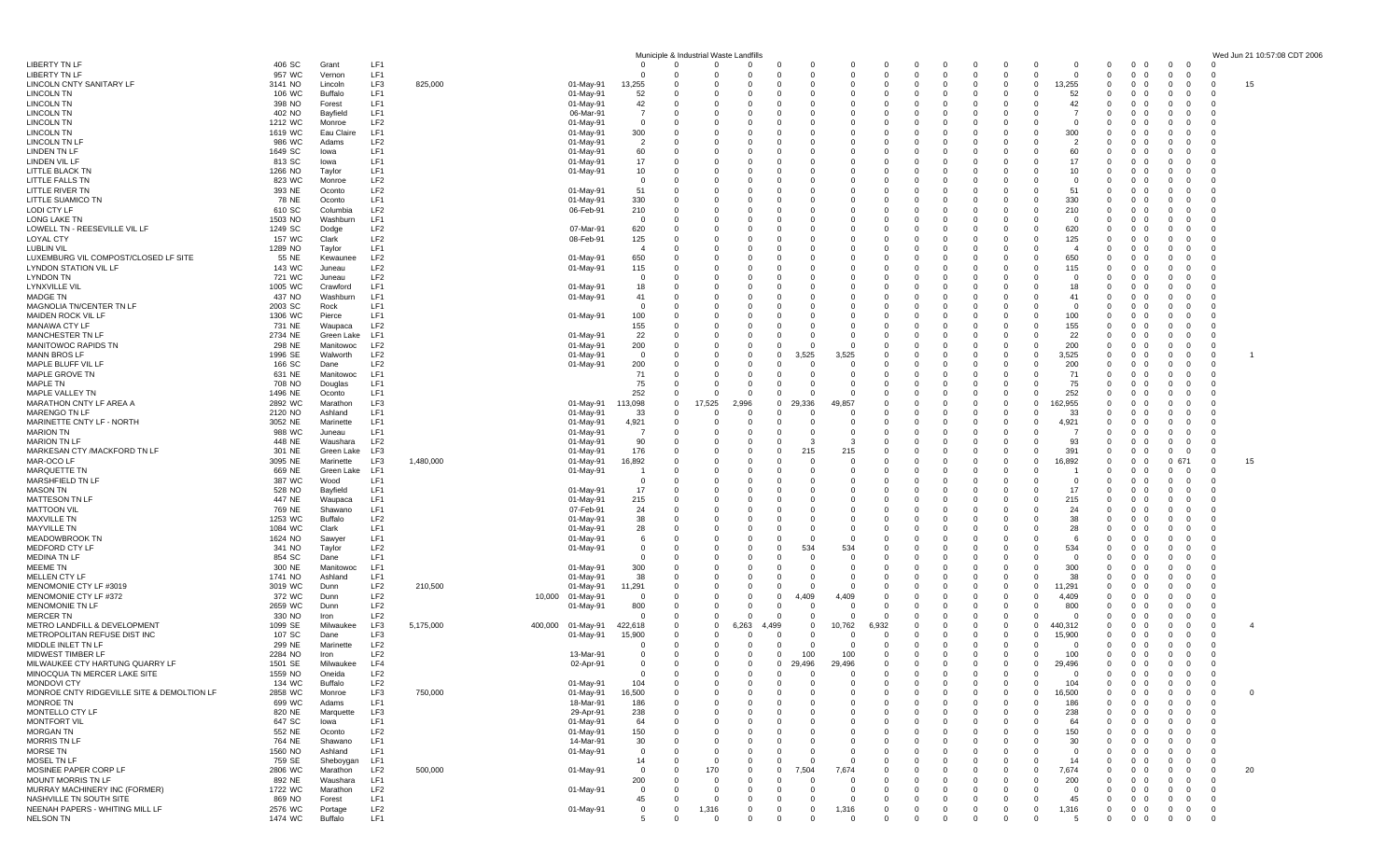|                                                                  |                    |                              |                                    |           |                                 |                    |                               | Municiple & Industrial Waste Landfills |                            |                 |                                                    |                            |                                  |                               |                                                                |                                           |                    |                              |                                                     |                                                                           | Wed Jun 21 10:57:08 CDT 2006     |
|------------------------------------------------------------------|--------------------|------------------------------|------------------------------------|-----------|---------------------------------|--------------------|-------------------------------|----------------------------------------|----------------------------|-----------------|----------------------------------------------------|----------------------------|----------------------------------|-------------------------------|----------------------------------------------------------------|-------------------------------------------|--------------------|------------------------------|-----------------------------------------------------|---------------------------------------------------------------------------|----------------------------------|
| NESHKORO VIL/NESHKORO TN LF                                      | 588 NE             | Marquette                    | LF2                                |           |                                 | $\Omega$           | $\Omega$                      | $\Omega$                               | $\Omega$                   |                 | -0<br>$\Omega$                                     | 0                          | $\mathbf 0$                      | -0                            | 0                                                              | - 0                                       | 0                  | -0                           | $\mathbf 0$<br>0                                    | - 0<br>- 0                                                                |                                  |
| <b>NEW CHESTER TN</b><br>NEW DENMARK TN                          | 444 WC<br>384 NE   | Adams<br>Brown               | LF <sub>2</sub><br>LF1             |           | 01-May-91                       | 15<br>$\Omega$     | $\Omega$                      | $\Omega$<br>$\Omega$                   | $\Omega$<br>$\Omega$       |                 | $\Omega$<br>$\Omega$<br>$\Omega$<br>$\Omega$       | $\Omega$<br>$\Omega$       | $\mathbf 0$<br>$\Omega$          | $\Omega$                      | $\Omega$<br>$\Omega$                                           | $\Omega$<br>$\Omega$                      | 15<br>$\Omega$     | $\Omega$<br>$\Omega$         | $\mathbf{0}$<br>0<br>$\mathbf{0}$<br>- 0            |                                                                           |                                  |
| <b>NEW GLARUS VIL</b>                                            | 418 SC             | Green                        | LF1                                |           | 01-May-91                       | 60                 | $\Omega$                      | $\Omega$                               | $\Omega$                   |                 | C.<br>-0                                           | 0                          | $\Omega$                         |                               |                                                                | - 0                                       | 60                 | $\Omega$                     | $^{\circ}$<br>$\Omega$                              |                                                                           |                                  |
| NEW HAVEN TN                                                     | 1537 WC            | Dunn                         | LF1<br>LF <sub>2</sub>             |           | 01-May-91                       | 109                | 0<br>$\Omega$                 | 0<br>$\Omega$                          | $\Omega$<br>$\Omega$       |                 | C<br>0<br>O<br>$\Omega$                            | 0<br>n                     | 0<br>n                           |                               |                                                                | - 0<br>- റ                                | 109                | - 0<br>$\Omega$              | 0                                                   |                                                                           |                                  |
| NEW HOLSTEIN CTY LF<br>NEW RICHMOND CTY LF                       | 148 NE<br>2492 WC  | Calumet<br>St. Croix         | LF <sub>2</sub>                    |           | 05-Feb-91<br>02-May-91          | 3,000<br>$\Omega$  | $\Omega$                      | $\Omega$                               | $\Omega$                   |                 | $\Omega$<br>C.                                     | $\Omega$                   | $\Omega$                         |                               | $^{\circ}$                                                     | - റ                                       | 3,000<br>$\Omega$  | $\Omega$                     | 0<br>$\Omega$<br>0                                  |                                                                           |                                  |
| <b>NEWTON TN</b>                                                 | 1363 NE            | Marquette                    | LF1                                |           |                                 | 0                  | $\Omega$                      | 0                                      |                            |                 | $\mathbf 0$<br>C.                                  | 0                          | -0                               |                               |                                                                | - 0                                       | 0                  | - 0                          | 0<br>0                                              |                                                                           |                                  |
| <b>NEWTON TN LF</b>                                              | 385 NE             | Manitowoc                    | LF1                                |           | 01-May-91                       | 128                |                               | $\Omega$                               |                            |                 | $\Omega$<br>C.                                     | n                          | $\Omega$                         |                               |                                                                |                                           | 128                |                              | $\Omega$                                            |                                                                           |                                  |
| NORTH BEND TN<br>NORTHERN STATES POWER CO DEER CREEK             | 439 WC<br>2767 NO  | Jackson<br>Bayfield          | LF <sub>2</sub><br>LF <sub>2</sub> |           | 01-May-91                       | 0<br>0             | ,957                          | 0                                      |                            |                 | $\Omega$<br>C.<br>7,957<br>0                       | $\Omega$<br>0              | $\Omega$<br>0                    |                               |                                                                |                                           | 7,957              |                              | 0<br>0                                              |                                                                           |                                  |
| OAK CREEK CTY                                                    | 414 SE             | Milwaukee                    | LF <sub>2</sub>                    |           | 01-May-91                       | $\Omega$           | $\Omega$                      | $\Omega$                               | $\Omega$                   |                 | $\Omega$<br>$\Omega$                               | n                          | n                                |                               |                                                                |                                           | - 0                | $\Omega$                     | $\Omega$                                            |                                                                           | - 0                              |
| OAKDALE TN & ORANGE TN LF                                        | 896 WC             | Monroe                       | LF1                                |           | 05-Feb-91                       | 17                 | $\Omega$                      | $\Omega$                               |                            |                 | $\Omega$                                           |                            |                                  |                               |                                                                |                                           | 17                 |                              | 0                                                   |                                                                           |                                  |
| <b>OAKFIELD VIL</b><br>OAKLAND TN COLLECTION CENTER              | 587 NE<br>70 NO    | Fond Du Lac<br>Burnett       | LF1<br>LF1                         |           | 01-May-91<br>01-May-91          | 90<br>300          | $\Omega$<br>$\Omega$          | 0<br>$\Omega$                          | $\Omega$<br>$\Omega$       |                 | $\mathbf 0$<br>C.<br>O<br>$\Omega$                 | 0<br>n                     | $\Omega$<br>$\Omega$             |                               | $\Omega$                                                       | - 0<br>- റ                                | 90<br>300          | $\Omega$                     | 0<br>0<br>$\Omega$<br>$\Omega$                      |                                                                           |                                  |
| OAKLAND TN LF                                                    | 1476 NO            | Douglas                      | LF1                                |           |                                 | 50                 | $\Omega$                      |                                        |                            |                 | O<br>$\Omega$                                      |                            |                                  |                               |                                                                |                                           | 50                 |                              | 0                                                   |                                                                           |                                  |
| OCONTO FALLS CTY LF                                              | 409 NE             | Oconto                       | LF <sub>2</sub>                    |           | 08-Apr-91                       | 1,650              | 100                           | 0                                      | - 0                        |                 | 450<br>550                                         | 0                          | - 0                              |                               |                                                                | - റ                                       | 2,200              | $\Omega$                     | 0<br>0                                              |                                                                           |                                  |
| OGDENSBURG VIL<br>OGEMA TN                                       | 419 NE<br>700 NO   | Waupaca<br>Price             | LF1<br>LF1                         |           | 01-May-91<br>21-Feb-91          | 40<br>54           | $\Omega$<br>$\Omega$          | $\Omega$<br>$\Omega$                   | $\Omega$                   |                 | $\Omega$<br>$\Omega$<br>-0<br>C.                   | $\Omega$<br>0              | $\Omega$                         |                               |                                                                | - റ                                       | 40<br>54           | $\Omega$                     | $\Omega$<br>0                                       |                                                                           | - 0                              |
| OMA TN-MOSINEE RD LF SITE                                        | 235 NO             | Iron                         | LF1                                |           | 01-May-91                       | $\overline{2}$     | $\Omega$                      | 0                                      | $\Omega$                   |                 | C.<br>0                                            | n                          | - 0                              |                               |                                                                |                                           |                    | $\Omega$                     | 0<br>0                                              |                                                                           |                                  |
| OMRO TN LF                                                       | 855 NE             | Winnebago                    | LF1                                |           |                                 | 30                 |                               | $\Omega$                               |                            |                 | O<br>$\Omega$                                      |                            | $\Omega$                         |                               |                                                                | $\Omega$                                  | 30                 | $\Omega$                     | 0<br>$\Omega$                                       | 0                                                                         | - 0                              |
| <b>ONEIDA CNTY</b><br><b>ONTARIO VIL</b>                         | 2805 NO<br>1015 WC | Oneida<br>Monroe             | LF3<br>LF1                         | 1,000,000 | 01-May-91<br>27-Feb-91          | 25,550<br>18       | $\mathbf 0$                   | 0                                      |                            |                 | C.<br>0                                            | 0                          | - 0                              |                               |                                                                | - 0                                       | 25,550<br>18       | $\Omega$                     | 0<br>0<br>0                                         | - 0                                                                       | 0<br>- 0<br>- 0                  |
| ONYX CRANBERRY CREEK LF LLC                                      | 2967 WC            | Wood                         | LF3                                | 1,200,000 | 18-Mar-91                       | 93,503             | $\Omega$                      | $\Omega$                               |                            |                 | O<br>$\Omega$                                      |                            |                                  |                               |                                                                |                                           | 93,503             | $\Omega$                     | 0                                                   |                                                                           | $\Omega$                         |
| ONYX GLACIER RIDGE LF LLC                                        | 3068 SC            | Dodge                        | LF3                                | 3,885,800 | 01-May-91                       | 50,000             | $\Omega$                      | $\Omega$                               |                            |                 | O<br>$\Omega$                                      |                            |                                  |                               |                                                                | $\Omega$                                  | 50,000             | $\Omega$                     | $\mathbf{0}$                                        |                                                                           | -3<br>$\Omega$                   |
| ONYX VALLEY MEADOWS LF LLC<br>OSCEOLA TN LF                      | 2686 SC<br>411 NE  | Jefferson<br>Fond Du Lac LF2 | LF3                                | 1,070,540 | 01-May-91                       | 66,789<br>$\Omega$ | $\Omega$<br>$\Omega$          | $\Omega$<br>$\Omega$                   | 0                          |                 | C.<br>0<br>O<br>$\Omega$                           | 0<br>$\Omega$              | - 0<br>$\Omega$                  |                               | 0                                                              | - 0<br>$\Omega$                           | 66,789<br>$\Omega$ | 2,200<br>$\Omega$            | $\mathbf{0}$<br>0<br>0<br>$\Omega$                  |                                                                           | $\mathbf{0}$<br>- 0              |
| OULU TN LF                                                       | 1473 NO            | Bayfield                     | LF1                                |           |                                 | 0                  | $\Omega$                      | $\Omega$                               |                            |                 | $\Omega$<br>C.                                     | n                          | n                                |                               |                                                                | $\Omega$                                  |                    | $\Omega$                     | 0                                                   | $\Omega$                                                                  | - 0                              |
| OUTAGAMIE CNTY SW DIV LF                                         | 2484 NE            | Outagamie                    | LF3                                | 2,250,000 | 01-May-91                       | 197,761            | $^{\circ}$                    | 32,713                                 | $\Omega$                   |                 | 32,713<br>0                                        | 0                          | - 0                              |                               |                                                                | $\Omega$                                  | 230.475            | -0                           | $\mathbf{0}$<br>0                                   | - ()                                                                      | 40<br>- 0                        |
| <b>OXFORD VIL</b>                                                | 417 NE             | Marquette                    | LF <sub>2</sub>                    |           | 01-May-91                       | 48                 | 0                             | - 0                                    | $\mathbf{0}$               |                 | O<br>-0                                            | 0                          | 0                                |                               |                                                                |                                           | 48                 | - 0                          | 0                                                   |                                                                           |                                  |
| OZAUKEE CNTY HWY DEPT<br>PACKAGING CORP OF AMERICA - TOMAHAWK LF | 1914 SE<br>3114 NO | Ozaukee<br>Lincoln           | LF <sub>2</sub><br>LF4             | 2,800,000 | 01-May-91                       | $\mathbf 0$<br>0   | 170                           | $\Omega$<br>6.171                      | $\Omega$<br>0              |                 | $\Omega$<br>O<br>,408<br>18,748                    | n<br>n                     | $\Omega$                         |                               | 0                                                              | $\Omega$                                  | 18,748             |                              | $\Omega$<br>0<br>0                                  |                                                                           | 29<br>- 0                        |
| PACKWAUKEE TN                                                    | 1647 NE            | Marquette                    | LF <sub>2</sub>                    |           |                                 | 0                  | $\mathbf 0$                   | $\mathbf 0$                            | $\mathbf{0}$               |                 | 0<br>- 0                                           | 0                          | 0                                |                               | - 0                                                            | - റ                                       | 0                  |                              | 0<br>0                                              | $\Omega$                                                                  | - 0                              |
| PARKLAND DEVELOPMENT INC (FUTURE)                                | 3120 SE            | Waukesha                     | LF4                                |           | 01-May-91                       | 0                  | $\Omega$                      | $\mathbf 0$                            | .37°                       |                 | 27,371<br>$\Omega$                                 |                            | $\Omega$                         |                               |                                                                | - റ                                       | 27,371             |                              | $\Omega$                                            |                                                                           | $\mathbf{0}$                     |
| PARKLAND TN LF<br>PECK TN                                        | 1475 NO<br>1614 NO | Douglas<br>Langlade          | LF1<br>LF1                         |           | 01-May-91                       | 0<br>13            | $\Omega$<br>0                 | $\Omega$<br>0                          | - 0                        |                 | O<br>- 0<br>$\mathbf 0$<br>C                       | $\Omega$                   | $\Omega$<br>$\Omega$             |                               |                                                                |                                           | 0<br>13            | $\Omega$                     | 0<br>0                                              | - 0                                                                       | - 0<br>- 0                       |
| PELLA TN                                                         | 421 NE             | Shawano                      | LF <sub>2</sub>                    |           | 01-May-91                       | 277                | $\Omega$                      | $\Omega$                               | $\Omega$                   |                 | $\Omega$<br>$\Omega$                               | $\Omega$                   | $\Omega$                         |                               | - 0                                                            | - റ                                       | 277                | $\Omega$                     | $\Omega$                                            |                                                                           | - 0                              |
| PENSAUKEE TN                                                     | 44 NE              | Oconto                       | LF1                                |           | 01-May-91                       | 177                | $\Omega$                      | $\Omega$                               |                            |                 | O<br>$\Omega$                                      | $\Omega$                   | $\Omega$                         |                               |                                                                |                                           | 177                |                              | 0                                                   |                                                                           |                                  |
| PEPIN VIL & TN LF<br>PERRENOUD INC DEMOLITION LF                 | 90 WC<br>1891 WC   | Pepin<br>Chippewa            | LF <sub>2</sub><br>LF <sub>2</sub> |           | 01-May-91<br>01-May-91          | 126<br>9,039       | 0<br>$\Omega$                 | 0<br>$\Omega$                          | $\Omega$                   |                 | $\Omega$<br>0<br>O<br>$\Omega$                     | 0<br>n                     | $\Omega$<br>$\Omega$             |                               | - 0                                                            | - റ<br>- റ                                | 126<br>9,039       | $\Omega$<br>$\Omega$         | $\mathbf{0}$<br>0<br>$\Omega$<br>$\Omega$           |                                                                           |                                  |
| PERRY TN LF                                                      | 778 SC             | Dane                         | LF1                                |           | 05-Mar-91                       | 83                 | $\Omega$                      |                                        |                            |                 | 0<br>-0                                            | 0                          | 0                                |                               |                                                                |                                           | 83                 | $\Omega$                     | 0                                                   |                                                                           |                                  |
| PERSHING TN                                                      | 681 NO             | Taylor                       | LF1                                |           |                                 | 20                 | $\Omega$                      | 0                                      |                            |                 | -0<br>0                                            | 0                          | - 0                              |                               |                                                                |                                           | 20                 | $\Omega$                     | 0                                                   |                                                                           |                                  |
| PESHTIGO TN-HEATH LANE SITE<br>PESHTIGO TN-KOZUZEK ROAD LF       | 432 NE<br>433 NE   | Marinette<br>Marinette       | LF <sub>2</sub><br>LF <sub>2</sub> |           | 01-May-91<br>01-May-91          | 23<br>23           | $\Omega$<br>$\Omega$          | $\Omega$<br>0                          | $\Omega$<br>$\Omega$       |                 | O<br>$\Omega$<br>$\Omega$<br>0                     | $\Omega$<br>0              | n                                |                               |                                                                |                                           | 23<br>23           | $\Omega$                     | $\Omega$<br>0                                       |                                                                           |                                  |
| PESHTIGO TN-OLD PESHTIGO RD                                      | 434 NE             | Marinette                    | LF <sub>2</sub>                    |           | 01-May-91                       | 23                 | $^{\circ}$                    | 0                                      | $\Omega$                   |                 | $\Omega$<br>-0                                     | 0                          | $\Omega$                         |                               |                                                                | - റ                                       | 23                 | $\Omega$                     | $\mathbf{0}$<br>0                                   | - 0                                                                       | - 0                              |
| PF PAPERS LANDFILL                                               | 3051 NO            | Price                        | LF <sub>2</sub>                    | 490,000   | 01-May-91                       | 0                  | $\Omega$                      | ,029                                   | $\Omega$                   |                 | 029<br>$\Omega$                                    | $\Omega$                   | $\Omega$                         |                               |                                                                |                                           | 42,029             | $\Omega$                     | 0<br>$\Omega$                                       | 0                                                                         | 15<br>$\Omega$                   |
| PHELPS TN                                                        | 2624 NO            | Vilas                        | LF1                                |           |                                 | 0                  |                               | $\Omega$                               |                            |                 | 0<br>- 0                                           | $\Omega$                   | $\Omega$                         |                               |                                                                |                                           |                    | $\Omega$                     | 0                                                   |                                                                           | - 0                              |
| PHILLIPS CTY LF<br>PILSEN TN LF                                  | 57 NO<br>1237 NO   | Price<br>Bayfield            | LF <sub>2</sub><br>LF1             |           | 5,000<br>25-Mar-91<br>12-Mar-91 | 1,250<br>- 6       | $\Omega$<br>$\Omega$          | $\Omega$<br>$\Omega$                   | $\Omega$<br>$\Omega$       |                 | 0<br>-0<br>-0<br>$\mathbf 0$                       | 0<br>$\Omega$              | - 0<br>$\Omega$                  |                               |                                                                | - റ                                       | 1,250<br>-6        | $\Omega$<br>$\Omega$         | 0<br>$\Omega$<br>$\Omega$                           | $\Omega$                                                                  | - 0<br>- 0                       |
| PITTSFIELD TN                                                    | 427 NE             | Brown                        | LF1                                |           | 01-May-91                       | 62                 | $\Omega$                      | $\Omega$                               | $\Omega$                   |                 | O<br>$\Omega$                                      | $\Omega$                   | $\Omega$                         |                               |                                                                |                                           | 62                 | $\Omega$                     | 0                                                   |                                                                           |                                  |
| PLAIN VIL - FRANKLIN TN LF                                       | 163 SC             | Sauk                         | LF1                                |           | 01-May-91                       | 108                | $\Omega$                      | $\Omega$                               | 0                          |                 | 0<br>0                                             | 0                          | $\Omega$                         |                               | 0                                                              | - 0                                       | 108                | 0                            | $\mathbf{0}$<br>0                                   |                                                                           |                                  |
| PLAINFIELD VIL LF<br>PLAINWELL TISSUE LF                         | 809 NE<br>2695 WC  | Waushara<br>Eau Claire       | LF <sub>2</sub><br>LF4             | 1,200,000 | 01-May-91<br>01-May-91          | 284<br>$^{\circ}$  | $\Omega$<br>5,131             | 0<br>6,763                             | $\Omega$<br>$\Omega$       |                 | 0<br>$\Omega$<br>.893<br>$\Omega$                  | $\Omega$                   | $\Omega$<br>$\Omega$             |                               |                                                                | - റ                                       | 284<br>11,893      | $\Omega$<br>$\Omega$         | 0<br>$\Omega$<br>0                                  | $\Omega$<br>- 0                                                           | $\Omega$<br>5<br>- 0             |
| PLUM CITY VIL LF                                                 | 1691 WC            | Pierce                       | LF1                                |           | 01-May-91                       | 300                | $\Omega$                      | $\Omega$                               |                            |                 | 0<br>0                                             | n                          | $\Omega$                         |                               |                                                                | - 0                                       | 300                | $\Omega$                     | 0<br>$\Omega$                                       | - 0<br>- 0                                                                | - 0                              |
| PLYMOUTH CTY                                                     | 1181 SE            | Sheboygan                    | LF3                                |           | 01-May-91                       | 120                | $\mathbf 0$                   | - 0                                    | - 0                        |                 | $\mathbf 0$<br>C                                   | 0                          | - 0                              |                               |                                                                | - 0                                       | 120                | $\Omega$                     | 0                                                   |                                                                           | - 0                              |
| PLYMOUTH TN LF<br>PLYMOUTH TN LF                                 | 770 SE<br>797 SC   | Sheboygan<br>Rock            | LF <sub>2</sub><br>LF1             |           |                                 | 846<br>78          | $\Omega$<br>$\Omega$          | $\Omega$<br>$\Omega$                   | $\Omega$                   |                 | O<br>$\Omega$<br>C.<br>0                           | n                          | n<br>$\Omega$                    |                               |                                                                |                                           | 846<br>78          | $\Omega$<br>$\Omega$         | $\Omega$<br>0<br>$\Omega$                           |                                                                           | - 0                              |
| POPLAR VIL LF                                                    | 613 NO             | Douglas                      | LF1                                |           |                                 | 10                 | $\Omega$                      | 0                                      |                            |                 | $\mathbf 0$<br>O                                   | 0                          | - 0                              |                               |                                                                | - 0                                       | 10                 | $\Omega$                     | 0<br>0                                              |                                                                           |                                  |
| PORT EDWARDS TN DEMOLITION SITE                                  | 2859 WC            | Wood                         | LF1                                |           |                                 | - 0                |                               | $\Omega$                               |                            |                 | 45<br>45                                           | n                          | $\Omega$                         |                               |                                                                | $\Omega$                                  | 45                 | $\Omega$                     | $\Omega$<br>$\Omega$                                | $\Omega$                                                                  |                                  |
| PORT WING TN LF<br>PORTAGE CNTY LF                               | 1598 NO<br>2966 WC | Bayfield<br>Portage          | LF1<br>LF3                         | 1,280,000 | 01-May-91<br>25-Feb-91          | 156<br>31,356      | $\Omega$<br>0                 | 0                                      | $\Omega$                   |                 | -0<br>0<br>$\mathbf 0$<br>0                        | 0<br>0                     | - 0<br>- 0                       |                               | 0                                                              | - 0<br>$\overline{0}$                     | 156<br>31,356      | $\Omega$<br>$\mathbf{0}$     | $^{\circ}$<br>$\Omega$<br>$\mathbf{0}$<br>0         | 0<br>0                                                                    | - 0<br>3<br>0                    |
| PORTAGE CTY                                                      | 1885 SC            | Columbia                     | LF <sub>2</sub>                    |           | 05-Feb-91                       | 2,500              | $\Omega$                      | $\Omega$                               | $\Omega$                   |                 | $\Omega$<br>$\Omega$                               | $\Omega$                   | $\Omega$                         | - 0                           | $\Omega$<br>- 0                                                | $\Omega$                                  | 2,500              | $\Omega$                     | $0\quad 0$                                          | $\Omega$<br>$\Omega$                                                      | $\Omega$                         |
| PORTAGE CTY - AIRPORT L                                          | 2330 SC            | Columbia                     | LF <sub>2</sub>                    |           | 05-Feb-91                       | 500                | $\Omega$                      | $\Omega$                               | $\Omega$                   |                 | $\Omega$<br>$\Omega$                               | $\Omega$                   | $\Omega$                         |                               | $\Omega$                                                       | $\Omega$                                  | 500                | $\Omega$                     | $0\quad 0$                                          | $\Omega$<br>$\Omega$                                                      | $\Omega$                         |
| PORTER TN                                                        | 20 SC              | Rock                         | LF1                                |           | 01-May-91                       | 50                 | $^{\circ}$<br>$\Omega$        | $^{\circ}$<br>$\Omega$                 | 0<br>$\Omega$              |                 | 0<br>0<br>$\Omega$<br>$\Omega$                     | 0                          | 0<br>$\Omega$                    | $\mathbf{0}$                  | $\mathbf{0}$<br>$\Omega$                                       | - 0                                       | 50                 |                              | 0<br>0                                              | 0                                                                         | 0<br>$\Omega$                    |
| PORTLAND TN<br>PORTLAND TN                                       | 562 WC<br>1134 SC  | Monroe<br>Dodge              | LF1<br>LF1                         |           | 01-May-91<br>01-May-91          | 590<br>300         | 0                             | $\Omega$                               | $\Omega$                   |                 | O<br>$\Omega$                                      | $\Omega$<br>$\Omega$       | 0                                | $\Omega$                      | $\Omega$                                                       | $\Omega$<br>$\Omega$                      | 590<br>300         | $\Omega$<br>$^{\circ}$       | $\mathbf{0}$<br>$\Omega$<br>$\mathbf 0$<br>$\Omega$ | $\Omega$<br>$\Omega$<br>$\mathbf{0}$                                      | $^{\circ}$                       |
| POUND TN LF                                                      | 816 NE             | Marinette                    | LF <sub>2</sub>                    |           | 01-Mar-91                       | 34                 | 10                            | 0                                      | 0                          |                 | 10<br>0                                            | -0                         | $\Omega$                         |                               | - 0                                                            | - റ                                       | 44                 | $^{\circ}$                   | 0<br>0                                              | $\overline{0}$<br>$\Omega$                                                | $\mathbf 0$                      |
| POY SIPPI TN                                                     | 146 NE             | Waushara                     | LF <sub>2</sub>                    |           | 01-May-91                       | 80                 | $\overline{0}$                | $\Omega$                               | $\Omega$                   |                 | O<br>$\Omega$                                      | $\Omega$                   |                                  |                               |                                                                |                                           | 80                 | $\Omega$                     | $\mathbf 0$<br>$\Omega$                             | $\Omega$                                                                  | $\Omega$                         |
| POYGAN TN<br>PRAIRIE DU SAC VIL                                  | 142 NE<br>18 SC    | Winnebago<br>Sauk            | LF1<br>LF1                         |           | 01-May-91                       | 0<br>210           | $^{\circ}$<br>$^{\circ}$      | 0<br>0                                 | $\Omega$<br>$\mathbf{0}$   |                 | $\mathbf 0$<br>O<br>$\Omega$<br>-0                 | 0<br>0                     | 0<br>$\Omega$                    | $\Omega$                      | $\Omega$                                                       | - റ                                       | - 0<br>210         | $\Omega$<br>$\Omega$         | 0<br>$\mathbf 0$<br>0                               | $\mathbf{0}$<br>$\overline{0}$                                            | $\overline{0}$<br>$\overline{0}$ |
| PRENTICE VIL                                                     | 1531 NO            | Price                        | LF3                                |           | 19-Apr-91                       | 110                | 0                             | 0                                      | $\Omega$                   |                 | O<br>$\Omega$                                      | $\Omega$                   | $\mathbf 0$                      |                               | $\Omega$                                                       |                                           | 110                | $\Omega$                     | $\mathbf{0}$<br>0                                   | $\Omega$                                                                  | 0                                |
| PRESTON TN LF                                                    | 431 WC             | Adams                        | LF <sub>2</sub>                    |           |                                 | 0                  | 0                             | 0                                      | $\Omega$                   |                 | $\mathbf 0$<br>O                                   | 0                          | 0                                |                               |                                                                |                                           | - 0                | $\mathbf{0}$                 | 0<br>0                                              | $\mathbf{0}$                                                              | $^{\circ}$                       |
| PRINCETON CTY LF                                                 | 435 NE             | Green Lake                   | LF3                                |           | 01-May-91                       | 0                  | $\mathbf 0$                   | 0                                      | $\Omega$                   |                 | - 0<br>$\Omega$                                    | 0                          | $\Omega$                         |                               | - 0                                                            |                                           | - 0                | $\Omega$                     | $\mathbf 0$<br>0                                    | $\Omega$<br>- 0                                                           | $\overline{0}$                   |
| PRINCETON TN LF<br><b>QUINCY TN</b>                              | 626 NE<br>885 WC   | Green Lake<br>Adams          | LF2<br>LF <sub>2</sub>             |           | 04-Mar-91                       | 25<br>19           | $^{\circ}$<br>0               | $\Omega$<br>0                          | $\Omega$                   |                 | $\Omega$<br>$\Omega$<br>O<br>-0                    | 0                          |                                  |                               |                                                                |                                           | 25<br>19           | $\Omega$<br>$\Omega$         | 0<br>$\Omega$<br>0                                  | $\Omega$<br>$\mathbf{0}$                                                  | $\overline{0}$<br>$\overline{0}$ |
| RACINE CNTY HWY DEPT                                             | 1893 SE            | Racine                       | LF <sub>2</sub>                    |           | 01-May-91                       | 183                | 0                             | 0                                      | $\Omega$                   |                 | $\Omega$<br>$\Omega$                               | $\Omega$                   | $\mathbf 0$                      | $\Omega$                      | $\mathbf{0}$                                                   | - 0                                       | 183                | $\Omega$                     | $\mathbf 0$<br>$\mathbf{0}$                         | $\overline{0}$<br>$\Omega$                                                | $\overline{0}$                   |
| RANDALL TN LF                                                    | 461 SE             | Kenosha                      | LF <sub>2</sub>                    |           | 01-May-91                       | 129                | $\mathbf{0}$                  | $\mathbf 0$                            | $\mathbf{0}$               |                 | $^{\circ}$<br>0                                    | 0                          | $^{\circ}$                       | $\mathbf{0}$                  | $\mathbf 0$<br>$\Omega$                                        | $\Omega$                                  | 129                | $^{\circ}$                   | $\mathbf{0}$<br>$\mathbf{0}$                        | $^{\circ}$<br>$\Omega$                                                    | $\overline{0}$                   |
| RED CEDAR TN LF<br>REDGRANITE VIL LF                             | 1518 WC<br>1342 NE | Dunn<br>Waushara             | LF <sub>2</sub><br>LF <sub>2</sub> |           | 01-May-91<br>01-May-91          | 10<br>70           | $\overline{0}$<br>$\mathbf 0$ | $\mathbf 0$<br>$\mathbf 0$             | $\mathbf 0$<br>$\mathbf 0$ | $\Omega$<br>- 0 | $\mathbf 0$<br>$\mathbf 0$<br>$\Omega$<br>$\Omega$ | $\mathbf 0$<br>$\mathbf 0$ | $\overline{0}$<br>$\overline{0}$ | $\mathbf 0$<br>$\overline{0}$ | $\mathbf 0$<br>$\overline{0}$<br>$\mathbf 0$<br>$\overline{0}$ | $\overline{0}$<br>$\overline{\mathbf{0}}$ | 10<br>70           | $\mathbf{0}$<br>$\mathbf{0}$ | $0\quad 0$<br>$0\quad 0$                            | $\overline{0}$<br>$\mathbf{0}$<br>$\mathbf{0}$<br>$\overline{\mathbf{0}}$ | $\overline{0}$<br>$\overline{0}$ |
|                                                                  |                    |                              |                                    |           |                                 |                    |                               |                                        |                            |                 |                                                    |                            |                                  |                               |                                                                |                                           |                    |                              |                                                     |                                                                           |                                  |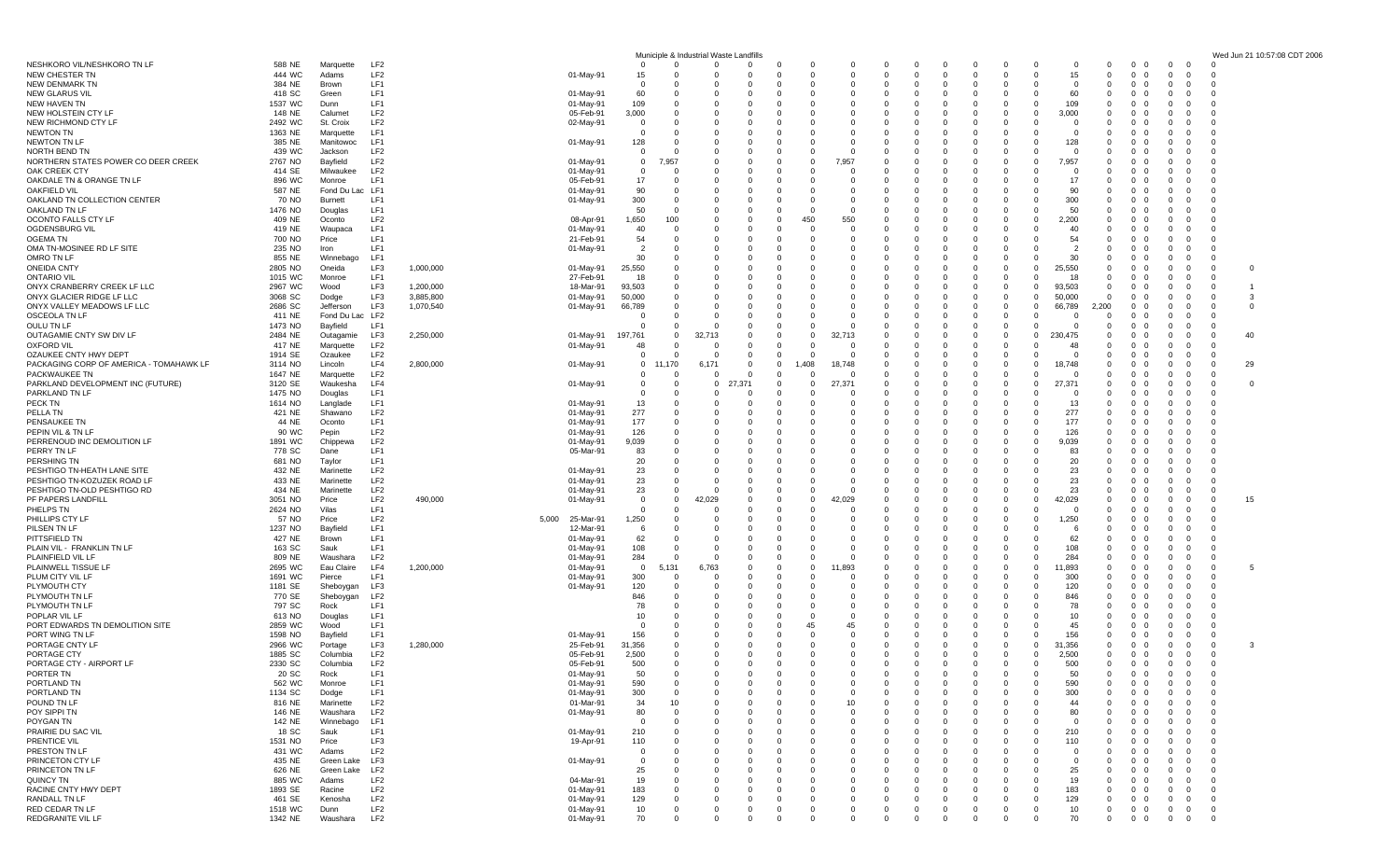|                                                         |                    |                         |                                    |         |                        |               |                               | Municiple & Industrial Waste Landfills |              |                      |                            |                          |                   |                          |                              |              |                         |               |                          |                                                                 |                                                           |                                     | Wed Jun 21 10:57:08 CDT 2006 |
|---------------------------------------------------------|--------------------|-------------------------|------------------------------------|---------|------------------------|---------------|-------------------------------|----------------------------------------|--------------|----------------------|----------------------------|--------------------------|-------------------|--------------------------|------------------------------|--------------|-------------------------|---------------|--------------------------|-----------------------------------------------------------------|-----------------------------------------------------------|-------------------------------------|------------------------------|
| <b>REEDSVILLE VIL</b>                                   | 459 NE             | Manitowoc               | LF2                                |         | 01-May-91              | 218           |                               | $\Omega$                               | $\Omega$     | - ( )                | 0                          | 0                        | 0                 | 0                        | -0<br>0                      |              | 0                       | 218           | $\mathbf 0$              | $\overline{0}$<br>$\mathbf{0}$                                  | $\mathbf{0}$<br>- 0                                       | C                                   |                              |
| RHINE TN<br>RHINELANDER PAPER CO LF                     | 1107 SE<br>2965 NO | Sheboygan<br>Oneida     | LF <sub>2</sub><br>LF <sub>2</sub> | 394,000 | 01-May-91<br>11-Mar-91 | 42            | $\overline{0}$<br>186         | $\Omega$<br>12,220                     |              | $\Omega$<br>- 0      | $\mathbf 0$<br>$\mathbf 0$ | $\overline{0}$<br>15,406 | $\Omega$          | $\mathbf{0}$<br>$\Omega$ | $\Omega$                     | $\Omega$     | $\mathbf 0$<br>$\Omega$ | 42<br>15,406  | $^{\circ}$<br>$\Omega$   | $\mathbf 0$<br>$\mathbf 0$<br>$\overline{0}$<br>- 0             | $\overline{\mathbf{0}}$<br>0                              | C<br>0                              | 3                            |
| RIB LAKE TN                                             | 1969 NO            | Taylor                  | LF1                                |         | 01-May-91              | 25            | 0                             | $\Omega$                               | - 0          | - 0                  | $\Omega$                   | 0                        | 0                 | 0                        |                              |              | $\Omega$                | 25            | $\Omega$                 | $\mathbf 0$<br>- 0                                              | 0<br>- ()                                                 | $\Omega$                            |                              |
| RIB LAKE VIL                                            | 1313 NO            | Taylor                  | LF1                                |         |                        | 162           |                               | 0                                      | - 0          | -0                   | 0                          | - 0                      |                   |                          |                              |              | 0                       | 162           | 0                        | $\mathbf 0$                                                     | 0                                                         | 0                                   |                              |
| RICE LAKE CTY LF<br>RICHLAND CENTER CTY LF              | 108 NO             | Barron                  | LF <sub>2</sub><br>LF <sub>2</sub> |         | 01-May-91              | 946           | - 0                           | $\Omega$<br>$\Omega$                   | $\Omega$     | $\Omega$             | 946<br>$\Omega$            | 946                      |                   |                          |                              |              | $\Omega$                | 1,892         | $\Omega$<br>$\Omega$     | $\mathbf 0$                                                     | $\Omega$                                                  | 0<br>$\Omega$                       | 9                            |
| RICHLAND CENTER FOUNDRY CO                              | 3065 SC<br>2487 SC | Richland<br>Richland    | LF <sub>2</sub>                    | 250,000 | 08-Apr-91<br>01-May-91 | 6,832         | - 0<br>- 0                    | 0                                      | - 0<br>39۰   | - 0<br>- 0           | 0                          | - 0<br>391               |                   | 0<br>$\Omega$            |                              |              | $\Omega$<br>$\Omega$    | 6,832<br>391  | 0                        | $\mathbf 0$<br>- 0<br>$\mathbf 0$<br>0                          | $\Omega$<br>0                                             | 0                                   |                              |
| <b>RICHMOND TN LF</b>                                   | 710 NE             | Shawano                 | LF1                                |         | 25,000<br>15-Mar-91    | 600           |                               | $\Omega$                               |              | - 0                  |                            | $\Omega$                 |                   | O                        |                              |              |                         | 600           | $\Omega$                 | $\Omega$<br>$\Omega$                                            | -0                                                        | $\Omega$                            |                              |
| RICHWOOD TN                                             | 1075 SC            | Richland                | LF1                                |         | 01-May-91              |               | -3                            |                                        |              | - 0                  | $\Omega$                   | 0                        |                   |                          |                              |              | - 0                     |               | $^{\circ}$               | $\mathbf 0$<br>- 0                                              | $\overline{0}$                                            | 0                                   |                              |
| RIDGEWAY VIL LF<br>RIO VIL                              | 458 SC<br>1032 SC  | lowa<br>Columbia        | LF1<br>LF3                         |         | 01-May-91<br>01-May-91 | 54<br>30      | - 0                           | $\Omega$<br>$\Omega$                   | - 0          | - 0                  | 0<br>$\Omega$              | 0<br>$\Omega$            |                   |                          |                              |              | - 0<br>- 0              | 54<br>30      | $\Omega$<br>0            | $\mathbf 0$<br>$\Omega$<br>$\Omega$                             | 0<br>$\Omega$                                             | 0<br>- 0                            |                              |
| RIVER OF THE LAKES RESORT                               | 1910 SC            | Grant                   | LF1                                |         | 01-May-91              |               | $\overline{2}$                | $\Omega$                               |              |                      | $\Omega$                   | 0                        |                   |                          |                              |              |                         |               | $\Omega$                 | $\mathbf 0$                                                     | 0                                                         |                                     |                              |
| ROCK CREEK TN                                           | 2364 WC            | Dunn                    | LF <sub>2</sub>                    |         | 01-May-91              | 135           |                               | $\Omega$                               |              |                      | $\Omega$                   | 0                        | 0                 | $\Omega$                 |                              |              | - 0                     | 135           | $\Omega$                 | $\mathbf 0$<br>- 0                                              | 0                                                         | -C                                  |                              |
| ROCK ELM TN LF<br>ROCKLAND TN                           | 1806 WC<br>125 NE  | Pierce<br>Brown         | LF1<br>LF1                         |         | 01-May-91<br>01-May-91 | 21<br>120     |                               | $\Omega$<br>$\Omega$                   |              | - ( )<br>-0          | $\Omega$<br>$\Omega$       | $\Omega$<br>$\Omega$     |                   | $\Omega$                 |                              |              |                         | 21<br>120     | $\Omega$<br>$\Omega$     | $\Omega$<br>- 0<br>$\mathbf 0$                                  | $\Omega$<br>0                                             | C<br>-C                             |                              |
| ROCKLAND TN                                             | 456 NE             | Manitowoc               | LF1                                |         | 01-May-91              | 56            |                               | 0                                      |              | - ( )                | 0                          |                          |                   |                          |                              |              | - 0                     | 63            | - 0                      | 0<br>- 0                                                        | 0                                                         | -C                                  |                              |
| ROME TN LF/COMPOST SITE                                 | 131 WC             | Adams                   | LF <sub>2</sub>                    |         | 01-May-91              | 42            | $\Omega$                      | $\Omega$                               |              |                      | $\Omega$                   | $\Omega$                 |                   |                          |                              |              |                         | 42            | $\Omega$                 | $\Omega$                                                        | -0                                                        | C                                   |                              |
| ROOSEVELT TN                                            | 1711 NO            | Burnett                 | LF1                                |         | 01-May-91              |               |                               | $\Omega$<br>$\Omega$                   |              |                      | $\Omega$                   | $\Omega$                 |                   | n                        |                              |              | - 0                     |               | 0                        | $\mathbf 0$                                                     | 0                                                         | -C<br>C                             |                              |
| ROOSEVELT TN LF<br>ROSE TN LF                           | 1290 NO<br>1184 NE | Taylor<br>Waushara      | LF1<br>LF1                         |         | 18-Mar-91<br>01-May-91 | 10<br>100     |                               | $\Omega$                               |              | - 0                  | 0<br>$\Omega$              | 0<br>$\Omega$            | 0                 | $\Omega$                 |                              |              |                         | 10<br>100     | $\Omega$<br>$\Omega$     | $\mathbf 0$<br>- 0<br>$\mathbf 0$<br>$\Omega$                   | 0<br>-0                                                   | -C                                  |                              |
| ROSENDALE TN LF                                         | 2747 NE            | Fond Du Lac LF1         |                                    |         | 01-May-91              | 60            |                               |                                        |              |                      | $\Omega$                   | $\Omega$                 |                   |                          |                              |              |                         | 60            | $\Omega$                 | $\mathbf 0$                                                     | 0                                                         |                                     |                              |
| ROSS TN                                                 | 1840 NO            | Forest                  | LF1                                |         | 01-May-91              |               | 0<br>$\Omega$                 | $\Omega$                               |              | - ( )                | $\Omega$                   | 0                        | O                 | n                        |                              |              |                         | - 0           | $\Omega$                 | $\mathbf 0$<br>- 0                                              | 0                                                         | -C                                  |                              |
| <b>ROXBURY TN</b><br><b>ROYALTON TN</b>                 | 608 SC<br>460 NE   | Dane<br>Waupaca         | LF <sub>2</sub><br>LF <sub>2</sub> |         | 01-May-91              |               | 0                             | $\Omega$<br>$\Omega$                   |              | -0                   | $\Omega$<br>$\Omega$       | 0<br>0                   |                   |                          |                              |              |                         |               | 0<br>0                   | $\mathbf 0$<br>$\mathbf 0$                                      | - 0<br>0                                                  | $\Omega$                            |                              |
| RTRV PARTNERSHIP LF                                     | 2529 SC            | Dane                    | LF1                                |         | 01-May-91              |               | 0                             | $\Omega$                               |              |                      | $\Omega$                   | $\Omega$                 |                   |                          |                              |              |                         |               | 0                        | $\mathbf{0}$<br>- 0                                             | 0                                                         | -0                                  |                              |
| <b>RUBY TN LF</b>                                       | 1420 WC            | Chippewa                | LF1                                |         | 01-Mar-91              | 10            |                               | $\Omega$                               |              |                      | $\Omega$                   | $\Omega$                 |                   | $\Omega$                 |                              |              |                         | 10            | $\Omega$                 | $\mathbf{0}$<br>$\Omega$                                        | 0                                                         | -C                                  |                              |
| <b>RUBY TN LF</b><br><b>RUEFS SAN LF</b>                | 1421 WC            | Chippewa                | LF1<br>LF <sub>2</sub>             |         | 01-Mar-91              |               | <sub>9</sub>                  | $\Omega$<br>$\Omega$                   |              | - 0<br>- 0           | $\Omega$<br>$\Omega$       | $\Omega$<br>0            |                   | n                        |                              |              |                         |               | $\Omega$<br>$\Omega$     | $\Omega$<br>- റ<br>$\mathbf{0}$<br>- 0                          | $\Omega$<br>- 0                                           | C<br>-C                             |                              |
| <b>RUSHFORD TN LF</b>                                   | 2936 SC<br>834 NE  | Lafayette<br>Winnebago  | LF <sub>2</sub>                    |         | 06-Mar-91<br>06-Mar-91 | 2,536<br>67   |                               | 0                                      |              | -0                   | 0                          | 0                        | 0                 |                          |                              |              | 0<br>- 0                | 2,536<br>67   | 0                        | $\mathbf 0$                                                     | 0                                                         | C                                   |                              |
| <b>RUSK TN</b>                                          | 455 NO             | Rusk                    | LF1                                |         |                        |               | $\Omega$                      | $\Omega$                               | - 0          |                      | $\Omega$                   | $\Omega$                 |                   |                          |                              |              |                         | - 0           | $\Omega$                 | $\Omega$                                                        | $\Omega$                                                  | C                                   |                              |
| RUSSELL TN LF                                           | 1291 NO            | Bayfield                | LF1                                |         |                        |               | $\Omega$                      | $\Omega$                               |              | - 0                  | $\Omega$                   | $\Omega$                 |                   | $\Omega$                 |                              |              | - 0                     |               | $\Omega$                 | $\mathbf 0$<br>- 0                                              | 0                                                         | C                                   |                              |
| RUTLAND TN<br>SADOFF & RUDOY INDUSTRIES                 | 2115 SC<br>1554 NE | Dane<br>Fond Du Lac LF3 | LF1                                | 700,000 | 07-Feb-91              | 130<br>13,012 |                               | 0<br>$\Omega$                          |              |                      | 0<br>$\Omega$              | 0<br>$\Omega$            |                   | $\Omega$                 |                              |              | - 0                     | 130<br>13,012 | 0<br>$\Omega$            | $\mathbf 0$<br>0<br>$\Omega$<br>- റ                             | 0<br>$\Omega$<br>$\Omega$                                 | C<br>$\Omega$                       | 14                           |
| SAINT GERMAIN TN                                        | 25 NO              | Vilas                   | LF <sub>2</sub>                    |         |                        |               | 0                             |                                        |              |                      |                            | 0                        |                   |                          |                              |              |                         |               | 0                        | $\mathbf 0$<br>- 0                                              | - 0                                                       | 0                                   |                              |
| <b>SAINT GERMAIN TN</b>                                 | 1389 NO            | Vilas                   | LF <sub>2</sub>                    |         |                        |               | 0                             | 0                                      |              |                      | 0                          | 0                        |                   |                          |                              |              |                         |               | 0                        | 0<br>$\Omega$                                                   | 0                                                         | 0                                   |                              |
| SALEM TN LF<br>SAND CREEK TN LF                         | 838 WC<br>1781 WC  | Pierce<br>Dunn          | LF1<br>LF1                         |         | 01-May-91              | 21<br>13      |                               | $\Omega$                               |              | - 0                  | $\Omega$                   | $\Omega$<br>$\Omega$     |                   |                          |                              |              |                         | 21<br>13      | 0<br>$\Omega$            | $\Omega$<br>$\Omega$<br>$\mathbf{0}$<br>- 0                     | - 0<br>0                                                  | $\Omega$<br>C                       |                              |
| SAND LAKE TN                                            | 1784 NO            | Sawyer                  | LF1                                |         | 01-May-91              | 20            |                               | 0                                      |              |                      | 0                          | 0                        |                   | 0                        |                              |              | - 0                     | 20            | $\Omega$                 | $\mathbf{0}$<br>- 0                                             | 0                                                         | -C                                  |                              |
| SARATOGA TN LF                                          | 655 WC             | Wood                    | LF <sub>2</sub>                    |         |                        |               | $\Omega$                      | $\Omega$                               |              | - 0                  | $\Omega$                   | $\Omega$                 | O                 | $\Omega$                 |                              |              | $\Omega$                | $\Omega$      | $\Omega$                 | $\Omega$<br>- 0                                                 | - 0<br>$\Omega$                                           | $\Omega$                            |                              |
| <b>SAUK CNTY LF</b>                                     | 2978 SC            | Sauk                    | LF3                                | 775,000 | 1,155,000<br>18-Feb-91 | 29,998        |                               |                                        |              |                      |                            | $\Omega$                 |                   |                          |                              |              | $\Omega$                | 29,998        | $\Omega$                 | $\mathbf 0$<br>- 0                                              | 0                                                         | 0                                   | 2                            |
| SAUKVILLE TN<br>SAXEVILLE TN LF                         | 1122 SE<br>650 NE  | Ozaukee<br>Waushara     | LF <sub>2</sub><br>LF <sub>2</sub> |         | 01-May-91<br>01-May-91 | 50<br>73      | -0<br>- 0                     | 0<br>$\Omega$                          | - 0          | - ( )<br>- 0         | 0<br>$\Omega$              | $\Omega$<br>$\Omega$     | $\Omega$<br>O     |                          |                              |              | - 0                     | 50<br>-73     | - 0<br>$\Omega$          | 0<br>- 0<br>$\Omega$<br>$\Omega$                                | 0<br>- 0<br>- 0                                           | 0<br>$\Omega$                       |                              |
| <b>SAXON TN LF</b>                                      | 483 NO             | Iron                    | LF1                                |         | 13-Feb-91              | 24            |                               | $\Omega$                               |              |                      |                            | 0                        |                   |                          |                              |              |                         | 24            | 0                        | $\mathbf 0$                                                     | 0                                                         | C                                   |                              |
| SCANDINAVIA VIL & TN LF                                 | 252 NE             | Waupaca                 | LF1                                |         | 01-May-91              | 72            |                               | 0                                      |              |                      | 0                          | 0                        |                   | 0                        |                              |              | - 0                     | 72            | $\Omega$                 | $\mathbf 0$<br>- 0                                              | 0                                                         | -C                                  |                              |
| <b>SCHLESWIG TN</b><br><b>SCHLEY TN</b>                 | 482 NE<br>1609 NO  | Manitowoc<br>Lincoln    | LF <sub>2</sub><br>LF1             |         | 01-May-91<br>01-May-91 | 150<br>18     |                               | $\Omega$                               |              | - 0                  | $\Omega$<br>$\Omega$       | $\Omega$<br>$\Omega$     |                   | $\Omega$                 |                              |              |                         | 150<br>18     | $\Omega$<br>$\Omega$     | $\mathbf 0$<br>$\Omega$<br>$\mathbf 0$<br>- 0                   | 0<br>0                                                    | -C                                  |                              |
| SCHOEPKE TOWN OF                                        | 1975 NO            | Oneida                  | LF1                                |         | 11-Mar-91              |               | 0<br>$\Omega$                 | $\Omega$                               |              | - 0                  | 208                        | 208                      |                   |                          |                              |              | - 0                     | 208           | $\Omega$                 | $\mathbf 0$<br>- 0                                              | - 0                                                       | -C                                  |                              |
| SCOTT TN - A&H RECYCLING & YARD WASTE                   | 111 NO             | Burnett                 | LF1                                |         |                        |               | $\Omega$                      | $\Omega$                               |              | - 0                  | $\Omega$                   | 0                        | 0                 |                          |                              |              |                         |               | $\Omega$                 | 0                                                               | $\Omega$                                                  | C                                   |                              |
| SCOTT TN LF<br><b>SENECA TN LF</b>                      | 591 SC<br>698 NE   | Columbia<br>Shawano     | LF1<br>LF1                         |         | 01-May-91              | 240           | $\Omega$<br>-0                | $\Omega$<br>$\Omega$                   |              | - 0                  | $\Omega$<br>0              | $\Omega$<br>$\Omega$     |                   | 0                        |                              |              |                         | 240           | $\Omega$<br>0            | $\mathbf 0$<br>$\mathbf 0$<br>- 0                               | 0<br>0                                                    | -C<br>-C                            |                              |
| <b>SENECA TN LF</b>                                     | 1339 WC            | Crawford                | LF1                                |         |                        |               | $\Omega$                      | $\Omega$                               |              | - 0                  | $\Omega$                   | $\Omega$                 | 0                 | $\Omega$                 |                              |              | $\Omega$                | $\Omega$      | $\Omega$                 | $\mathbf 0$<br>$\Omega$                                         | 0                                                         | C                                   |                              |
| SEYMOUR CTY / CICERO TN                                 | 319 NE             | Outagamie               | LF <sub>2</sub>                    |         |                        |               | $\Omega$                      | $\Omega$                               |              | - 0                  | $\Omega$                   | $\Omega$                 |                   |                          |                              |              |                         |               | $\Omega$                 | $\mathbf 0$<br>- റ                                              | 0                                                         | -C                                  |                              |
| SHAWANO CNTY ANGELICA LF SITE<br>SHAWANO CTY PHASE 2 LF | 2728 NE<br>3069 NE | Shawano<br>Shawano      | LF1<br>LF3                         | 405,000 | 01-May-91<br>01-May-91 | 959<br>8,241  | 0                             | $\overline{0}$<br>$\overline{0}$       | - 0<br>7,478 | - ( )<br>$\mathbf 0$ | $\Omega$<br>3,738          | 0<br>11,216              |                   |                          |                              |              | $\Omega$<br>$\Omega$    | 959<br>19,457 | $\Omega$<br>$\mathbf 0$  | $\mathbf 0$<br>- 0<br>$\mathbf 0$<br>$\Omega$                   | 0<br>- ()<br>0                                            | $\Omega$<br>0                       | 3                            |
| SHAWANO PAPER MILLS LF                                  | 2719 NE            | Shawano                 | LF <sub>2</sub>                    | 108,000 | 20-Feb-91              |               | 0<br>- റ                      | 259                                    |              | C                    | $\Omega$                   | 259                      |                   |                          |                              |              |                         | 259           | $\Omega$                 | $\Omega$                                                        | $\Omega$                                                  | 0                                   | $\mathbf 0$                  |
| SHEBOYGAN CNTY HWY DEPT                                 | 2555 SE            | Sheboygan               | LF1                                |         | 01-May-91              | 10            |                               | $\Omega$                               |              |                      | $\Omega$                   | 0                        |                   |                          |                              |              |                         | 10            | $\Omega$                 | $\mathbf 0$                                                     | 0                                                         | $\Omega$                            |                              |
| SHEBOYGAN FALLS CTY LF                                  | 1167 SE            | Sheboygan               | LF3                                |         | 01-May-91              | 8,000         |                               | 0<br>$\Omega$                          |              |                      | 0<br>$\Omega$              | 0<br>$\Omega$            |                   | $\Omega$<br>O            |                              |              | - 0                     | 8,000<br>- 0  | 0<br>$\Omega$            | $\mathbf 0$<br>$\Omega$<br>$\Omega$<br>$\Omega$                 | 0                                                         | C<br>C                              |                              |
| SHERMAN TN LF<br>SHERMAN TN LF                          | 2386 SE<br>2856 NO | Sheboygan<br>Iron       | LF1<br>LF1                         |         | 01-May-91              |               | 26<br>-0                      | 0                                      |              | - ( )                | $\Omega$                   | 0                        | 0                 | 0                        |                              |              | 0                       | 26            | $\mathbf 0$              | $\mathbf 0$<br>- 0                                              | -0<br>0                                                   | - 0                                 |                              |
| SINSINAWA DOMINICANS INC                                | 2007 SC            | Grant                   | LF1                                |         | 01-May-91              |               | 3                             | 0                                      | - 0          | 0                    | 0                          | $\mathbf 0$              | 0                 | 0                        | - 0                          |              | $\mathbf 0$             |               | $^{\circ}$               | $\mathbf 0$<br>- 0                                              | $\overline{0}$                                            | 0                                   |                              |
| SLINGER FOUNDRY LF                                      | 2702 SE            | Washington              | LF1                                |         | 01-May-91              |               | 0<br>$\Omega$                 | $\overline{0}$                         | 4,000        | - 0                  | $\mathbf 0$                | 4,000                    | $\Omega$          | $\Omega$                 | $\Omega$<br>$\Omega$         |              | $\Omega$                | 4,000         | $\Omega$                 | $\overline{0}$<br>$\Omega$                                      | $\mathbf{0}$<br>$\Omega$                                  | $\Omega$                            |                              |
| SMOKY LAKE RESERVE LF<br>SOLON SPRINGS TN LF            | 2087 NO<br>1030 NO | Vilas<br>Douglas        | LF1<br>LF1                         |         | 13-Mar-91<br>01-May-91 | 420           | 0                             | $\Omega$<br>0                          |              | $\Omega$<br>-0       | 3<br>0                     | -3<br>0                  | $\Omega$<br>0     | $\Omega$<br>0            | $\Omega$                     |              | $\Omega$                | -3<br>420     | $^{\circ}$<br>0          | $0\quad 0$<br>$\mathbf 0$<br>- 0                                | $\mathbf 0$<br>$\Omega$<br>$\overline{0}$<br>$\mathbf{0}$ | -C<br>0                             |                              |
| SOLON SPRINGS TN LF                                     | 1599 NO            | Douglas                 | LF1                                |         |                        |               | $\Omega$<br>$\Omega$          | $\Omega$                               | $\Omega$     | $\Omega$             | $\Omega$                   | $\Omega$                 | $\Omega$          | $\Omega$                 |                              |              | $\Omega$                | $\Omega$      | $\Omega$                 | $\overline{0}$<br>$\Omega$                                      | $\overline{0}$<br>$\Omega$                                | $\mathbf{0}$                        |                              |
| SOUTH FORK TN                                           | 1332 NO            | Rusk                    | LF1                                |         | 01-May-91              |               | 2                             |                                        |              | - 0                  | $\Omega$                   | $\Omega$                 |                   | $\Omega$                 |                              |              |                         |               | $\mathbf 0$              | $\mathbf 0$<br>$\overline{\mathbf{0}}$                          | $\overline{0}$<br>$\Omega$                                | 0                                   |                              |
| SOUTH MILWAUKEE CTY<br>SOUTHEASTERN BARRON CNTY         | 232 SE<br>1887 NO  | Milwaukee<br>Barron     | LF <sub>2</sub><br>LF <sub>2</sub> |         |                        | 500           | 0<br>0                        | $\Omega$<br>$\Omega$                   | - 0          | - 0                  | 0<br>$\Omega$              | $\Omega$<br>$\Omega$     | 0                 | $\Omega$                 |                              |              | - 0                     | - 0<br>500    | $^{\circ}$<br>$\Omega$   | $\overline{0}$<br>- 0<br>$\overline{0}$<br>$\overline{0}$       | $\mathbf{0}$<br>- 0<br>$\Omega$<br>$\Omega$               | $\overline{\mathbf{0}}$<br>$\Omega$ |                              |
| SPIELVOGEL & SONS EXCAVATING INC                        | 472 SE             | Sheboygan               | LF <sub>2</sub>                    |         | 01-May-91              |               | 0                             |                                        |              |                      | 0                          | 0                        |                   |                          |                              |              |                         |               | 0                        | $\mathbf 0$                                                     | 0<br>- 0                                                  | 0                                   |                              |
| SPIRIT TN                                               | 670 NO             | Price                   | LF1                                |         |                        |               | 9                             | $\Omega$                               |              | - ( )                | 0                          | 0                        |                   | n                        |                              |              | - 0                     | -9            | - 0                      | $\overline{0}$<br>- 0                                           | 0<br>$\Omega$                                             | 0                                   |                              |
| SPRING BROOK TN                                         | 1792 WC            | Dunn                    | LF1                                |         | 01-May-91              | 70            |                               | $\Omega$                               |              | -0                   | $\Omega$                   | -0                       |                   | $\Omega$                 |                              |              |                         | 70            | 0                        | $\mathbf 0$<br>- 0                                              | - 0                                                       | 0                                   |                              |
| SPRING GREEN VIL & TN LF<br>SPRINGFIELD TN              | 485 SC<br>1138 NE  | Sauk<br>Marquette       | LF1<br>LF <sub>2</sub>             |         |                        |               | 0<br>$\mathbf 0$<br>$\Omega$  | $\Omega$                               |              | - 0                  | 0                          | 0<br>0                   | 0                 | 0                        |                              |              |                         | - 0           | 0<br>$^{\circ}$          | $\mathbf 0$<br>$^{\circ}$<br>$\overline{0}$<br>- 0              | 0<br>- 0<br>$\mathbf 0$<br>0                              | 0<br>$\overline{\mathbf{0}}$        |                              |
| SPRINGWATER TN                                          | 1446 NE            | Waushara                | LF <sub>2</sub>                    |         | 01-May-91              | 200           |                               | $\Omega$                               |              |                      | $\Omega$                   | $\Omega$                 |                   |                          |                              |              |                         | 200           | 0                        | $\mathbf{0}$<br>$\Omega$                                        | $\overline{\mathbf{0}}$                                   | 0                                   |                              |
| SPRUCE TN                                               | 1096 NE            | Oconto                  | LF <sub>2</sub>                    |         | 01-May-91              |               | 0                             |                                        |              |                      |                            | 0                        |                   |                          |                              |              |                         |               | 0                        | $\mathbf{0}$                                                    | $\overline{\mathbf{0}}$                                   | $\mathbf{0}$                        |                              |
| ST CROIX FALLS CTY LF<br>ST CROIX RIVER VALLEY LF INC   | 504 NO             | Polk<br>Polk            | LF <sub>2</sub><br>LF <sub>2</sub> |         |                        |               | $\Omega$<br>0                 | $\Omega$<br>0                          |              | - ( )<br>- 0         | $\Omega$<br>$\Omega$       | $\Omega$<br>0            | 0<br>$\mathbf{0}$ | $\Omega$<br>834          | $\Omega$<br>$\Omega$         |              | - 0<br>$\mathbf 0$      | -0<br>12,590  | $^{\circ}$<br>$^{\circ}$ | $\mathbf 0$<br>- 0<br>$\overline{0}$<br>$\overline{\mathbf{0}}$ | 0<br>- 0<br>$\overline{0}$<br>$\Omega$                    | $\mathbf{0}$<br>$\overline{0}$      |                              |
| STANLEY CTY LF                                          | 738 NO<br>1746 WC  | Clark                   | LF <sub>2</sub>                    |         | 01-May-91<br>01-May-91 | 756<br>826    | - 0                           | $\mathbf{0}$                           | $\mathbf 0$  | - 0                  | $\mathbf 0$                | $^{\circ}$               | 0                 | $\overline{0}$           | $\overline{0}$<br>$^{\circ}$ | $\Omega$     | $^{\circ}$              | 826           | $\mathbf{0}$             | $\overline{0}$<br>$\overline{\mathbf{0}}$                       | $\mathbf 0$<br>$\overline{0}$                             | $\overline{0}$                      |                              |
| STELLA TN LF                                            | 1628 NO            | Oneida                  | LF1                                |         |                        |               | $\mathbf 0$<br>$\overline{0}$ | $\mathbf 0$                            | $\mathbf 0$  | $^{\circ}$           | $\mathbf 0$                | $^{\circ}$               | 0                 | $\overline{0}$           | $^{\circ}$<br>$^{\circ}$     | $\mathbf{0}$ | $^{\circ}$              | - 0           | $\overline{0}$           | $0\quad 0$                                                      | $\overline{0}$<br>$\overline{\mathbf{0}}$                 | $\overline{\mathbf{0}}$             |                              |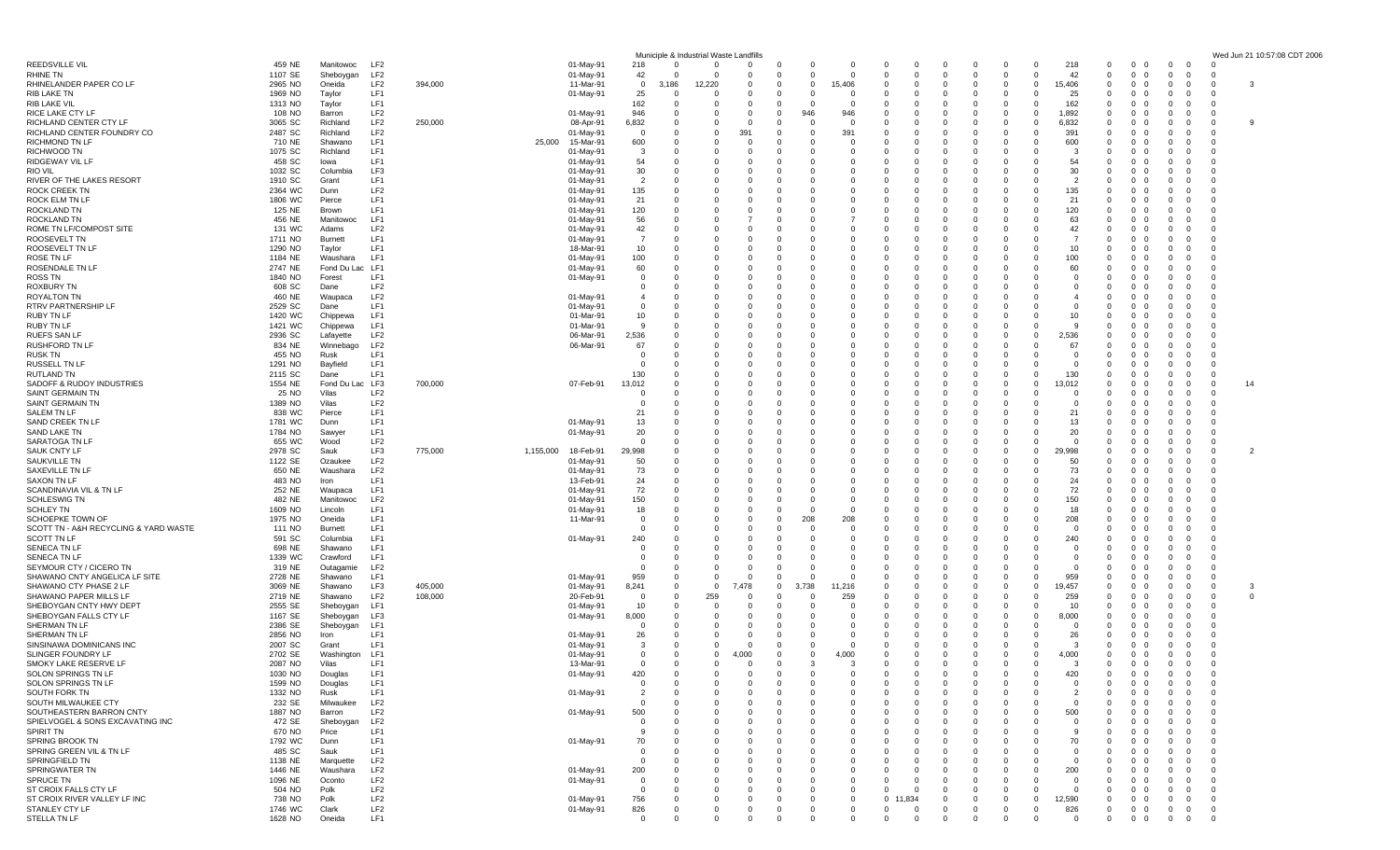|                                                                                              |                    |                            |                                    |                      |           |                        | Municiple & Industrial Waste Landfills         |                                   |                         |                                                      |                         |                                                   |                         |                                             |                         |                                                           |                                |                                                                                     |                                         | Wed Jun 21 10:57:08 CDT 2006 |
|----------------------------------------------------------------------------------------------|--------------------|----------------------------|------------------------------------|----------------------|-----------|------------------------|------------------------------------------------|-----------------------------------|-------------------------|------------------------------------------------------|-------------------------|---------------------------------------------------|-------------------------|---------------------------------------------|-------------------------|-----------------------------------------------------------|--------------------------------|-------------------------------------------------------------------------------------|-----------------------------------------|------------------------------|
| STEUBEN VIL LF                                                                               | 593 WC             | Crawford                   | LF1                                |                      |           | 01-May-91              | 20                                             | $\Omega$                          |                         | -C<br>$\Omega$                                       | $\Omega$                | $\Omega$<br>0                                     | 0                       | 0<br>0                                      | $\mathbf 0$             | 20<br>$\mathbf 0$                                         | $^{\circ}$                     | $\overline{0}$<br>$\overline{\mathbf{0}}$                                           | $\Omega$                                |                              |
| STILES TN<br>STINNETT TN LF                                                                  | 1455 NE<br>1504 NO | Oconto<br>Washburn         | LF <sub>2</sub><br>LF1             |                      |           | 01-May-91<br>01-May-91 | 325<br>$\Omega$<br>3                           | - 0<br>- 0                        | - 0                     | $\Omega$<br>$\Omega$<br>$\Omega$<br>-C               | $\Omega$<br>0           | $\Omega$<br>$\Omega$                              | $\Omega$<br>-0          | $\Omega$<br>- 0<br>$\Omega$<br>-0           | $\Omega$<br>O           | 325<br>$\overline{0}$<br>-3<br>$\Omega$                   | $\mathbf{0}$<br>- 0<br>- 0     | $\overline{0}$<br>$\overline{\mathbf{0}}$<br>0<br>$\Omega$                          | $\Omega$                                |                              |
| <b>STONE LAKE TN</b>                                                                         | 1500 NO            | Washburn                   | LF1                                |                      |           |                        | 24                                             |                                   |                         |                                                      |                         |                                                   |                         | $^{\circ}$                                  | O                       | 24                                                        |                                | $\Omega$                                                                            |                                         |                              |
| STORA ENSO (FKA N O W PAPER CORP FLY ASH LF)                                                 | 2964 NE            | Marinette                  | LF <sub>2</sub>                    |                      |           | 01-Mar-91              | $\mathbf 0$<br>6.<br>168                       | - 0                               | - 0                     | 1,560<br>$\Omega$                                    | 7,728                   | $\Omega$                                          | -0                      | 0<br>-0                                     | $\Omega$                | 7,728<br>$\Omega$                                         | $\Omega$                       | $\Omega$<br>$\Omega$                                                                |                                         |                              |
| STORA ENSO NA STEVENS POINT                                                                  | 2344 WC            | Portage                    | LF <sub>2</sub>                    |                      |           | 7,724 01-May-91        | $\mathbf 0$                                    | 6,055                             |                         | $\Omega$<br>$\Omega$                                 | 6,055                   | $\Omega$                                          | -0                      | $\Omega$<br>$\Omega$                        | O                       | 6,055<br>$\Omega$                                         |                                | $\Omega$<br>$\Omega$                                                                |                                         |                              |
| STORA ENSO NORTH AMERICA - WATER QUALITY CTR<br>STORA ENSO NORTH AMERICA - WATER RENEWAL CTR | 2488 WC<br>1686 WC | Wood<br>Portage            | LF4<br>LF4                         | 679,384<br>1,551,000 |           | 01-May-91<br>01-May-91 | 1,085<br>0<br>$\mathbf{0}$                     | 173,683<br>34,001                 | - 0                     | 0<br>20,984<br>$\Omega$                              | 95,752<br>34,002        | $\Omega$<br>$\Omega$<br>$\Omega$                  | -0                      | 0<br>-0<br>$\Omega$<br>- 0                  | 0<br>$\mathbf 0$        | 195,752<br>$\Omega$<br>34,002<br>$\mathbf 0$              | $\Omega$                       | 0<br>0<br>- 0                                                                       | $\Omega$<br>$\mathbf 0$                 | 42<br>24                     |
| STORA ENSO NORTH AMERICA - WIS RAPIDS MILL                                                   | 1838 WC            | Wood                       | LF4                                |                      |           | 01-May-91              | $\mathbf 0$<br>22,575                          | 108,908                           | $\Omega$                | 8,905<br>$\Omega$                                    | 40,388                  | $\Omega$                                          | -0                      | $\Omega$<br>$\Omega$                        | $\Omega$                | 140,388<br>$\Omega$                                       |                                | $\Omega$<br>$\Omega$                                                                | $\Omega$                                | -8                           |
| <b>STRONGS PRAIRIE TN</b>                                                                    | 875 WC             | Adams                      | LF1                                |                      |           |                        | 0                                              | - 0                               | - 0                     | ſ                                                    | $\Omega$                |                                                   |                         | $\Omega$<br>n                               | 0                       | - 0                                                       |                                | - 0                                                                                 |                                         |                              |
| STUBBS TN - DIST 5 LF                                                                        | 2909 NO            | Rusk                       | LF <sub>1</sub>                    |                      |           | 01-May-91              | 200                                            | $\Omega$                          |                         |                                                      | $\Omega$                | 0                                                 | - 0                     | 0<br>-0                                     | O                       | 200<br>$\Omega$                                           | 0                              | 0<br>- 0                                                                            |                                         |                              |
| <b>SUAMICO TN</b><br>SUGAR CAMP TN SOUTH SITE                                                | 1444 NE<br>2884 NO | Brown<br>Oneida            | LF <sub>2</sub><br>LF1             |                      |           | 01-May-91<br>01-May-91 | 149                                            | $\Omega$                          |                         |                                                      |                         | $\Omega$                                          | 0                       | 0<br>-0<br>$\Omega$<br>-C                   | 0<br>O                  | 149<br>$\Omega$<br>$\Omega$<br>$\cap$                     |                                | - 0<br>0<br>n                                                                       |                                         |                              |
| <b>SUMMIT TN</b>                                                                             | 2428 NO            | Douglas                    | LF1                                |                      |           |                        | 0                                              |                                   |                         | -0                                                   | $\Omega$                | 0                                                 |                         | -0<br>-0                                    | 0                       | $\Omega$<br>- 0                                           |                                | $\Omega$<br>$\Omega$                                                                |                                         |                              |
| SUN PRAIRIE CTY SITE                                                                         | 231 SC             | Dane                       | LF <sub>2</sub>                    |                      |           | 01-May-91              | 0                                              | $\Omega$                          |                         | 75<br>-C                                             | 75                      | 0<br>$\Omega$                                     | 0                       | 0<br>0                                      | 0                       | 75<br>$\Omega$                                            |                                | $\mathbf 0$<br>0                                                                    | - 0                                     |                              |
| SUPERIOR CTY MOCCASIN MIKE LF<br>SUPERIOR TN LF                                              | 2627 NO<br>484 NO  | Douglas<br>Douglas         | LF3<br>LF1                         | 1,500,000            |           | 01-May-91<br>07-Feb-91 | 31,209<br>250                                  | $\Omega$<br>0                     |                         |                                                      | $\Omega$<br>0           |                                                   | -C<br>-0                | $\Omega$<br>-C<br>0<br>-0                   | $\Omega$<br>0           | 31,209<br>$\Omega$<br>250<br>$\Omega$                     | $\Omega$                       | $\Omega$<br>$\Omega$<br>$\Omega$<br>$\Omega$                                        | $\Omega$<br>$\Omega$                    | 99                           |
| SUPERIOR VIL                                                                                 | 101 NO             | Douglas                    | LF1                                |                      |           | 01-May-91              | - 0                                            | $\Omega$                          |                         |                                                      | 0                       | $\Omega$                                          |                         | 0<br>C                                      | 0                       | - 0<br>$\Omega$                                           |                                | $\Omega$<br>0                                                                       |                                         |                              |
| SURING LF                                                                                    | 1189 NE            | Oconto                     | LF <sub>2</sub>                    |                      |           | 01-May-91              | 424                                            |                                   |                         |                                                      |                         | <sup>0</sup>                                      |                         | $\Omega$<br>0                               | O                       | 424<br>$\Omega$                                           |                                | $\Omega$<br>n                                                                       |                                         |                              |
| SWISS TN DANBURY SITE                                                                        | 243 NO             | <b>Burnett</b>             | LF1                                |                      |           |                        |                                                |                                   |                         |                                                      |                         |                                                   |                         | 0<br>-0                                     |                         | $\Omega$                                                  | $\Omega$                       | $\Omega$<br>- 0                                                                     |                                         |                              |
| TAYCHEEDAH TN LF<br>TAYLOR VIL LF                                                            | 1388 NE<br>61 WC   | Fond Du Lac LF2<br>Jackson | LF <sub>1</sub>                    |                      |           |                        | 350<br>$\Omega$                                | - 0<br>$\Omega$                   | - 0                     | - 0<br>ſ                                             | 0<br>$\Omega$           | <sup>0</sup><br>$\Omega$                          | - 0                     | $\Omega$<br>$\Omega$<br>$\Omega$            | -0<br>$\sqrt{ }$        | 350<br>- 0<br>$\cap$<br>$\Omega$                          |                                | 0<br>$\Omega$<br>$\Omega$<br>O                                                      | $\Omega$                                |                              |
| TERRA ENGINEERING & CONST CORP                                                               | 1912 SC            | Dane                       | LF <sub>2</sub>                    |                      |           | 01-May-91              | 0                                              | $\Omega$                          |                         | 7,029<br>$\Omega$                                    | 7,029                   |                                                   |                         | $\Omega$                                    | O                       | 7,029                                                     |                                |                                                                                     |                                         |                              |
| THILMANY PULP & PAPER CO                                                                     | 493 NE             | Outagamie                  | LF4                                |                      |           | 01-May-91              | ,530<br>$\overline{0}$                         | 58,577                            |                         | .531<br>$\Omega$                                     | 98,638                  | $\Omega$                                          | $\Omega$                | $\Omega$<br>0                               | -0                      | 98,638<br>$\Omega$                                        |                                | - 0<br>$\Omega$                                                                     |                                         |                              |
| THORP TN LF                                                                                  | 1732 WC            | Clark                      | LF <sub>1</sub><br>LF <sub>2</sub> |                      |           | 01-May-91              | 10                                             | $\Omega$<br>$\Omega$              | $\Omega$                | $\Omega$<br>$\Omega$                                 | $\Omega$                | $\Omega$                                          | - 0                     | $\Omega$<br>$\Omega$                        | O                       | 10<br>$\Omega$<br>60                                      | $\Omega$                       | $\Omega$<br>$\Omega$                                                                |                                         |                              |
| <b>TIGERTON VIL LF</b><br>TILDEN TN LF                                                       | 151 NE<br>1486 WC  | Shawano<br>Chippewa        | LF <sub>2</sub>                    |                      | 250,000   | 01-May-91              | 60<br>136                                      | $\Omega$                          |                         | $\Omega$                                             | 0                       | $\Omega$                                          | - 0                     | 0<br>0<br>-0                                | 0                       | 136<br>$\Omega$                                           |                                | 0<br>- 0                                                                            | $\Omega$                                |                              |
| <b>TOMAHAWK TISSUE CORP LF</b>                                                               | 1878 NO            | Lincoln                    | LF <sub>2</sub>                    |                      |           |                        | 0                                              | $\Omega$                          |                         |                                                      |                         |                                                   |                         | $\Omega$                                    | O                       | $\Omega$                                                  |                                | $\Omega$<br>0                                                                       |                                         |                              |
| <b>TORK LANDFILL CORP</b>                                                                    | 652 WC             | Wood                       | LF3                                |                      |           |                        |                                                |                                   |                         |                                                      |                         |                                                   |                         | 0                                           |                         |                                                           |                                | n                                                                                   |                                         |                              |
| TOWNSEND TN LF<br>TRADE LAKE TN LF                                                           | 930 NE<br>1482 NO  | Oconto<br>Burnett          | LF <sub>2</sub><br>LF1             |                      |           | 01-May-91              | 47<br>528                                      | $\Omega$<br>$\Omega$              |                         |                                                      | -0<br>$\Omega$          | 0<br>$\Omega$                                     | -0<br>-0                | 0<br>$\Omega$<br>-0                         | 0<br>O                  | 47<br>$\Omega$<br>528<br>$\Omega$                         | $\Omega$                       | $\Omega$<br>- 0<br>$\Omega$<br>$\Omega$                                             |                                         |                              |
| TRENTON TN LF                                                                                | 249 WC             | Pierce                     | LF1                                |                      |           | 01-May-91              | 67                                             |                                   |                         |                                                      |                         |                                                   |                         | 0                                           | O                       | 67<br>$\Omega$                                            |                                | 0                                                                                   |                                         |                              |
| TRIMBELLE TN LF                                                                              | 1557 WC            | Pierce                     | LF <sub>1</sub>                    |                      |           | 01-May-91              | 40                                             | $\Omega$                          |                         | -0                                                   | 0                       |                                                   |                         | -0<br>-0                                    | 0                       | 40<br>$\Omega$                                            | 0                              | $\Omega$<br>- 0                                                                     |                                         |                              |
| TRIPP TN LF                                                                                  | 1472 NO            | Bayfield                   | LF1                                |                      |           | 14-Mar-91              | 48<br>$\Omega$                                 | 0                                 |                         | $\Omega$<br>$\Omega$                                 | $\Omega$                |                                                   | -0                      | $\Omega$<br>0                               | $\Omega$                | 48<br>$\Omega$                                            |                                | $\Omega$<br>$\Omega$                                                                |                                         |                              |
| TROY AREA LF INC--BFI OF N AMERICA INC<br>TROY TN                                            | 3090 SE<br>496 SE  | Walworth<br>Walworth       | LF3<br>LF <sub>2</sub>             | 2,178,489            |           | 01-May-91              | 224,317<br>$\Omega$<br>n                       | $\overline{0}$<br>$\Omega$        |                         | $\Omega$<br>ſ                                        |                         | $\Omega$                                          | -C<br>- 0               | $\Omega$<br>-0<br>0<br>-0                   | $\mathbf 0$<br>O        | 267,045<br>$\Omega$<br>$\Omega$<br>- 0                    | $\Omega$                       | O<br>n<br>$\Omega$<br>- 0                                                           |                                         |                              |
| TURTLE TN                                                                                    | 1980 SC            | Rock                       | LF <sub>2</sub>                    |                      |           |                        | 0                                              | $\Omega$                          |                         |                                                      | 0                       | $\Omega$                                          | 0                       | 0<br>-0                                     | O                       | - 0<br>$\Omega$                                           |                                | 0<br>- 0                                                                            |                                         |                              |
| TWIN LAKES VIL                                                                               | 490 SE             | Kenosha                    | LF <sub>2</sub>                    |                      |           | 01-May-91              | 60                                             | $\Omega$                          |                         |                                                      | $\Omega$                | $\Omega$                                          |                         | $\Omega$<br>$\Omega$                        | C.                      | 60<br>$\Omega$                                            | n                              | $\Omega$<br>- 0                                                                     |                                         |                              |
| <b>UNDERHILL TN</b>                                                                          | 1042 NE            | Oconto                     | LF <sub>2</sub><br>LF1             |                      |           | 01-May-91              | 50                                             | $\Omega$                          |                         |                                                      | $\Omega$                | <sup>0</sup>                                      |                         | 0<br>-0                                     | C.                      | 50<br>$\Omega$                                            | 0                              | $\Omega$<br>- 0                                                                     |                                         |                              |
| UNION TN<br>UNION TN LF                                                                      | 2463 SC<br>1014 NE | Rock<br>Waupaca            | LF1                                |                      |           | 02-Apr-91              | 0<br>100                                       | $\Omega$                          |                         |                                                      | $\Omega$                |                                                   |                         | 0<br>$\Omega$                               | 0<br>C.                 | - 0<br>$\Omega$<br>100<br>$\Omega$                        |                                | 0<br>-0<br>$\Omega$<br>$\Omega$                                                     | $\Omega$                                |                              |
| UNION TN LF                                                                                  | 2803 WC            | Vernon                     | LF1                                |                      |           | 01-May-91              | 12                                             | $\Omega$                          |                         |                                                      | 0                       |                                                   |                         | 0                                           | O                       | 12<br>$\Omega$                                            | $\Omega$                       | 0<br>$\mathbf 0$                                                                    | $\Omega$                                |                              |
| US ARMY BADGER ARMY AMMUNITION PLT LF                                                        | 3118 SC            | Sauk                       | LF <sub>2</sub>                    |                      |           | 06-Mar-91              | 0                                              | 0                                 |                         | 89                                                   | 89'                     | $\Omega$                                          | -0                      | 0<br>-0                                     | O                       | 891<br>0                                                  | - 0                            | 0<br>$\mathbf 0$                                                                    | $\mathbf{0}$                            |                              |
| UTICA TN<br>VANDENBROEK TN LF                                                                | 47 NE<br>506 NE    | Winnebago<br>Outagamie     | LF1<br>LF1                         |                      |           | 01-May-91<br>01-May-91 | 410<br>35                                      | $\Omega$                          |                         | $\Omega$<br>$\Omega$                                 | $\Omega$                | $\Omega$                                          | - 0                     | $\Omega$<br>0<br>0<br>-0                    | O<br>O                  | 410<br>$\Omega$<br>35<br>$\Omega$                         | $\Omega$                       | $\Omega$<br>$\Omega$<br>$\Omega$<br>$\Omega$                                        | $\Omega$<br>$\Omega$                    |                              |
| VEOLIA ES SEVEN MILE CREEK LF LLC                                                            | 3097 WC            | Eau Claire                 | LF3                                | 3,000,000 2,843,400  | 2,733,800 | 01-May-91              | 54,787                                         | 0                                 |                         | -0                                                   | 0                       |                                                   | - 0                     | 0<br>0                                      | 0                       | 54,787<br>$\Omega$                                        |                                | 0<br>$\mathbf 0$                                                                    | - 0                                     | -3                           |
| <b>VERONA TN LF</b>                                                                          | 712 SC             | Dane                       | LF1                                |                      |           | 03-May-91              | 0                                              | - 0                               |                         | O                                                    | $\Omega$                |                                                   | - 0                     | 0                                           | C.                      | $\Omega$<br>- 0                                           |                                | O<br>- 0                                                                            | - 0                                     |                              |
| <b>VILAS TN LF</b>                                                                           | 725 NO<br>561 WC   | Langlade                   | LF1<br>LF1                         |                      |           | 21-Mar-91<br>01-May-91 | 16<br>64                                       | $\Omega$<br>0                     |                         |                                                      | 0<br>0                  | $\Omega$                                          | - 0                     | 0<br>0<br>-0                                | 0                       | 16<br>64<br>$\Omega$                                      | $\Omega$                       | $\Omega$<br>0<br>0<br>- 0                                                           |                                         |                              |
| VIOLA VIL<br><b>VIROQUA CTY LI</b>                                                           | 780 WC             | Vernon<br>Vernon           | LF <sub>2</sub>                    |                      |           | 08-Feb-91              | 2,000                                          | $\Omega$                          |                         | $\Omega$<br>ſ                                        |                         | <sup>0</sup>                                      |                         | $\Omega$<br>$\Omega$                        | $\sqrt{ }$              | 2,000<br>$\Omega$                                         | n                              | $\Omega$<br>$\Omega$                                                                | $\Omega$                                |                              |
| W M W I - MADISON PRAIRIE                                                                    | 2918 SC            | Dane                       | LF <sub>2</sub>                    |                      |           | 07-Mar-91              | 0                                              | $\Omega$                          |                         | 63,753<br>0                                          | 63.753                  |                                                   |                         | 0<br>0                                      | $\Omega$                | 63,753<br>$\Omega$                                        | $^{\circ}$                     | 0<br>-0                                                                             | $\Omega$                                |                              |
| W M W I - MADISON PRAIRIE                                                                    | 3318 SC            | Dane                       | LF3                                | 4,284,000            |           | 17-Dec-91              | $\Omega$<br>$\Omega$                           | $\Omega$                          | - 0                     | $\Omega$<br>$\Omega$                                 | $\Omega$                | <sup>0</sup><br>$\Omega$                          | - 0                     | $\Omega$<br>0                               | $\Omega$                | $\Omega$<br>- 0                                           | $\Omega$                       | 0<br>$\Omega$                                                                       | $\mathbf 0$                             | 12                           |
| W M W I - MALLARD RIDGE RECYCLE & DISPOSAL<br>W M W I - PARKVIEW RECYCLING & DISPOSAL        | 140 SE<br>3108 SE  | Walworth<br>Waukesha       | LF3<br>LF3                         | 1,284,000            |           | 01-May-91<br>01-May-91 | 124,913<br>$\mathbf{0}$<br>504,775<br>$\Omega$ | $\overline{0}$<br>$^{\circ}$      | 3,643<br>- 0            | 0<br>0<br><sup>c</sup><br>$\Omega$                   | 3,643<br>0              |                                                   | 0                       | $\Omega$<br>$\Omega$<br>$\mathbf 0$         | $\Omega$<br>0           | 128,556<br>55,192<br>504,775<br>2,010                     | $\Omega$<br>5,452<br>0 2.842   | 0<br>$\Omega$<br>-6                                                                 | $\Omega$                                | $\Omega$                     |
| W M W I - PHEASANT RUN RECYCLING & DISPOSAL                                                  | 3062 SE            | Kenosha                    | LF3                                | 3,470,000            |           | 01-May-91              | 195,374<br>- 0                                 | $\Omega$                          | 686 65,165              | $\Omega$                                             | 65,851                  | 0                                                 |                         | 0<br>0                                      | $\Omega$                | 261,225 117,405                                           | $\Omega$                       | $\mathbf 0$<br>0                                                                    | $\mathbf 0$                             |                              |
| W M W I - RIDGEVIEW RECYCLING & DISPOSAL                                                     | 3041 NE            | Manitowoc                  | LF3                                | 9,689,000            |           | 17-Mar-91              | 141,779<br>4,755                               | 5,487                             | 52,372<br>1,908         | 36,427                                               | 100,948                 |                                                   |                         | $\Omega$<br>0                               | $\Omega$                | 278,238<br>$\overline{0}$                                 | $\Omega$                       | 0<br>$\Omega$                                                                       | $\Omega$                                |                              |
| W M W I - STONE RIDGE RECYCL/DISPOSAL FCLTY                                                  | 2895 SE            | Waukesha                   | LF3                                |                      |           | 01-May-91              | 5,712<br>- 0                                   | $\mathbf 0$                       | 2,431                   | $\Omega$<br><sup>c</sup>                             | 2,43'                   |                                                   |                         | $\Omega$<br>0                               | $\Omega$                | $\mathbf{0}$<br>8,143                                     | $^{\circ}$                     | 0<br>-0                                                                             | $\Omega$                                |                              |
| W M W I - VALLEY TRAIL<br>WARD PAPER CO LF                                                   | 3066 NE<br>2991 NO | Green Lake<br>Lincoln      | LF3<br>LF <sub>2</sub>             | 2,813,000<br>106,400 |           | 14-Mar-00<br>18-Mar-91 | 78,078<br>404<br>564<br>$\Omega$               | 5,761<br>8,662                    | 15,018<br>3,590         | 29,998<br>$\Omega$<br>$\Omega$                       | 54,772<br>9,226         | 3,326<br>0                                        | -0                      | $\Omega$<br>- 0<br>$\Omega$<br>-0           | $\mathbf 0$<br>O        | 136,175<br>$\mathbf 0$<br>9,226<br>$\Omega$               | $\Omega$                       | 0<br>- 0<br>$\Omega$<br>0                                                           | 0                                       | -6                           |
| WARREN TN                                                                                    | 696 NE             | Waushara                   | LF1                                |                      |           |                        | 50<br>- 0                                      | - 0                               | - 0                     | $\Omega$<br>$\Omega$                                 | $\Omega$                | $\Omega$<br>$\Omega$                              | - 0                     | $\Omega$<br>$\Omega$                        | -0                      | 50<br>$\Omega$                                            | $\Omega$                       | $\Omega$<br>$\Omega$                                                                | - 0                                     |                              |
| WASCOTT TN - EAST LF SITE                                                                    | 1478 NO            | Douglas                    | LF1                                |                      |           |                        | 0                                              | - 0                               | - 0                     | $\Omega$<br>$\Omega$                                 | $\Omega$                | $\Omega$<br>$\Omega$                              | 0                       | $\Omega$<br>$\Omega$                        | $\Omega$                | $\Omega$<br>- 0                                           | $\Omega$<br>- 0                | $\Omega$<br>$\Omega$                                                                | $\Omega$                                |                              |
| WASCOTT TN-RED LAKE LF SITE<br>WASCOTT TN-WEST LF SITE                                       | 1477 NO<br>1479 NO | Douglas<br>Douglas         | LF1<br>LF <sub>2</sub>             |                      |           |                        | 0<br>$\Omega$                                  | - 0<br>$\Omega$                   | $\mathbf 0$<br>$\Omega$ | $\mathbf{0}$<br>$\mathbf{0}$<br>$\Omega$<br>$\Omega$ | $\mathbf 0$<br>$\Omega$ | $\mathbf 0$<br>$^{\circ}$<br>$\Omega$<br>$\Omega$ | $\mathbf 0$<br>$\Omega$ | $\mathbf{0}$<br>- 0<br>$\Omega$<br>$\Omega$ | $\mathbf 0$<br>$\Omega$ | $\overline{0}$<br>$\overline{0}$<br>$\overline{0}$<br>- 0 | $0\quad 0$<br>$0\quad 0$       | $\overline{0}$<br>$\overline{\mathbf{0}}$<br>$\overline{\mathbf{0}}$<br>$\mathbf 0$ | $\Omega$                                |                              |
| <b>WASHBURN CTY</b>                                                                          | 2129 NO            | Bayfield                   | LF <sub>2</sub>                    |                      |           | 01-May-91              | 127<br>- റ                                     | $\mathbf 0$                       | - 0                     | $\Omega$<br>$\Omega$                                 | $\Omega$                | $^{\circ}$<br>$\Omega$                            | $\Omega$                | $\Omega$<br>- 0                             | $\Omega$                | 127<br>$\mathbf 0$                                        | $\mathbf{0}$                   | $\mathbf 0$<br>$\overline{0}$                                                       | $\overline{0}$                          |                              |
| WASHBURN TN                                                                                  | 122 WC             | Clark                      | LF1                                |                      |           | 01-May-91              | 10<br>- 0                                      | $^{\circ}$                        | $\Omega$                | - 0<br>0                                             | $\mathbf 0$             | 0<br>$^{\circ}$                                   | $\mathbf 0$             | $^{\circ}$<br>$\mathbf 0$                   | $\mathbf 0$             | 10<br>$\overline{0}$                                      | $^{\circ}$                     | $\mathbf 0$<br>$\overline{\mathbf{0}}$                                              | $^{\circ}$                              |                              |
| WASHINGTON ISLAND LF/COMPOST SITE                                                            | 2837 NE            | Door                       | LF1<br>LF1                         | 9,320                |           | 01-May-91              | 125                                            | $\Omega$                          |                         |                                                      |                         | <sup>0</sup>                                      | -C                      | $\Omega$                                    | C.                      | 125<br>O                                                  |                                | 0<br>$\overline{0}$                                                                 | $\overline{0}$                          | 38                           |
| <b>WASHINGTON TN LF</b><br>WASHINGTON TN LF                                                  | 624 SC<br>1458 WC  | Sauk<br>La Crosse          | LF <sub>2</sub>                    |                      |           |                        | 14<br>$\Omega$<br>0                            | $\Omega$<br>0                     |                         |                                                      |                         | $\Omega$<br>$\mathbf 0$                           | 0<br>0                  | 0<br>$^{\circ}$                             | 0<br>O                  | 14<br>$\Omega$<br>0<br>$\Omega$                           |                                | 0<br>$\mathbf 0$<br>$\mathbf 0$<br>0                                                | $^{\circ}$<br>$^{\circ}$                |                              |
| WASTE UNLIMITED INC                                                                          | 337 NE             | Waupaca                    | LF1                                |                      |           | 01-Mar-91              | 740                                            | $\Omega$                          |                         | -0                                                   |                         | $\Omega$                                          | 0                       | $\Omega$<br>0                               | O                       | 740<br>$\Omega$                                           | 0                              | 0<br>$\Omega$                                                                       | $\Omega$                                |                              |
| WATERTOWN CTY LF                                                                             | 893 SC             | Jefferson                  | LF <sub>2</sub>                    |                      |           | 11-Apr-90              | - 0                                            | 0                                 |                         | -0                                                   |                         | 0                                                 | -0                      | $^{\circ}$<br>0                             | O                       | 0<br>- 0                                                  | $\Omega$                       | 0<br>$^{\circ}$                                                                     | $\mathbf{0}$                            |                              |
| WAUKECHON TN LF<br>WAUMANDEE TN LF                                                           | 512 NE<br>1662 WC  | Shawano<br>Buffalo         | LF <sub>2</sub><br>LF1             |                      |           | 01-May-91<br>01-May-91 | 221<br>37                                      | 0<br>$\Omega$                     |                         | $\Omega$<br>-0<br>$\Omega$                           | 0<br>$\Omega$           | $\Omega$<br>0                                     | 0<br>-C                 | 0<br>0<br>$\Omega$<br>-C                    | $\Omega$<br>$\Omega$    | 221<br>$\mathbf{0}$<br>37<br>$\Omega$                     | $\Omega$                       | 0<br>$\overline{\mathbf{0}}$<br>$\Omega$<br>$\Omega$                                | $^{\circ}$<br>$\Omega$                  |                              |
| WAUPACA CTY LF                                                                               | 783 NE             | Waupaca                    | LF <sub>2</sub>                    |                      |           |                        | 1,110<br>$\Omega$                              | 0                                 |                         |                                                      |                         |                                                   |                         | $^{\circ}$<br>-0                            | O                       | 1,110<br>$\Omega$                                         | $\Omega$                       | 0<br>$\Omega$                                                                       | $\mathbf{0}$                            |                              |
| WAUPACA FOUNDRY LF #2                                                                        | 3171 NE            | Waupaca                    | LF4                                |                      |           | 01-May-91              | $\mathbf 0$<br>$\Omega$                        | $\overline{0}$                    | 074                     | 0<br>$\Omega$                                        | 127,074                 | 0<br>- 0                                          | 0                       | 0<br>0                                      | $\mathbf 0$             | 127,074<br>0                                              | 0                              | 0<br>$\mathbf 0$                                                                    | $^{\circ}$                              |                              |
| WAUPUN CTY LF (NEW)                                                                          | 2246 SC            | Fond Du Lac LF2            |                                    |                      |           | 18-Mar-91              | 7,791<br>$\Omega$                              | $\Omega$                          | - 0                     | $\Omega$<br>$\Omega$                                 | $\Omega$                | $\Omega$<br>0                                     | $\Omega$                | $\Omega$<br>$\Omega$                        | $\Omega$                | 7,791<br>$\Omega$                                         | $\Omega$                       | $\Omega$<br>$\Omega$                                                                | $\Omega$                                |                              |
| WAUSAU-MOSINEE PAPER CORP CELL #3 LF<br>WAUTOMA CTY LF                                       | 3115 WC<br>1228 NE | Marathon<br>Waushara       | LF <sub>2</sub><br>LF <sub>2</sub> |                      |           | 01-May-91<br>01-May-91 | $\mathbf 0$<br>$\overline{0}$<br>180<br>- 0    | 36,585<br>$\overline{\mathbf{0}}$ | 0                       | 0<br>0<br>$\mathbf 0$<br>0                           | 36,585<br>-0            | 0<br>$\overline{0}$<br>$\mathbf 0$                | 0                       | 0<br>0<br>$\mathbf 0$<br>$\mathbf 0$        | $\mathbf 0$<br>0        | 36,585<br>$\mathbf{0}$<br>180<br>$\overline{0}$           | $\mathbf{0}$<br>$\mathbf{0}$   | $\mathbf 0$<br>0<br>$\mathbf 0$<br>$\overline{\mathbf{0}}$                          | $\mathbf{0}$<br>$\overline{\mathbf{0}}$ |                              |
| WAUWATOSA CTY LF                                                                             | 525 SE             | Milwaukee                  | LF4                                |                      |           |                        | 35<br>$\mathbf{0}$                             | $\overline{0}$                    | $\mathbf 0$             | - 0<br>0                                             | $\mathbf 0$             | $\mathbf 0$<br>0                                  | $\mathbf{0}$            | $^{\circ}$<br>- 0                           | $\mathbf 0$             | 35<br>$\overline{0}$                                      | $\mathbf{0}$<br>- 0            | $\overline{0}$<br>$\mathbf 0$                                                       | $\overline{0}$                          |                              |
| <b>WAUZEKA TN</b>                                                                            | 355 WC             | Crawford                   | LF1                                |                      |           |                        | $\mathbf 0$                                    | $\mathbf 0$                       | $\Omega$                | $\Omega$<br>0                                        | 0                       | $\mathbf 0$<br>0                                  | $\mathbf 0$             | $\mathbf 0$<br>- 0                          | $\mathbf 0$             | $\mathbf 0$<br>0                                          | $\mathbf{0}$<br>$\overline{0}$ | $\mathbf 0$<br>$\overline{0}$                                                       | $\overline{0}$                          |                              |